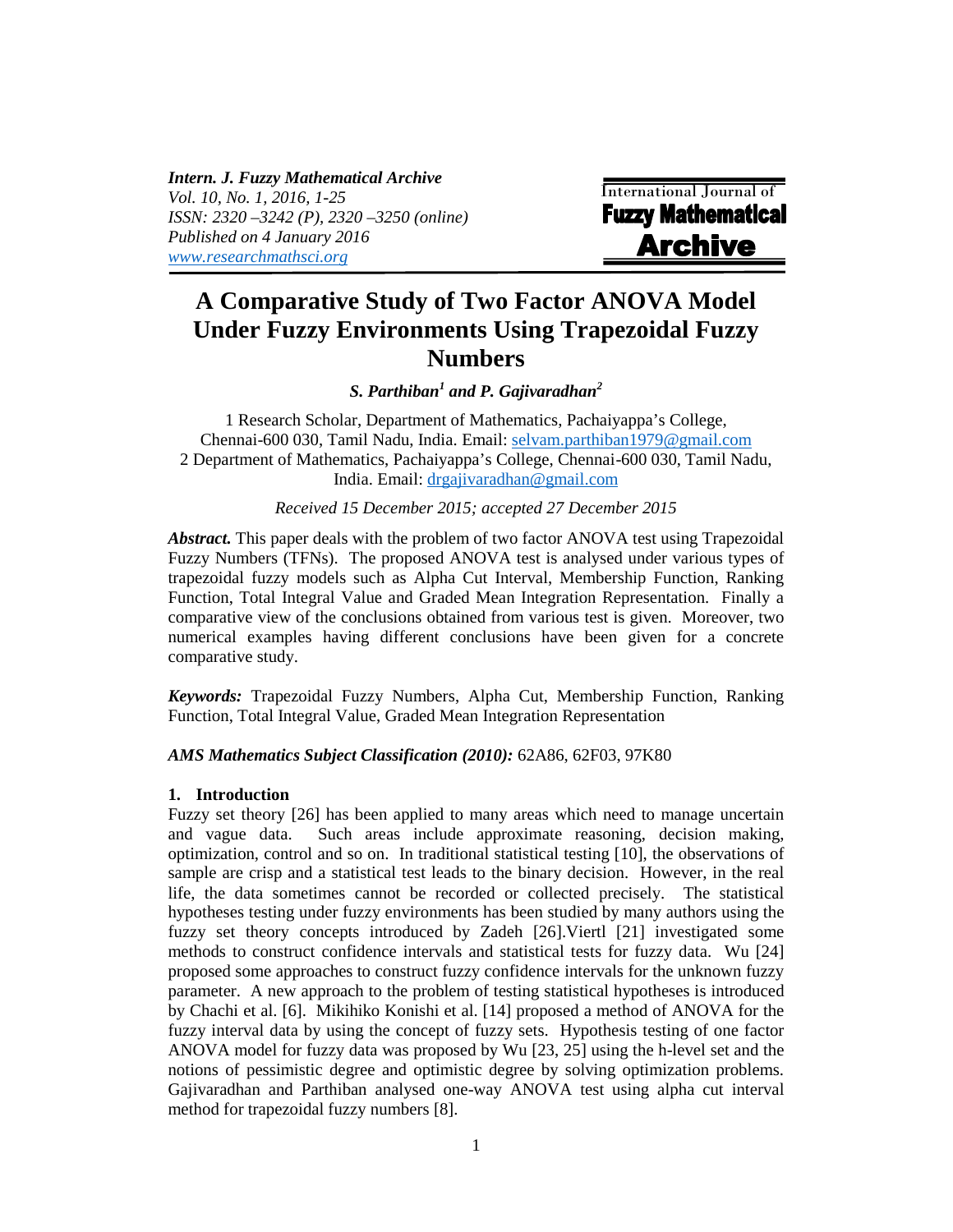Liou and Wang ranked fuzzy numbers with total integral value [13]. Wang et al. presented the method for centroid formulae for a generalized fuzzy number [22]. Iuliana Carmen B RB CIORU dealt with the statistical hypotheses testing using membership function of fuzzy numbers [11]. Salim Rezvani analysed the ranking functions with trapezoidal fuzzy numbers [17]. Wang arrived some different approach for ranking trapezoidal fuzzy numbers [22]. Thorani et al. approached the ranking function of a trapezoidal fuzzy number with some modifications [18]. Salim Rezvani and Mohammad Molani presented the shape function and Graded Mean Integration Representation for trapezoidal fuzzy numbers [16]. Liou and Wang proposed the Total Integral Value of the trapezoidal fuzzy number with the index of optimism and pessimism [13]. Liou and Wang rashed fuzzy number<br>sivit lotal integral value [13]. Wang et al.<br>Carnen B RB CIORU deal with the statisfial shypothese steeting using membership<br>function of tuzzy numbers [11]. Salim Rezvani analysed the ran in. B. The CIORU dealt with the statistical hypotheses testing using membership<br>in B. RB. CIORU dealt with the statistical hypotheses testing using membership<br>ordal fizzy numbers [11]. Saim Rezvani analysed the ranking fu **ION BEFORATE SET AS THE SET AND THE SET AND THE SET AND THE RESERVATION (FIGY) unner<br>
REP CIORU dealt with the statistical hypotheses testing using membership<br>
for farzy numbers [11]. Sains Rezvani analysed the ranking** 

In this paper, the two-factor ANOVA model for trapezoidal fuzzy numbers (TFNs) using -cut interval method is analysed with two different numerical examples. And the same test is proposed using membership function of TFNs [11] ranking grades of TFNs [17, 18], Graded Mean Integration Representation (GMIR) of TFNs [16] and Total Integral Value (TIV) of TFNs [13]. And finally, a comparative study of all these methods is given and ends with conclusion. **In order to present this paper in nutshell, we only present the necessary data and explanations by avoiding elementary, surplus mathematical calculations and repetitive tables.** n of fuzzy numbers [117]. Shim Rezvani analysed the ranking functions with<br>orient fuzzy numbers [17]. Wang rarived some different approach for ranking<br>oriental fuzzy numbers [22]. Thoroni et al. approached the ranking f ondar luzzy number win some inodulications [16]. Samin reaz-<br>ii presented the shape function and Graded Mean Integratio<br>oidal fuzzy numbers [16]. Liou and Wang proposed the Total<br>oidal fuzzy number with the index of optim respondantlangy number with solution product and the state of the state of the state for the state of the presentation for<br>transponding in the state of the matrix of the presentation for<br>transpondent through the matrix of

#### **2. Preliminaries**

# **Definition 2.1. Generalized fuzzy number**

- -
- 
- 
- 
- 
- 

we only present the recessury data and explanations by avoiding elementary,<br>surplus mathematical calculations and repetitive tables.<br>
2. Preliminaries<br>
A is described as any fuzzy subset of the real line  $\mathbb{R}$ ,<br>  $\lambda$  e we ouly present the necessary data and explanations by avoiding elementary,<br>surplus mathematical calculations and repetitive tables.<br>
2. Preliminaries<br>
A generalized fuzzy number<br>  $\overline{A}$  is a correlated fuzzy number<br> **2. Preliminaries**<br> **Definition 2.1. Generalized fuzzy number**<br>  $\overrightarrow{A}$  is described as any fuzzy subset of the real line  $\mathbb{R}$ ,<br>
whose membership function  $\mu_{\overline{A}}(x)$  is attention of  $\overline{B}$  to the closed interva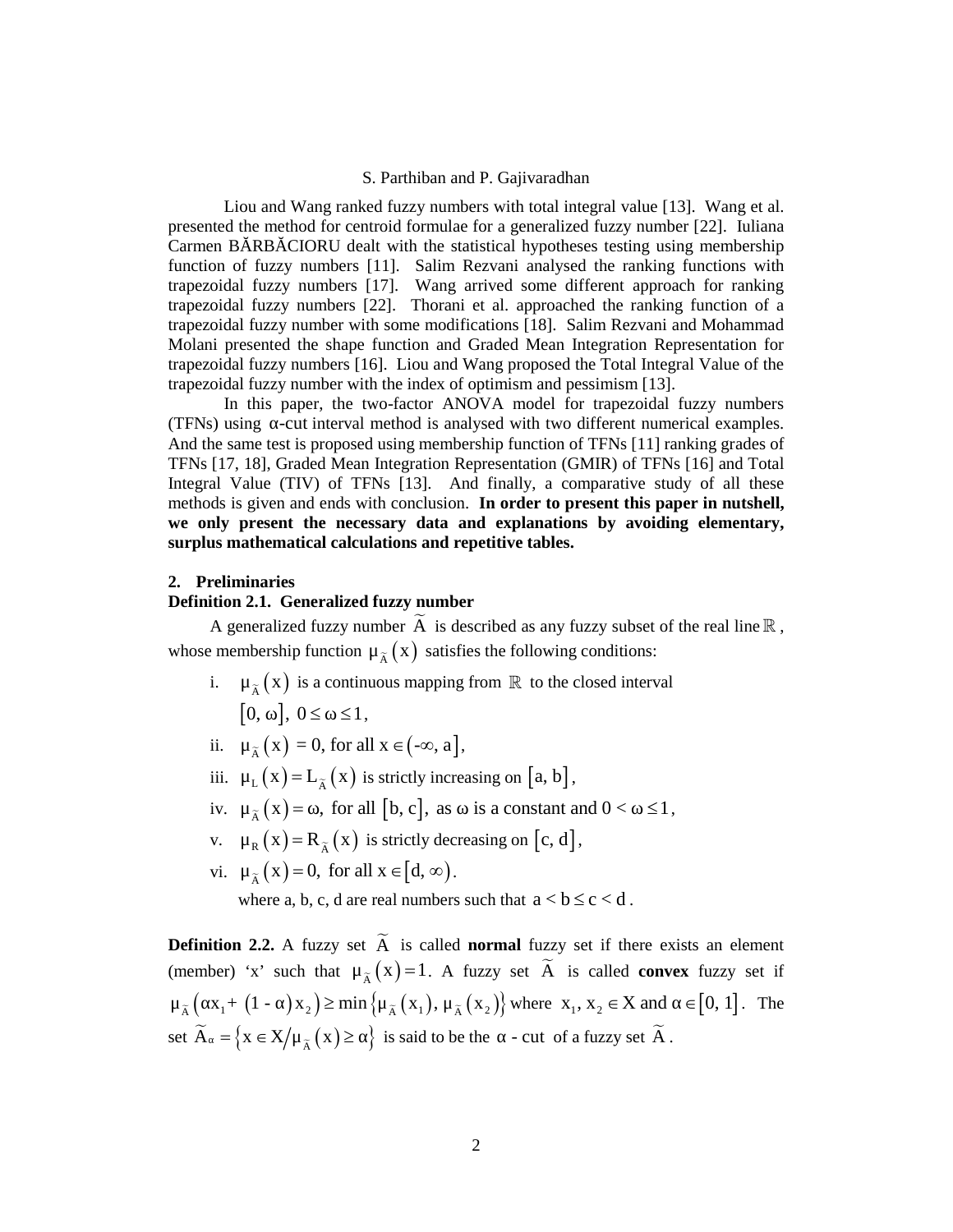A Comparative Study of Two Factor ANOVA Model<br>**Definition 2.3.** A fuzzy subset  $\tilde{A}$  of the real line  $\mathbb{R}$  with **membership function**  $\mu_{\tilde{A}}(x)$ <br>such that  $\mu_{\tilde{A}}(x): \mathbb{R} \rightarrow [0, 1]$ , is called a fuzzy number A Comparative Study of Two Factor ANOVA Model<br> **Definition 2.3.** A fuzzy subset  $\overline{A}$  of the real line  $\mathbb{R}$  with **membership function**  $\mu_{\overline{A}}(x)$ <br>
such that  $\mu_{\overline{A}}(x): \mathbb{R} \rightarrow [0, 1]$ , is called a fuzzy numbe A Comparative Study of Two Factor ANOVA Model<br> **Definition 2.3.** A fuzzy subset  $\tilde{A}$  of the real line  $\mathbb{R}$  with **membership function**  $\mu_{\tilde{A}}(x)$  is such that  $\mu_{\tilde{A}}(x) : \mathbb{R} \rightarrow [0, 1]$ , is called a fuzzy nu A Comparative Study of Two Factor ANOVA Model<br> **Definition 2.3.** A fuzzy subset  $\overrightarrow{A}$  of the real line  $\mathbb R$  with membership function  $\mu_{\overrightarrow{A}}(x)$ <br>
such that  $\mu_{\overrightarrow{A}}(x) : \mathbb R \rightarrow [0, 1]$ , is called a fuzzy number if A Comparative Study of Two Factor ANOVA Model<br> **Definition 2.3.** A fuzzy subset  $\vec{A}$  of the real line  $\mathbb{R}$  with **membership function** $\mu_{\vec{A}}(x)$ <br>
such that  $\mu_{\vec{A}}(x) := \mathbb{R} \rightarrow [0, 1]$ , is called a fuzzy number i  $r = 1$ ,  $a = b$  and  $c = d$  imply the closed interval and in the case  $r = 1$ ,  $a = b = c = d = t$  (some constant), we can get a crisp number 't'. Since a trapezoidal fuzzy number is completely characterized by  $n = 1$  and four real numbers A Comparative Study of Two Factor ANOVA Model<br> **Definition 2.3.** A fuzzy subset  $\overline{A}$  of the real line  $\mathbb{R}$  with **membership function**  $\mu_{\overline{A}}(x)$ <br>
such that  $\mu_{\overline{A}}(x): \mathbb{R} \rightarrow [0, 1]$ , is called a fuzzy numbe fuzzy numbers will be denoted by  $F^{T}(\mathbb{R})$ . Now, for  $n = 1$  we have a normal trapezoidal A Comparative Study of Two Factor ANOVA Model<br> **Definition 2.3.** A fuzzy subset  $\tilde{\Lambda}$  of the real line  $\mathbb{R}$  with membership function  $\mu_{\tilde{\Lambda}}(x)$ :  $\mathbb{R} \rightarrow [0, 1]$ , is called a fuzzy number if  $\tilde{\Lambda}$  is normal, results which can be found in [10, 12]. **Definition 2.3.** A fuzzy subset  $\overline{A}$  of the real line  $\mathbb{R}$  with membership function  $\mu_{\overline{A}}(x)$  such that  $\mu_{\overline{A}}(x): \mathbb{R} \rightarrow [0, 1]$ , is called a fuzzy number if  $\overline{A}$  is bounded, where Supp $\left(\overline{A}\right) = \alpha$ **EXECT:**  $\mu_{\tilde{\lambda}}(x)$  **Result** 2.2. Let  $\Lambda = \{a, b, c, d\}$ ,  $\mu_{\tilde{\lambda}}(x) = \{a, b, c, d\}$ ,  $\mu_{\tilde{\lambda}}(x) = \left[\tilde{\lambda}, \tilde{\lambda}, \tilde{\lambda}\right]$ , then  $\tilde{\lambda} = \left[\tilde{\lambda}, (c, d), (d, c), (e, d) \right] = \left[a + (b - a)\sqrt[3]{a}, d - (d - c)\sqrt[3]{a}\right]$ ;  $\tilde{\lambda} = [0, 1]$ .<br>
Whe

intervals on the real line  $\mathbb{R}$ .

Let the N variate values  $\{x_{ii}\}$  be classified according to two factors. Let there be 'h' rows (blocks) representing one factor of classification and 'k' columns representing the other factor, so that  $N = hk$ . We wish to test the null hypothesis  $H_0$  that the rows and columns are homogeneous viz., there is no difference in the N variates between the various rows and between the various columns. Let  $x_{ii}$  be the variate value in the i<sup>th</sup> row and j<sup>th</sup> column. Let x be the general mean of all the N values,  $\overline{x}_{i*}$  be the mean of 'k' values in the i<sup>th</sup> row and  $\overline{x}_{*j}$  be the mean of the 'h' values in the j<sup>th</sup> column. Then the required formulae [10, 19] for two-way ANOVA test is given below: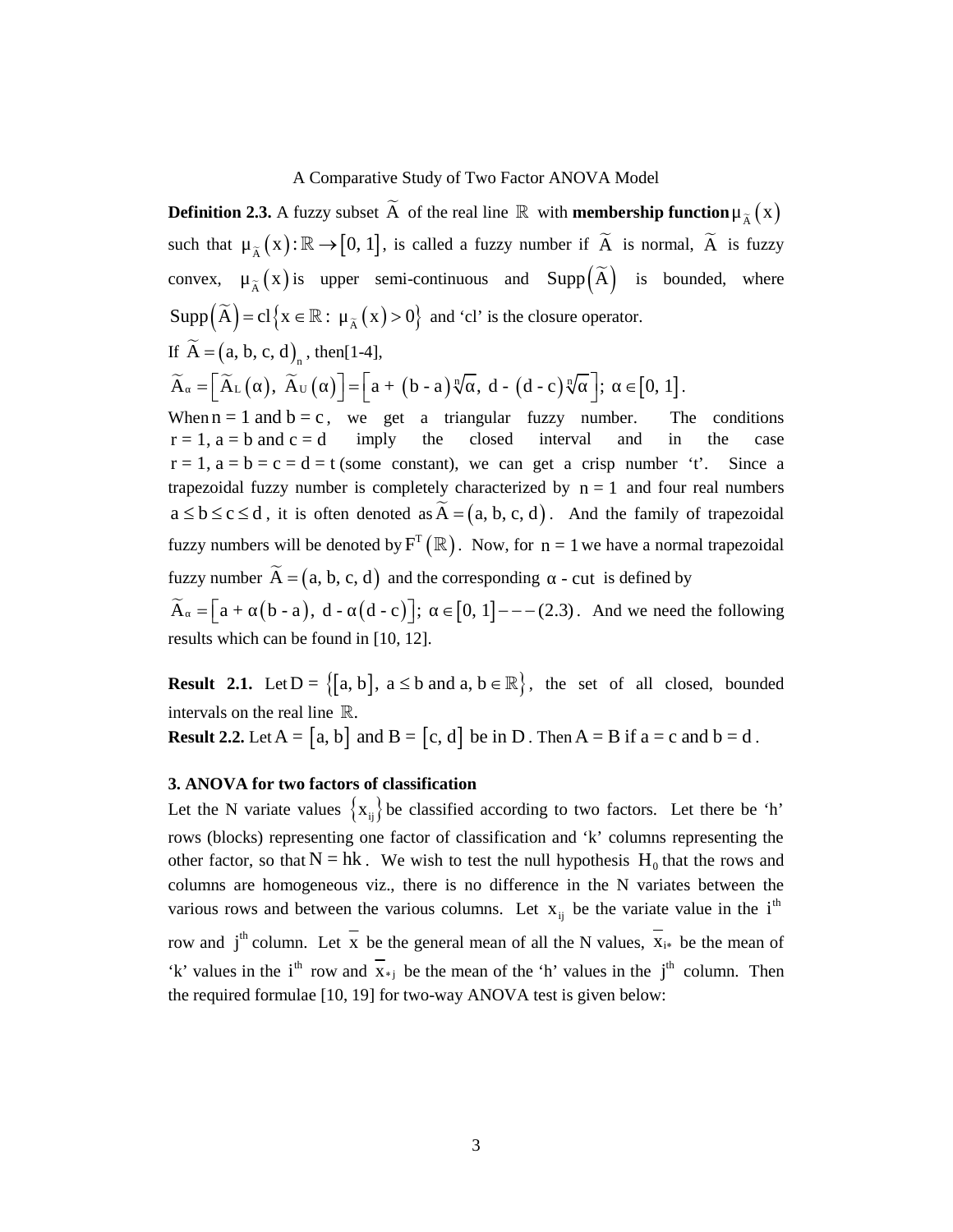|                                         |                                    |                                                       | S. Parthiban and P. Gajivaradhan                                                                                                               |                                                                                                                                                                                                                                                                                                                                                                                                                                                                                                                                                                                                                                                                                                                                                                                                        |
|-----------------------------------------|------------------------------------|-------------------------------------------------------|------------------------------------------------------------------------------------------------------------------------------------------------|--------------------------------------------------------------------------------------------------------------------------------------------------------------------------------------------------------------------------------------------------------------------------------------------------------------------------------------------------------------------------------------------------------------------------------------------------------------------------------------------------------------------------------------------------------------------------------------------------------------------------------------------------------------------------------------------------------------------------------------------------------------------------------------------------------|
| Source of<br><b>Variation</b><br>(S.V.) | Sum of<br><b>Squares</b><br>(S.S.) | Degrees of<br>freedom<br>(d.f.)                       | <b>Mean</b><br><b>Square</b><br>(M.S.)                                                                                                         | Variance ration $F_0$                                                                                                                                                                                                                                                                                                                                                                                                                                                                                                                                                                                                                                                                                                                                                                                  |
| <b>Between</b><br>rows                  | Q <sub>1</sub>                     | $(h-1)$                                               | $M_1 = -$<br>$\overline{(h-1)}$                                                                                                                | ∄±ך<br>$M_{1}$<br>$\rm F_{\rm{Rows}}\!=\!$<br>$Q_3/(h-1)(k-1)$                                                                                                                                                                                                                                                                                                                                                                                                                                                                                                                                                                                                                                                                                                                                         |
| <b>Between</b><br>columns               | Q <sub>2</sub>                     | $(k-1)$                                               | $M_2 = \frac{Q_2}{(k-1)}$                                                                                                                      | $M_{\alpha}$<br>$F_{\text{Col}} =$<br>$Q_3/(h-1)(k-1)$                                                                                                                                                                                                                                                                                                                                                                                                                                                                                                                                                                                                                                                                                                                                                 |
| <b>Residual</b>                         | $Q_3$                              | $(h-1)(k-1)$                                          | $Q_3$<br>$(h-1)(k-1)$                                                                                                                          |                                                                                                                                                                                                                                                                                                                                                                                                                                                                                                                                                                                                                                                                                                                                                                                                        |
| <b>Total</b>                            | Q                                  | $(hk-1)$                                              |                                                                                                                                                |                                                                                                                                                                                                                                                                                                                                                                                                                                                                                                                                                                                                                                                                                                                                                                                                        |
|                                         |                                    |                                                       | Where $Q = \sum \sum x_{ij}^2 - \frac{T^2}{N}$ ; $Q_1 = \sum \frac{T_i^2}{k} - \frac{T^2}{N}$ ; $Q_2 = \sum \frac{T_j^2}{N} - \frac{T^2}{N}$ ; |                                                                                                                                                                                                                                                                                                                                                                                                                                                                                                                                                                                                                                                                                                                                                                                                        |
|                                         |                                    | $Q_3 = Q - (Q_1 + Q_2)$ and $T = \sum T_i = \sum T_j$ |                                                                                                                                                |                                                                                                                                                                                                                                                                                                                                                                                                                                                                                                                                                                                                                                                                                                                                                                                                        |
|                                         |                                    |                                                       | = that in the columns and $Q_3$ = that due to the residual variations.                                                                         | where Q = total variation; $Q_1$ = Sum of the squares due to the variations in the rows; $Q_2$                                                                                                                                                                                                                                                                                                                                                                                                                                                                                                                                                                                                                                                                                                         |
|                                         |                                    |                                                       | 4. Two-factor ANOVA test with tfns using alpha cut interval method                                                                             | The fuzzy test of hypotheses of two-factor ANOVA model where the sample data are<br>trapezoidal fuzzy numbers is proposed here. Using the relation, we transform the fuzzy<br>ANOVA model to interval ANOVA model. Fetching the upper limit of the fuzzy<br>interval, we construct upper level crisp ANOVA model and using the lower limit of the<br>fuzzy interval, we construct the lower level crisp ANOVA model. Thus, in this proposed<br>approach, two crisp ANOVA models are designated in terms of upper and lower levels.<br>Finally, we analyse the lower and upper level models using crisp two-factor ANOVA<br>technique. For lower level model, from -cut intervals of TFNs we have,<br>$a_{ij}$ + $(b_{ij} - a_{ij})$ where $0 \le i \le h$ ; $0 \le j \le k$ and for upper level model, |
|                                         |                                    |                                                       |                                                                                                                                                | $d_{ij}$ - $(d_{ij} - c_{ij})$ where $0 \le i \le h$ ; $0 \le j \le k$ . The required formulae are given below:                                                                                                                                                                                                                                                                                                                                                                                                                                                                                                                                                                                                                                                                                        |
|                                         |                                    |                                                       |                                                                                                                                                | For upper level model: $Q^L = \sum_i \sum_i [a_{ij} + (b_{ij} - a_{ij})]^2 - \frac{T^2}{N}$ where $0 \le i \le h$ ,                                                                                                                                                                                                                                                                                                                                                                                                                                                                                                                                                                                                                                                                                    |
|                                         |                                    |                                                       |                                                                                                                                                | $0 \le j \le k$ ; $T_i = \sum_i [a_{ij} + (b_{ij} - a_{ij})]$ , $i = 1, 2, , h$ ; $T_j = \sum_i [a_{ij} + (b_{ij} - a_{ij})]$ ,                                                                                                                                                                                                                                                                                                                                                                                                                                                                                                                                                                                                                                                                        |
|                                         |                                    |                                                       |                                                                                                                                                | j = 1, 2, , k; $Q_1^L = \sum \frac{T_1^2}{k} - \frac{T^2}{N}$ ; $Q_2^L = \sum \frac{T_1^2}{k} - \frac{T^2}{N}$ ; $Q_3^L = Q^L - (Q_1^L + Q_2^L)$ .                                                                                                                                                                                                                                                                                                                                                                                                                                                                                                                                                                                                                                                     |
|                                         |                                    |                                                       |                                                                                                                                                |                                                                                                                                                                                                                                                                                                                                                                                                                                                                                                                                                                                                                                                                                                                                                                                                        |
|                                         |                                    |                                                       | $\overline{4}$                                                                                                                                 |                                                                                                                                                                                                                                                                                                                                                                                                                                                                                                                                                                                                                                                                                                                                                                                                        |
|                                         |                                    |                                                       |                                                                                                                                                |                                                                                                                                                                                                                                                                                                                                                                                                                                                                                                                                                                                                                                                                                                                                                                                                        |

S. Parthiban and P. Gajivaradhan

#### **4. Two-factor ANOVA test with tfns using alpha cut interval method**

fuzzy interval, we construct the lower level crisp ANOVA model. Thus, in this proposed approach, two crisp ANOVA models are designated in terms of upper and lower levels. Finally, we analyse the lower and upper level models using crisp two-factor ANOVA technique. For lower level model, from 
$$
-cut
$$
 intervals of TFNs we have,  $a_{ij} + (b_{ij} - a_{ij})$  where  $0 \leq i \leq h$ ;  $0 \leq j \leq k$  and for upper level model,  $d_{ij} - (d_{ij} - c_{ij})$  where  $0 \leq i \leq h$ ;  $0 \leq j \leq k$ . The required formulae are given below:\n\nFor **upper level model:**  $Q^L = \sum_{i} \sum_{j} \left[ a_{ij} + (b_{ij} - a_{ij}) \right]^2 - \frac{T^2}{N}$  where  $0 \leq i \leq h$ ,  $0 \leq j \leq k$ ;  $T_i = \sum_{j} \left[ a_{ij} + (b_{ij} - a_{ij}) \right], i = 1, 2, ..., h$ ;  $T_j = \sum_{i} \left[ a_{ij} + (b_{ij} - a_{ij}) \right], j = 1, 2, ..., k$ ;  $Q_1^L = \sum \frac{T_i^2}{k} - \frac{T^2}{N}$ ;  $Q_2^L = \sum \frac{T_j^2}{h} - \frac{T^2}{N}$ ;  $Q_3^L = Q^L - \left( Q_1^L + Q_2^L \right)$ .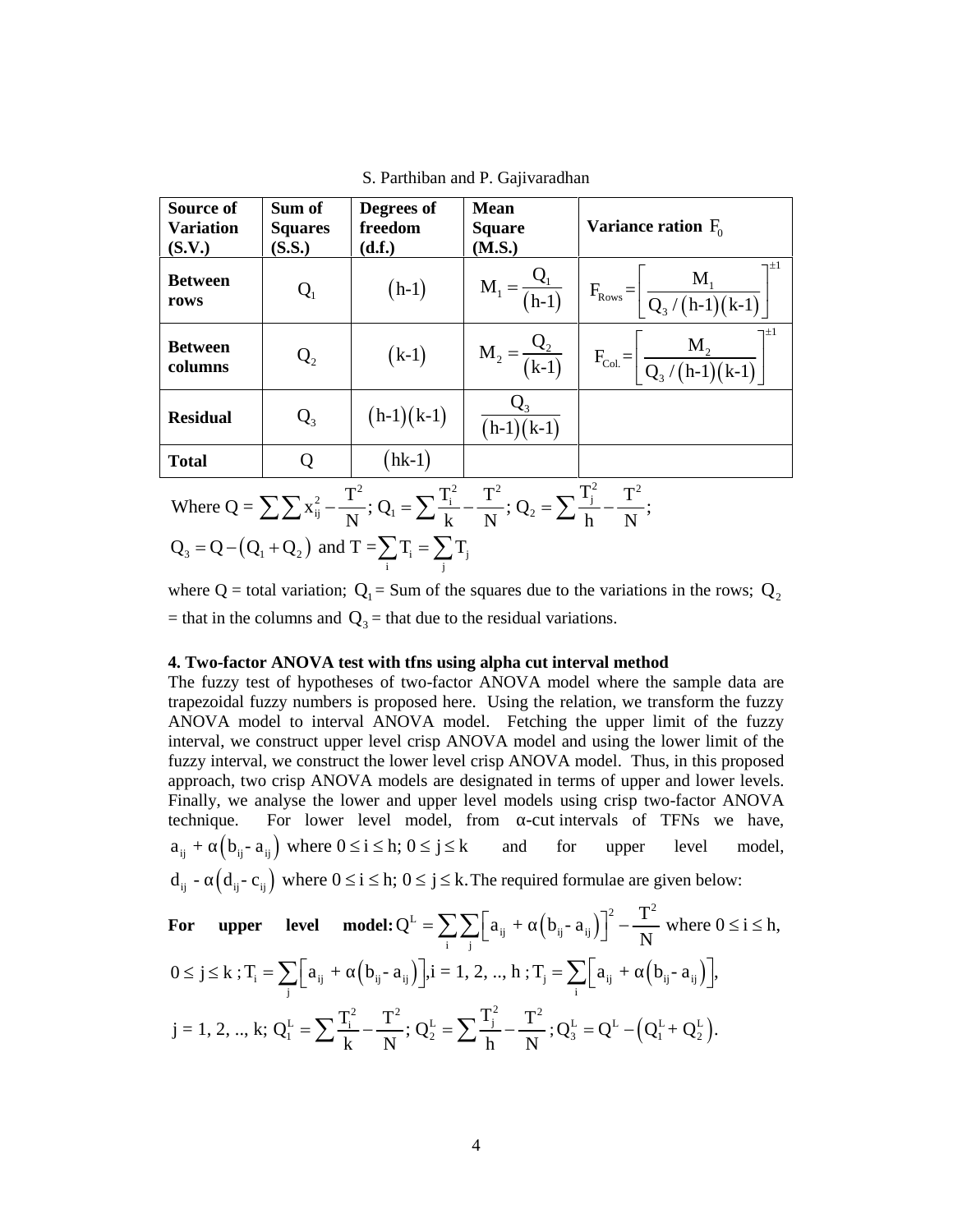A Comparative Study of Two Factor ANOVA Model  
\nFor lower level model: 
$$
Q^U = \sum_i \sum_j [d_{ij} - (d_{ij} - c_{ij})]^2 - \frac{T^2}{N}, 0 \le i \le h, 0 \le j \le k
$$
;  
\n $T_j = \sum_i [d_{ij} - (d_{ij} - c_{ij})]$ ,  $j = 1, 2, ..., k$ ;  $Q_i^U = \sum \frac{T_i^2}{k} - \frac{T^2}{N}$ ;  $Q_i^U = \sum \frac{T_j^2}{h} - \frac{T^2}{N}$ ;  
\n $Q_s^U = Q^U - (Q_i^U + Q_i^U)$  and  $T = \sum_i T_i = \sum_j T_j$ .  
\nThe null hypothesis  $\tilde{H}_0 : \tilde{\mu}_1 = \tilde{\mu}_2 = \cdots = \tilde{\mu}_i$  against the alternative hypothesis  
\n $\tilde{H}_0 : \tilde{\mu}_1 \neq \tilde{\mu}_2 \neq \cdots \neq \tilde{\mu}_i$ .  
\n $\Rightarrow [\tilde{H}_0] : [\tilde{\mu}_1] = [\tilde{\mu}_2] = \cdots = [\tilde{\mu}_i]$  against  $[\tilde{H}_\Lambda] : [\tilde{\mu}_1] \neq [\tilde{\mu}_2] \neq \cdots \neq [\tilde{\mu}_i]$ .  
\n $\Rightarrow [H_0^L, H_0^U] : [\mu_1^L, \mu_1^U] = [\mu_2^L, \mu_2^U] = \cdots = [\mu_i^L, \mu_i^U]$  against  
\n $[\mu_1^L, H_{\lambda}^U] : [\mu_1^L, \mu_1^U] \neq [\mu_2^L, \mu_2^U] \neq \cdots \neq [\mu_i^L, \mu_i^U]$  where  $t = h$  for  
\nrows  $t = k$  for columns. The following two sets of hypotheses can be obtained  
\nBetween rows:  
\nThe null hypothesis for lower level model:  
\n $H_0^L : \mu_1^L = \mu_1^L = \cdots = \mu_h^L$  against the alternative hypothesis  $H_{\lambda}^L : \mu_1^L \neq \mu_1^L \neq \cdots \neq \mu_h^L$ .  
\nThe null hypothesis for upper level model:  
\n $H_0^L : \mu_1^U = \mu_1^U = \cdots = \mu_h^U$  against the alternative hypothesis <

$$
T_{j} = \sum_{i} [d_{ij} - (d_{ij} - c_{ij})]_{,j} = 1, 2, ..., k: Q_{i}^{U} = \sum_{i} \frac{T_{i}^{2}}{k} - \frac{T_{i}^{2}}{N}; Q_{2}^{U} = \sum_{i} \frac{T_{i}^{2}}{k} - \frac{T_{i}^{2}}{N};
$$
  
\n
$$
Q_{3}^{U} = Q^{U} - (Q_{i}^{U} + Q_{2}^{U})
$$
 and 
$$
T = \sum_{j} T_{i} = \sum_{j} T_{j}.
$$
  
\nThe null hypothesis  $\widetilde{H}_{0} : \widetilde{\mu}_{1} = \widetilde{\mu}_{2} = \cdots = \widetilde{\mu}_{i}$  against the alternative hypothesis  
\n $\widetilde{H}_{\lambda} : \widetilde{\mu}_{1} \widetilde{\mu}_{2} \neq \cdots \neq \widetilde{\mu}_{i}$ .  
\n
$$
\Rightarrow [\widetilde{H}_{0}^{L}] : [\widetilde{\mu}_{1}^{L}] = [\widetilde{\mu}_{2}^{L}] = \cdots = [\widetilde{\mu}_{i}]
$$
 against  $[\widetilde{H}_{\lambda}] : [\widetilde{\mu}_{1}] \neq [\widetilde{\mu}_{2}] \neq \cdots \neq [\widetilde{\mu}_{i}].$   
\n
$$
\Rightarrow [\widetilde{H}_{0}^{L}] : [\widetilde{\mu}_{1}^{L}, \mu_{1}^{U}] = [\mu_{2}^{L}, \mu_{2}^{U}] = \cdots = [\mu_{i}^{L}, \mu_{i}^{U}]
$$
 against  
\n
$$
[\mu_{i}^{L}, \mu_{0}^{U}] : [\mu_{i}^{L}, \mu_{i}^{U}] \neq [\mu_{2}^{L}, \mu_{2}^{U}] \neq \cdots \neq [\mu_{i}^{L}, \mu_{i}^{U}]
$$
 where  $t = h$  for  
\nrows  $t = k$  for columns. The following two sets of hypotheses can be obtained  
\nBetween rows:  
\nThe null hypothesis for lower level model:  
\n $H_{0}^{U}: \mu_{i}^{U} = \mu_{i}^{U} = \cdots = \mu_{h}^{U}$  against the alternative hypothesis  $H_{\lambda}^{U}: \mu_{i}^{U} \neq \mu_{i}^{U} \neq \cdots \neq \mu_{h}^{U}$ .  
\nBetween columns:  
\nThe null hypothesis for

rows  $t = k$  for columns. The following two sets of hypotheses can be obtained

#### **Between rows:**

The null hypothesis for lower level model:

The null hypothesis for upper level model:<br>  $H_0^U$ :  $\mu_1^U = \mu_1^U = \cdots = \mu_h^U$  against the alternative hypothesis  $H_A^U$ :  $\mu_1^U \neq \mu_1^U \neq \cdots \neq \mu_h^U$ .

#### **Between columns:**

The null hypothesis for lower level model:

The null hypothesis for upper level model:<br>  $H_0^U: \mu_1^U = \mu_1^U = \cdots = \mu_k^U$  against the alternative hypothesis  $H_A^U: \mu_1^U \neq \mu_1^U \neq \cdots \neq \mu_k^U$ .

## **Decision rules**

#### **Lower level model:**

- freedom, then the null hypothesis  $H_0^L$  is accepted for certain value of  $\in [0,1]$  , otherwise the alternative hypothesis  $\,H_{\rm A}^{\rm L} \,$  is accepted.
- $\int \cdot [H_1, H_1] \cdot F [H_2, H_2] \cdot F^{n-1} \cdot F [H_1, H_1]$  which  $\iota = \pi$  to the formulans. The following two sets of hypotheses can be obtained when the alternative hypothesis H<sub>A</sub><sup>1</sup>:  $\mu_1^L \neq \mu_1^L \neq \cdots \neq \mu_n^L$ .<br>
othesis fo (i) If  $F_{\text{low}} = k$  at 'r' level of significance with  $(\mathbf{k-1}, \mathbf{l-1})$  degrees of  $\infty$  freedom, then the null hypothesis for lower level model:<br>  $\mu_1^L = \mu_1^L = \cdots = \mu_k^L$  against the alternative hypothesis  $H_\alpha^L: \mu_1^L \ne$ freedom, then the null hypothesis  $H_0^L$  is accepted for certain value of omesis to rower level model:<br>  $\int_{\alpha}^{\alpha} \mathbf{E}_{\alpha} \cdot \mathbf{F}_{\alpha} = \mathbf{F}_{\alpha}^{\dagger} \mathbf{F}_{\alpha} \cdot \mathbf{F}_{\alpha} = \mathbf{F}_{\alpha}^{\dagger} \mathbf{F}_{\alpha} \cdot \mathbf{F}_{\alpha} = \mathbf{F}_{\alpha}^{\dagger} \mathbf{F}_{\alpha} \cdot \mathbf{F}_{\alpha} = \mathbf{F}_{\alpha}^{\dagger} \mathbf{F}_{\alpha} \cdot \mathbf{F}_{\alpha} = \mathbf{F}_{\alpha}^{\dagger} \mathbf{F$  $\in [0,1]$ , otherwise the alternative hypothesis  $H_A^L$  is accepted.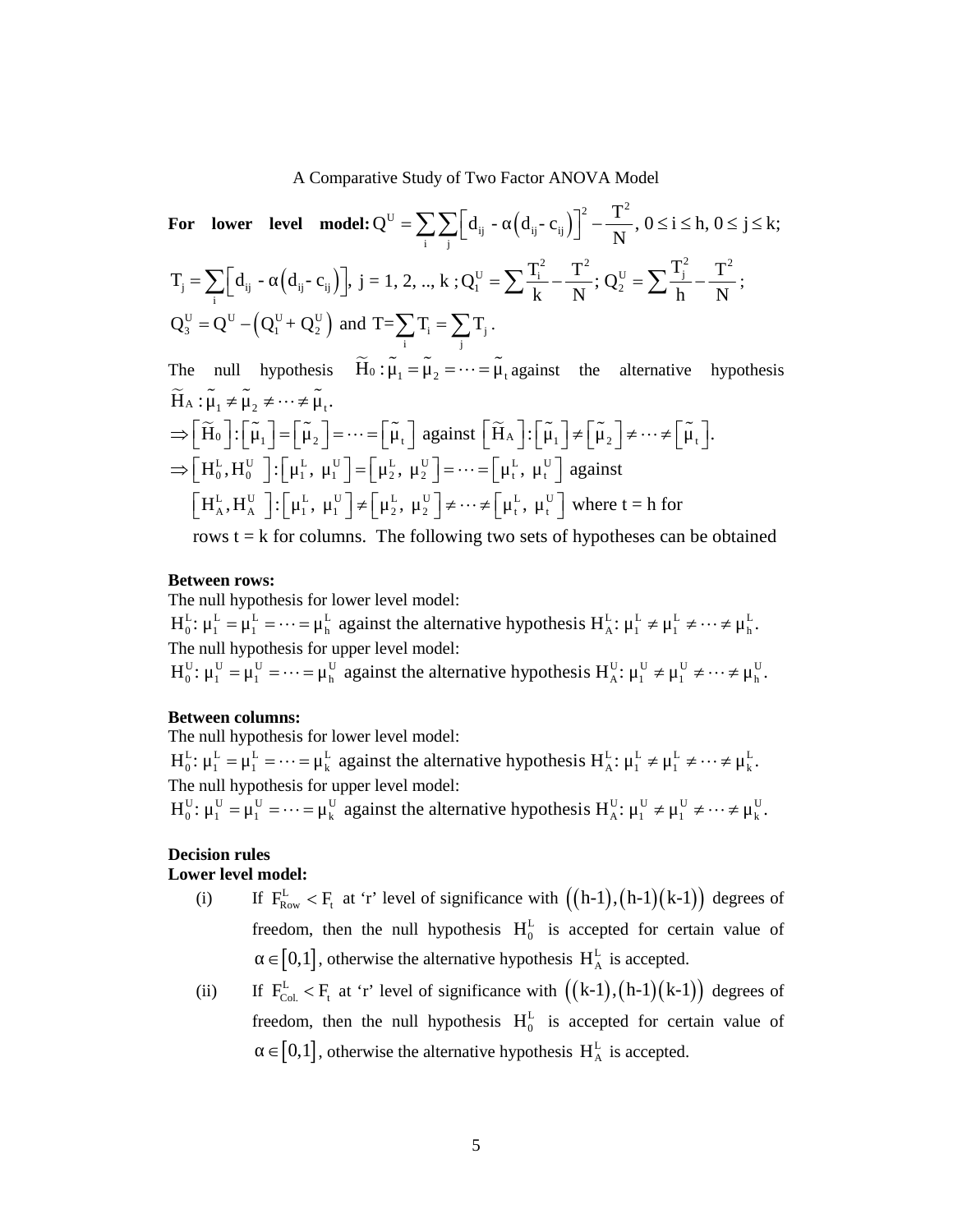# **Upper level model:**

- S. Parthiban and P. Gajivaradhan<br>
(i) If  $F_{\text{Row}}^U < F_i$  at 'r' level of significance with  $((h-1), (h-1)(k-1))$  degrees of<br>
freedom, then the null hypothesis  $H_0^U$  is accepted for certain value of<br>  $\in [0,1]$ , otherwise the a freedom, then the null hypothesis  $H_0^U$  is accepted for certain value of S. Parthiban and P. Gajivaradhan<br> **model:**<br>
If  $F_{Row}^{U} < F_{t}$  at 'r' level of significance with  $((h-1), (h-1)(k-1))$  degrees of<br>
freedom, then the null hypothesis  $H_{0}^{U}$  is accepted for certain value of<br>  $\in [0,1]$ , otherwi  $\in [0,1]$ , otherwise the alternative hypothesis  $H_A^U$  is accepted. **S.** Parthiban and P. Gajivaradhan<br>
(i) If  $F_{\text{low}}^U$   $\leq F_i$  at 'r' level of significance with  $((h-1), (h-1)(k-1))$  degrees of<br>
freedom, then the null hypothesis  $H_u^U$  is accepted for certain value of<br>  $\in [0,1]$ , otherwise **S.** Parthiban and P. Gajivaradhan<br> **model:**<br>
If  $F_{\text{Row}}^U < F_1$  at 'r' level of significance with  $((h-1),(h-1)(k-1))$  degrees of<br>
freedom, then the null hypothesis  $H_0^U$  is accepted for certain value of<br>  $\in [0,1]$ , otherwi
- freedom, then the null hypothesis  $H_0^U$  is accepted for certain value of  $\in [0,1]$ , otherwise the alternative hypothesis  $H_A^U$  is accepted.

#### **Example 1.**

Three varieties of crop are tested in a randomized block design with four replications, the layout being trapezoidal fuzzy numbers due to some work congestion given as below: The yields are given in kilograms. And we analyse for significance.

|  | $\mid$ C(45, 46, 49, 51) $\mid$ A(46, 48, 51, 53) $\mid$ B(48, 50, 52, 53) $\mid$ A(47, 49, 51, 52)     |  |
|--|---------------------------------------------------------------------------------------------------------|--|
|  | $\mid$ A(42, 46, 49, 51) $\mid$ B(45, 48, 49, 52) $\mid$ C(47, 49, 51, 53) $\mid$ C(48, 50, 52, 54)     |  |
|  | $\vert$ B(44, 47, 50, 51) $\vert$ C(48, 50, 51, 53) $\vert$ A(45, 48, 50, 51) $\vert$ B(44, 46, 49, 50) |  |

#### **Example 2.**

The following data represent the number of units of production per day turned out by 5 different workers using 4 different types of machines. Due to some inevitable situations, the obtained data are in terms of trapezoidal fuzzy numbers.

|         |                  | <b>Machine Type</b> |                  |                  |
|---------|------------------|---------------------|------------------|------------------|
|         |                  | В                   |                  |                  |
|         | (41, 43, 45, 46) | (31, 36, 38, 40)    | (41, 43, 46, 48) | (30, 32, 35, 37) |
| Workers | (43, 45, 47, 49) | (37, 38, 41, 44)    | (47, 48, 53, 55) | (38, 40, 42, 45) |
|         | (29, 31, 34, 36) | (32, 35, 38, 39)    | (38, 41, 43, 45) | (27, 30, 33, 35) |
|         | (38, 40, 44, 46) | (30, 33, 35, 38)    | (39, 43, 46, 47) | (28, 32, 34, 35) |
|         | (32, 35, 37, 39) | (39, 41, 44, 45)    | (43, 46, 47, 50) | (34, 37, 39, 42) |

(a) We test whether the five men differ with respect to mean productivity.

(b) We test the mean productivity is the same for the four different machine types.

# **5. Two-way ANOVA test using alpha cut interval method**

**Example 5.1. Let us consider Example 1,** using relation (2.3), the interval model for the TFNs using -cut method is

| <b>Blocks</b>    |                            | <b>Varieties of Crop</b>      |                                |
|------------------|----------------------------|-------------------------------|--------------------------------|
|                  |                            |                               | $\mathbf{C}$                   |
|                  | $[42+4\alpha, 51-2\alpha]$ | $[44+3\alpha, 51-\alpha]$     | [45+α, 51-2α]                  |
| 2                | $[46+2α, 53-2α]$           | $[45+3\alpha, 52-3\alpha]$    | $[48 + 2\alpha, 53 - 2\alpha]$ |
| 3                | $[45+3\alpha, 51-\alpha]$  | $[48 + 2\alpha, 53 - \alpha]$ | $[47 + 2\alpha, 53 - 2\alpha]$ |
| $\boldsymbol{4}$ | $[47+2α, 52-α]$            | $[44+2α, 50-α]$               | $[48 + 2\alpha, 54 - 2\alpha]$ |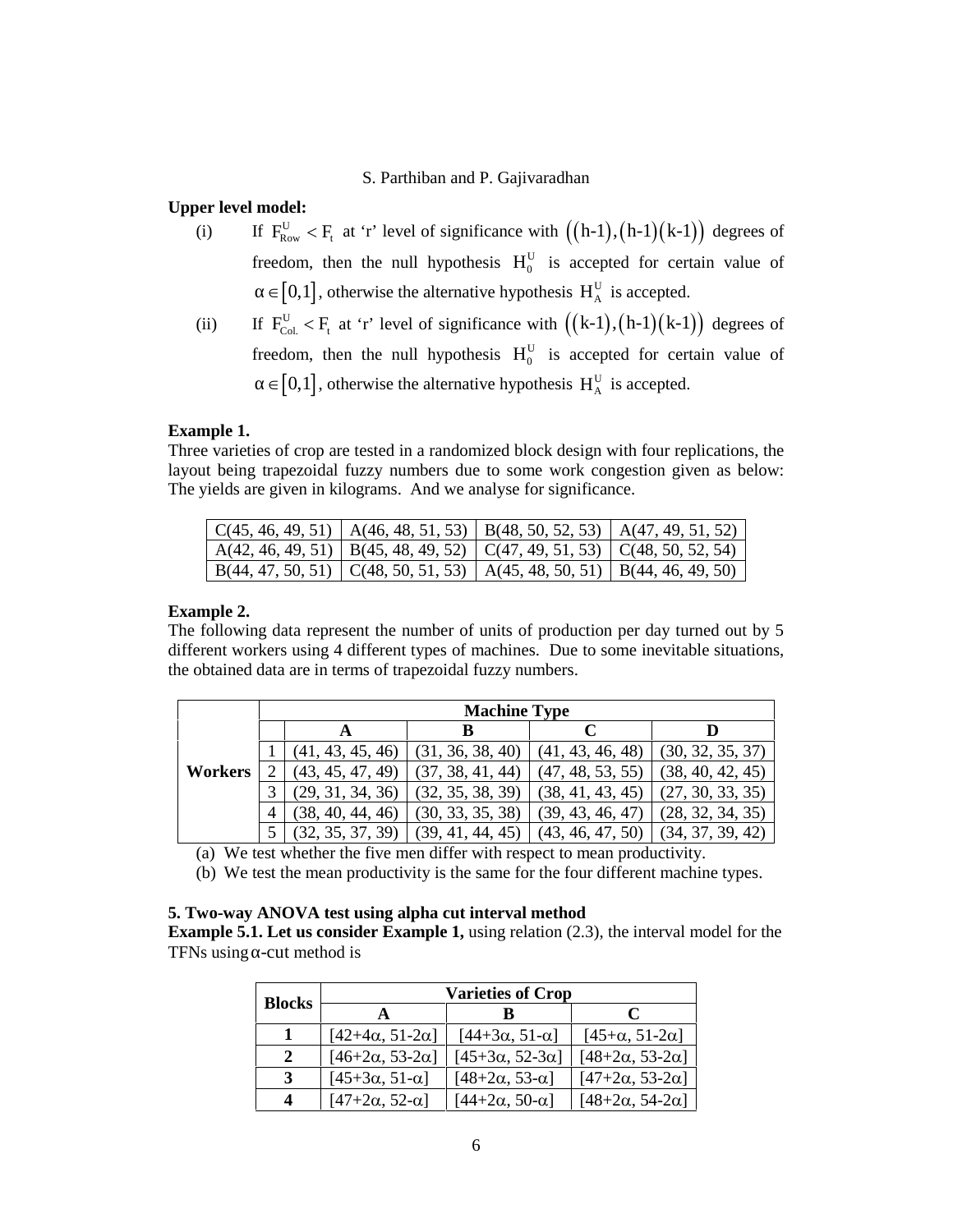A Comparative Study of Two Factor ANOVA Model

# **The lower level model: The upper level model:**

|               |                | <b>Varieties of Crop</b> |                |     |
|---------------|----------------|--------------------------|----------------|-----|
| <b>Blocks</b> |                | R                        | C              | Blo |
|               | $[42+4\alpha]$ | $[44+3\alpha]$           | $[45+\alpha]$  |     |
| 2             | $[46+2\alpha]$ | $[45+3\alpha]$           | $[48+2\alpha]$ |     |
| 3             | $[45+3\alpha]$ | $[48+2\alpha]$           | $[47+2\alpha]$ |     |
|               | $[47+2\alpha]$ | $[44+2\alpha]$           | $[48+2\alpha]$ |     |

|               | <b>Varieties of Crop</b> |                |                  |  |  |  |  |
|---------------|--------------------------|----------------|------------------|--|--|--|--|
| <b>Blocks</b> |                          | R              | C                |  |  |  |  |
|               | $[51-2\alpha]$           | $[51-\alpha]$  | $[51-2\alpha]$   |  |  |  |  |
| 2             | [ $53-2\alpha$ ]         | $[52-3\alpha]$ | [ $53-2\alpha$ ] |  |  |  |  |
| 3             | $[51-\alpha]$            | $[53-\alpha]$  | [ $53-2\alpha$ ] |  |  |  |  |
|               | $[52-\alpha]$            | $[50-\alpha]$  | [ $54-2\alpha$ ] |  |  |  |  |

**The 2-way ANOVA table for lower level model:**

|                |                  |                                                                                                                                                                                                                                                                                               |                                                                                                        | The upper level model:                                                                                                                                                                                                                                                                                                                                                                                                                                                                                                                                                                                                                                                                                                                                                                                                                                                                                                                                                                                                                                                                                                                                                                                                                                                                                                         |
|----------------|------------------|-----------------------------------------------------------------------------------------------------------------------------------------------------------------------------------------------------------------------------------------------------------------------------------------------|--------------------------------------------------------------------------------------------------------|--------------------------------------------------------------------------------------------------------------------------------------------------------------------------------------------------------------------------------------------------------------------------------------------------------------------------------------------------------------------------------------------------------------------------------------------------------------------------------------------------------------------------------------------------------------------------------------------------------------------------------------------------------------------------------------------------------------------------------------------------------------------------------------------------------------------------------------------------------------------------------------------------------------------------------------------------------------------------------------------------------------------------------------------------------------------------------------------------------------------------------------------------------------------------------------------------------------------------------------------------------------------------------------------------------------------------------|
|                |                  |                                                                                                                                                                                                                                                                                               | <b>Blocks</b>                                                                                          | <b>Varieties of Crop</b><br>$\mathbf C$<br>B<br>A                                                                                                                                                                                                                                                                                                                                                                                                                                                                                                                                                                                                                                                                                                                                                                                                                                                                                                                                                                                                                                                                                                                                                                                                                                                                              |
| $[42+4\alpha]$ | [ $44+3\alpha$ ] | $[45+\alpha]$                                                                                                                                                                                                                                                                                 | 1                                                                                                      | $[51-2\alpha]$<br>$[51-2\alpha]$<br>$[51-\alpha]$                                                                                                                                                                                                                                                                                                                                                                                                                                                                                                                                                                                                                                                                                                                                                                                                                                                                                                                                                                                                                                                                                                                                                                                                                                                                              |
| $[46+2\alpha]$ | $[45+3\alpha]$   |                                                                                                                                                                                                                                                                                               | $\boldsymbol{2}$                                                                                       | [ $53-2\alpha$ ]<br>[ $52-3\alpha$ ]<br>[ $53-2\alpha$ ]                                                                                                                                                                                                                                                                                                                                                                                                                                                                                                                                                                                                                                                                                                                                                                                                                                                                                                                                                                                                                                                                                                                                                                                                                                                                       |
|                |                  |                                                                                                                                                                                                                                                                                               |                                                                                                        | [ $53-2\alpha$ ]<br>$[51-\alpha]$<br>[53- $\alpha$ ]<br>[ $54-2\alpha$ ]<br>$[52-\alpha]$<br>$[50-\alpha]$                                                                                                                                                                                                                                                                                                                                                                                                                                                                                                                                                                                                                                                                                                                                                                                                                                                                                                                                                                                                                                                                                                                                                                                                                     |
|                |                  |                                                                                                                                                                                                                                                                                               |                                                                                                        |                                                                                                                                                                                                                                                                                                                                                                                                                                                                                                                                                                                                                                                                                                                                                                                                                                                                                                                                                                                                                                                                                                                                                                                                                                                                                                                                |
|                |                  |                                                                                                                                                                                                                                                                                               |                                                                                                        | Variance Ratio $F_0^L$                                                                                                                                                                                                                                                                                                                                                                                                                                                                                                                                                                                                                                                                                                                                                                                                                                                                                                                                                                                                                                                                                                                                                                                                                                                                                                         |
|                |                  |                                                                                                                                                                                                                                                                                               |                                                                                                        |                                                                                                                                                                                                                                                                                                                                                                                                                                                                                                                                                                                                                                                                                                                                                                                                                                                                                                                                                                                                                                                                                                                                                                                                                                                                                                                                |
|                |                  | 3                                                                                                                                                                                                                                                                                             |                                                                                                        | $F_{\rm{Rows}}^{\rm{L}} =$                                                                                                                                                                                                                                                                                                                                                                                                                                                                                                                                                                                                                                                                                                                                                                                                                                                                                                                                                                                                                                                                                                                                                                                                                                                                                                     |
|                |                  |                                                                                                                                                                                                                                                                                               |                                                                                                        | $(h-1)(k-1)$                                                                                                                                                                                                                                                                                                                                                                                                                                                                                                                                                                                                                                                                                                                                                                                                                                                                                                                                                                                                                                                                                                                                                                                                                                                                                                                   |
|                |                  | $\overline{2}$                                                                                                                                                                                                                                                                                |                                                                                                        | $F^{\rm L}_{\rm Col.} =$                                                                                                                                                                                                                                                                                                                                                                                                                                                                                                                                                                                                                                                                                                                                                                                                                                                                                                                                                                                                                                                                                                                                                                                                                                                                                                       |
|                |                  |                                                                                                                                                                                                                                                                                               |                                                                                                        |                                                                                                                                                                                                                                                                                                                                                                                                                                                                                                                                                                                                                                                                                                                                                                                                                                                                                                                                                                                                                                                                                                                                                                                                                                                                                                                                |
|                |                  | 6                                                                                                                                                                                                                                                                                             | $Q_3^L / 6$                                                                                            |                                                                                                                                                                                                                                                                                                                                                                                                                                                                                                                                                                                                                                                                                                                                                                                                                                                                                                                                                                                                                                                                                                                                                                                                                                                                                                                                |
|                |                  |                                                                                                                                                                                                                                                                                               |                                                                                                        |                                                                                                                                                                                                                                                                                                                                                                                                                                                                                                                                                                                                                                                                                                                                                                                                                                                                                                                                                                                                                                                                                                                                                                                                                                                                                                                                |
|                |                  |                                                                                                                                                                                                                                                                                               |                                                                                                        |                                                                                                                                                                                                                                                                                                                                                                                                                                                                                                                                                                                                                                                                                                                                                                                                                                                                                                                                                                                                                                                                                                                                                                                                                                                                                                                                |
|                |                  |                                                                                                                                                                                                                                                                                               |                                                                                                        |                                                                                                                                                                                                                                                                                                                                                                                                                                                                                                                                                                                                                                                                                                                                                                                                                                                                                                                                                                                                                                                                                                                                                                                                                                                                                                                                |
|                |                  |                                                                                                                                                                                                                                                                                               |                                                                                                        |                                                                                                                                                                                                                                                                                                                                                                                                                                                                                                                                                                                                                                                                                                                                                                                                                                                                                                                                                                                                                                                                                                                                                                                                                                                                                                                                |
|                |                  |                                                                                                                                                                                                                                                                                               |                                                                                                        |                                                                                                                                                                                                                                                                                                                                                                                                                                                                                                                                                                                                                                                                                                                                                                                                                                                                                                                                                                                                                                                                                                                                                                                                                                                                                                                                |
|                |                  |                                                                                                                                                                                                                                                                                               |                                                                                                        |                                                                                                                                                                                                                                                                                                                                                                                                                                                                                                                                                                                                                                                                                                                                                                                                                                                                                                                                                                                                                                                                                                                                                                                                                                                                                                                                |
|                |                  |                                                                                                                                                                                                                                                                                               |                                                                                                        |                                                                                                                                                                                                                                                                                                                                                                                                                                                                                                                                                                                                                                                                                                                                                                                                                                                                                                                                                                                                                                                                                                                                                                                                                                                                                                                                |
|                |                  |                                                                                                                                                                                                                                                                                               |                                                                                                        |                                                                                                                                                                                                                                                                                                                                                                                                                                                                                                                                                                                                                                                                                                                                                                                                                                                                                                                                                                                                                                                                                                                                                                                                                                                                                                                                |
|                |                  |                                                                                                                                                                                                                                                                                               |                                                                                                        |                                                                                                                                                                                                                                                                                                                                                                                                                                                                                                                                                                                                                                                                                                                                                                                                                                                                                                                                                                                                                                                                                                                                                                                                                                                                                                                                |
|                |                  |                                                                                                                                                                                                                                                                                               |                                                                                                        |                                                                                                                                                                                                                                                                                                                                                                                                                                                                                                                                                                                                                                                                                                                                                                                                                                                                                                                                                                                                                                                                                                                                                                                                                                                                                                                                |
|                |                  |                                                                                                                                                                                                                                                                                               |                                                                                                        |                                                                                                                                                                                                                                                                                                                                                                                                                                                                                                                                                                                                                                                                                                                                                                                                                                                                                                                                                                                                                                                                                                                                                                                                                                                                                                                                |
|                |                  |                                                                                                                                                                                                                                                                                               |                                                                                                        |                                                                                                                                                                                                                                                                                                                                                                                                                                                                                                                                                                                                                                                                                                                                                                                                                                                                                                                                                                                                                                                                                                                                                                                                                                                                                                                                |
|                |                  |                                                                                                                                                                                                                                                                                               |                                                                                                        |                                                                                                                                                                                                                                                                                                                                                                                                                                                                                                                                                                                                                                                                                                                                                                                                                                                                                                                                                                                                                                                                                                                                                                                                                                                                                                                                |
|                |                  |                                                                                                                                                                                                                                                                                               |                                                                                                        |                                                                                                                                                                                                                                                                                                                                                                                                                                                                                                                                                                                                                                                                                                                                                                                                                                                                                                                                                                                                                                                                                                                                                                                                                                                                                                                                |
|                | A                | The lower level model:<br>B<br>$[48+2\alpha]$<br>$[45+3\alpha]$<br>$[44+2\alpha]$<br>$[47+2\alpha]$<br><b>S.S.</b><br>$Q_1^L = (8\alpha^2 -$<br>$64\alpha + 211)/12$<br>$Q_2^L = (13\alpha^2 -$<br>$54\alpha + 57/6$<br>$Q_3^L = (23\alpha^2 -$<br>$34\alpha + 79/6$<br>respect to the yield. | <b>Varieties of Crop</b><br>$\mathbf C$<br>$[48+2\alpha]$<br>$[47+2\alpha]$<br>$[48+2\alpha]$<br>d. f. | A Comparative Study of Two Factor ANOVA Model<br>$\mathbf{3}$<br>$\overline{\mathbf{4}}$<br>The 2-way ANOVA table for lower level model:<br>M.S.<br>$M_1^L = \frac{Q_1^L}{(h-1)}$<br>$M_2^L =$<br><b>Between Rows:</b> $F_{\text{Rows}}^L = \left[\frac{8^{-2} - 64 + 211}{23^{-2} - 34 + 79}\right]$ where $0 \le 1$ . Now, the tabulated value of<br>F at 5% level of significance with $((h-1),(h-1)(k-1)) = (3,6)$ degrees of freedom is<br>4.76. That is, $F_{t(5\%)} = 4.76$ . Here, $F_{\text{Rows}}^L < F_{t(5\%)} \ \forall$ , $(0 \leq \leq 1)$ . $\Rightarrow$ We accept the null<br>hypothesis $H_0^L$ at 5% l.o.s. $\forall$ , $(0 \leq \leq 1)$ at lower level model. Hence the difference<br>between rows is not significant. Therefore, the blocks do not differ significantly with<br><b>Between Columns:</b> $F_{\text{Col}}^{\text{L}} = \left  \frac{23^{-2} \cdot 34 + 79}{3(13^{-2} \cdot 54 + 57)} \right $ where $0 \leq \leq 1$ . Now, the tabulated<br>value of F at 5% level of significance with $((h-1)(k-1), (k-1)) = (6, 2)$ degrees of<br>freedom is 19.33. That is, $F_{(5\%)} = 19.33$ . Here, $F_{\text{Rows}}^L < F_{(5\%)} \ \forall$ , $(0 \leq \leq 1)$ . $\Rightarrow$ We<br>accept the null hypothesis $H_0^L$ at 5% l.o.s. $\forall$ , $(0 \leq \leq 1)$ at lower level model. Hence |

**Between Rows:**  $L = 8^{-2}$ -64 +211 where 0  $R_{\text{rows}} = \left| \frac{6.01 \times 10^{-14} \text{ m}}{23.2 \times 24.1 \times 70} \right|$  where  $0 \le 1$ . Now, the tabulated value of 4.76. That is,  $F_{t(5\%)} = 4.76$ . Here,  $F_{Rows}^L < F_{t(5\%)} \ \forall$ ,  $(0 \le \le 1)$ .  $\Rightarrow$  We accept the null hypothesis  $H_0^L$  at 5% l.o.s.  $\forall$ ,  $(0 \leq \leq 1)$  at lower level model. Hence the difference between rows is not significant. **Therefore, the blocks do not differ significantly with respect to the yield.** 3 13α -54α+57 Fows<br>
For extreme of  $Q_2^2 = (13\alpha^2 - 11)(12$ <br>
Extreme of  $Q_2^2 = (13\alpha^2 - 11)(12 - 11)$ <br>
Extreme of  $Q_2^2 = (23\alpha^2 - 11)$ <br> **Residual**<br>  $Q_2^2 = (23\alpha^2 - 11)$ <br>  $Q_2^2 = (23\alpha^2 - 11)$ <br>  $Q_2^2 = (23\alpha^2 - 11)$ <br>  $Q_2^2 = (23\alpha^2 - 11)$ <br>  $Q_$ Between<br>
columns  $Q_z^+ = (13\alpha^2 - 2)$ <br>  $M_z^4 = \frac{Q_z^+}{(k-1)}$   $F_{\text{cut}}^2 = \left[\frac{M_z^2}{Q_x^+/(h-1)(k-1)}\right]^T$ <br>
Residual  $Q_z^+ = (23\alpha^2 - 6)$ <br>  $Q_z^+ / 6$ <br>
Between Rows:  $F_{\text{turn}}^+ = \left[\frac{8^{-2}c4 + 211}{23^{-2}c44 + 79}\right]$  where  $0 \le 1$ . Now, the  $\frac{Q_2^{L}}{k-1}$   $F_{\text{Col}}^{L} = \left[ \frac{M_2^{L}}{Q_3^{L}/(h-1)(k-1)} \right]^{2L}$ <br>  $\frac{Q_3^{L}}{k}$   $F_{\text{Col}}^{L} = \left[ \frac{M_2^{L}}{Q_3^{L}/(h-1)(k-1)} \right]^{2L}$ <br>
6<br>  $0 \leq \leq 1$ . Now, the tabulated value of<br>  $k-1$ ) = (3, 6) degrees of freedom is<br>  $\langle , ($ 2  $M_2^L = \frac{Q_2^L}{(k-1)}$   $F_{\text{Cat}}^L = \frac{M_2^L}{Q_3^L/(h-1)(k-1)}$ <br>
6  $Q_3^L/6$ <br>  $\frac{-64 + 211}{-34 + 79}$  where  $0 \le \le 1$ . Now, the tabulated value of<br>
with  $((h-1),(h-1)(k-1)) \in (3,6)$  degrees of freedom is<br>
ere,  $F_{\text{Kows}}^L < F_{\text{t(ss)}} \$ 

**Between Columns:** 
$$
F_{\text{Col.}}^{\text{L}} = \left[\frac{23^{-2} \cdot 34 + 79}{3(13^{-2} \cdot 54 + 57)}\right]
$$
 where  $0 \le 1$ . Now, the tabulated value of F at 5% level of significance with  $((h-1)(k-1), (k-1)) = (6, 2)$  degrees of

freedom is 19.33. That is,  $F_{t(5\%)} = 19.33$ . Here,  $F_{\text{Rows}}^L < F_{t(5\%)} \ \forall$ ,  $(0 \leq \leq 1)$ .  $\Rightarrow$  We accept the null hypothesis H<sub>0</sub><sup>L</sup> at 5% l.o.s.  $\forall$ ,  $(0 \leq \leq 1)$  at lower level model. Hence the difference between columns is not significant. **Therefore, the varieties of crop do not differ significantly with respect to the yield.**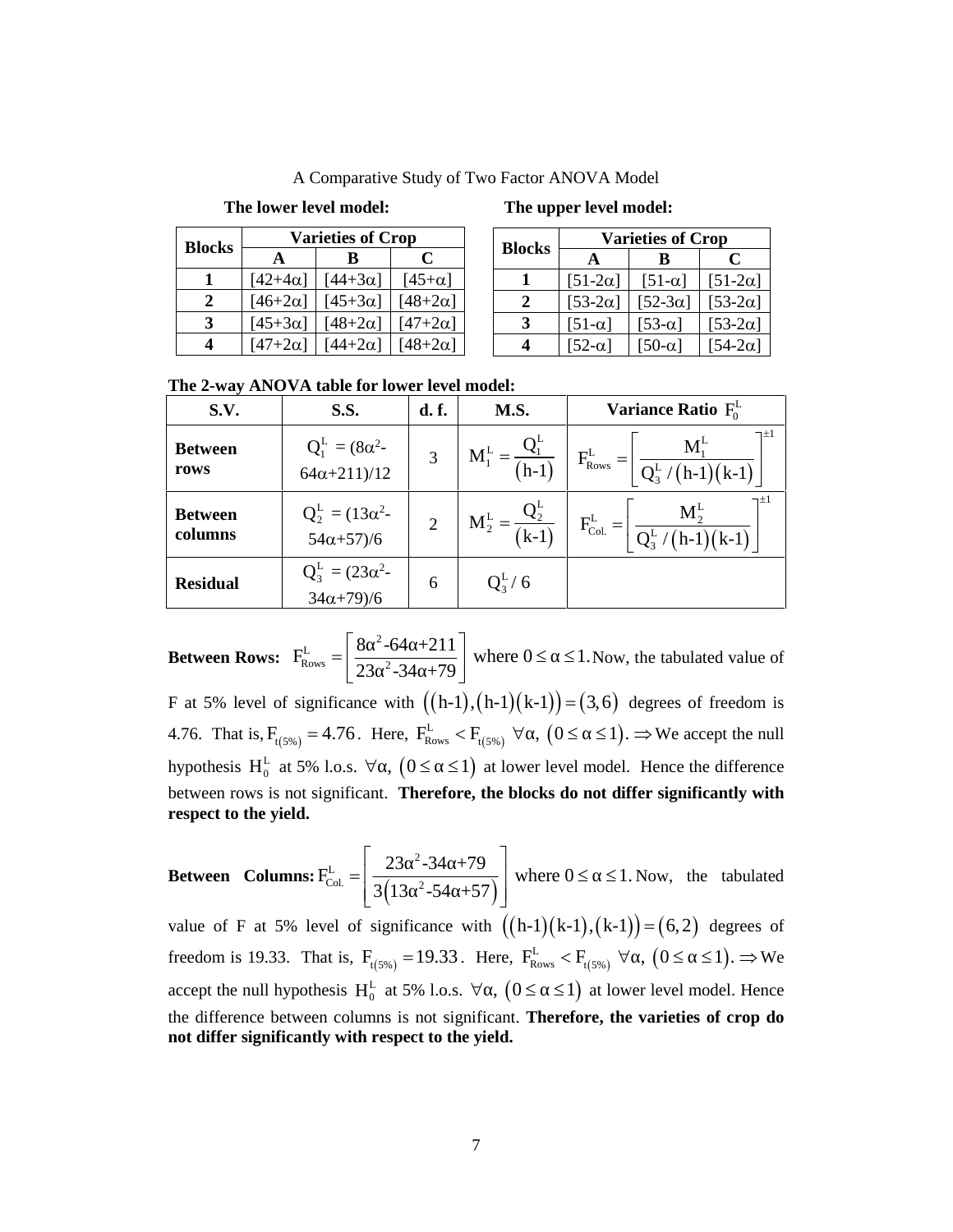S. Parthiban and P. Gajivaradhan

|                                                     |                                                                                                                                                |                | S. Parthiban and P. Gajivaradhan |                                                                                                                                                  |  |
|-----------------------------------------------------|------------------------------------------------------------------------------------------------------------------------------------------------|----------------|----------------------------------|--------------------------------------------------------------------------------------------------------------------------------------------------|--|
| The 2-way ANOVA table for upper level model:        |                                                                                                                                                |                |                                  |                                                                                                                                                  |  |
| S.V.                                                | S.S.                                                                                                                                           | d. f.          | <b>M.S.</b>                      | Variance Ratio $F_0^U$                                                                                                                           |  |
| <b>Between rows</b>                                 | $Q_1^U = (6\alpha^2 -$<br>$6\alpha + 14)/3$                                                                                                    | $\overline{3}$ | $M_1^U = \frac{Q_1^U}{(h-1)}$    | $F_{\text{Rows}}^{\text{U}}$                                                                                                                     |  |
| <b>Between</b><br>columns                           | $Q_2^U = (4\alpha^2 -$<br>$18\alpha + 21/6$                                                                                                    | $\overline{2}$ | $M_2^U = \frac{Q_2^U}{(k-1)}$    | $F_{\rm Col.}^{\rm U} =$                                                                                                                         |  |
| <b>Residual</b>                                     | $Q_3^U = (12\alpha^2 -$<br>$6\alpha + 47/6$                                                                                                    | 6              | $Q_3^U / 6$                      |                                                                                                                                                  |  |
|                                                     |                                                                                                                                                |                |                                  | <b>Between Rows:</b> $F_{\text{Rows}}^U = \left[ \frac{4(6^{-2} - 6 + 14)}{12^{-2} - 6 + 47} \right]$ where $0 \le 1$ . Now, the tabulated value |  |
|                                                     |                                                                                                                                                |                |                                  | of F at 5% level of significance with $((h-1), (h-1)(k-1)) = (3, 6)$ degrees of freedom is                                                       |  |
|                                                     |                                                                                                                                                |                |                                  | 4.76. That is, $F_{t(5\%)} = 4.76$ . Here, $F_{\text{Rows}}^U < F_{t(5\%)} \ \forall$ , $(0 \leq \leq 1)$ . $\Rightarrow$ We accept the null     |  |
|                                                     |                                                                                                                                                |                |                                  | hypothesis H <sub>0</sub> <sup>U</sup> at 5% l.o.s. $\forall$ , $(0 \leq \leq 1)$ at upper level model. Hence the difference                     |  |
| respect to the yield.                               |                                                                                                                                                |                |                                  | between rows is not significant. Therefore, the blocks do not differ significantly with                                                          |  |
|                                                     | <b>Between</b> Columns: $F_{\text{Col.}}^{U} = \left  \frac{3(4^{2} - 18 + 21)}{12^{2} - 6 + 47} \right $ where $0 \le 1$ . Now, the tabulated |                |                                  |                                                                                                                                                  |  |
|                                                     |                                                                                                                                                |                |                                  | value of F at 5% level of significance with $((k-1), (h-1)(k-1)) = (2, 6)$ degrees of                                                            |  |
|                                                     |                                                                                                                                                |                |                                  | freedom is 5.14. That is, $F_{(5\%)} = 5.14$ . Here, $F_{\text{Rows}}^U < F_{(5\%)} \ \forall$ , $(0 \leq \leq 1)$ . $\Rightarrow$ We            |  |
|                                                     |                                                                                                                                                |                |                                  | accept the null hypothesis $H_0^U$ at 5% l.o.s. $\forall$ , $(0 \leq \leq 1)$ at upper level model. Hence                                        |  |
| not differ significantly with respect to the yield. |                                                                                                                                                |                |                                  | the difference between columns is not significant. Therefore, the varieties of crop do                                                           |  |
|                                                     |                                                                                                                                                |                |                                  |                                                                                                                                                  |  |

**The 2-way ANOVA table for upper level model:**

**Between Rows:** 
$$
F_{\text{Rows}}^U = \left[ \frac{4(6^{2} - 6 + 14)}{12^{2} - 6 + 47} \right]
$$
 where  $0 \le 1$ . Now, the tabulated value

4.76. That is,  $F_{t(5\%)} = 4.76$ . Here,  $F_{\text{Rows}}^U < F_{t(5\%)} \ \forall$ ,  $(0 \leq \leq 1)$ .  $\Rightarrow$  We accept the null hypothesis  $H_0^U$  at 5% 1.o.s.  $\forall$ ,  $(0 \leq \leq 1)$  at upper level model. Hence the difference between rows is not significant. **Therefore, the blocks do not differ significantly with respect to the yield. Existed 1.**  $\frac{Q_2}{2} - \frac{Q_3}{2} = \frac{Q_4}{2}$  .  $\frac{Q_3}{2} = \frac{Q_4}{2}$  . Thus, considering the difference between columns is not significance with  $\left( [k-1) \cdot (h-1) \cdot (k-1) \right] = (3,6)$  degrees of freedom is 4.76. That is,  $F_{\text$  $\frac{Q_2^{U}}{(k-1)}$   $F_{\text{Col}}^{U} = \left[\frac{M_2^{U}}{Q_3^{U}/(h-1)(k-1)}\right]^{\pm 1}$ <br>
6<br>
6<br>  $(F-1) = (3,6)$  degrees of freedom is<br>  $\langle , (0 \leq \leq 1), \Rightarrow$  We accept the null<br>
or level model. Hence the difference<br>
ocks do not differ significantly wi  $rac{1}{2}$ <br>  $rac{1}{2}$ <br>  $rac{1}{2}$ <br>  $rac{1}{2}$ <br> **6**  $Q_3^{17}/6$ <br> **6**  $Q_3^{17}/6$ <br> **6**  $Q_3^{17}/6$ <br> **10**  $\frac{1}{2}$ ,  $rac{1}{6}$  **447**<br> **11 a** where 0 ≤ ≤ 1. Now, the tabulated value<br>
e with ((h-1),(h-1)(k-1)) = (3,6) degrees of free **EVALUATE:**<br>  $\begin{bmatrix}\n141 \\
47\n\end{bmatrix}$  where  $0 \le 1$ . Now, the tabulated value<br>  $\begin{bmatrix}\n(n-1), (h-1)(k-1)\n\end{bmatrix} = (3, 6)$  degrees of freedom is<br>  $\begin{bmatrix}\n(a \le k) \\
(b \le k)\n\end{bmatrix} \Rightarrow (0 \le k) \Rightarrow$  We accept the null<br>  $\begin{bmatrix}\n5 \\
1\n\end{bmatrix}$  at u

**Between Columns:** 
$$
F_{\text{Col}}^U = \left[ \frac{3\left(4^{-2} \cdot 18 + 21\right)}{12^{-2} \cdot 6 + 47} \right]
$$
 where  $0 \leq 1$ . Now, the tabulated

Thus, considering the decisions obtained in lower level and upper level model, we conclude that the null hypothesis H<sub>0</sub> is accepted  $\forall$ ,  $\in [0,1]$  for difference between rows and columns. Hence, the blocks do not differ significantly with respect to the yield and the varieties of crop do not differ significantly with respect to the yield.

**Example 5.2. Let us consider Example 2,** and using relation (2.3), the interval model for the TFNs using -cut method is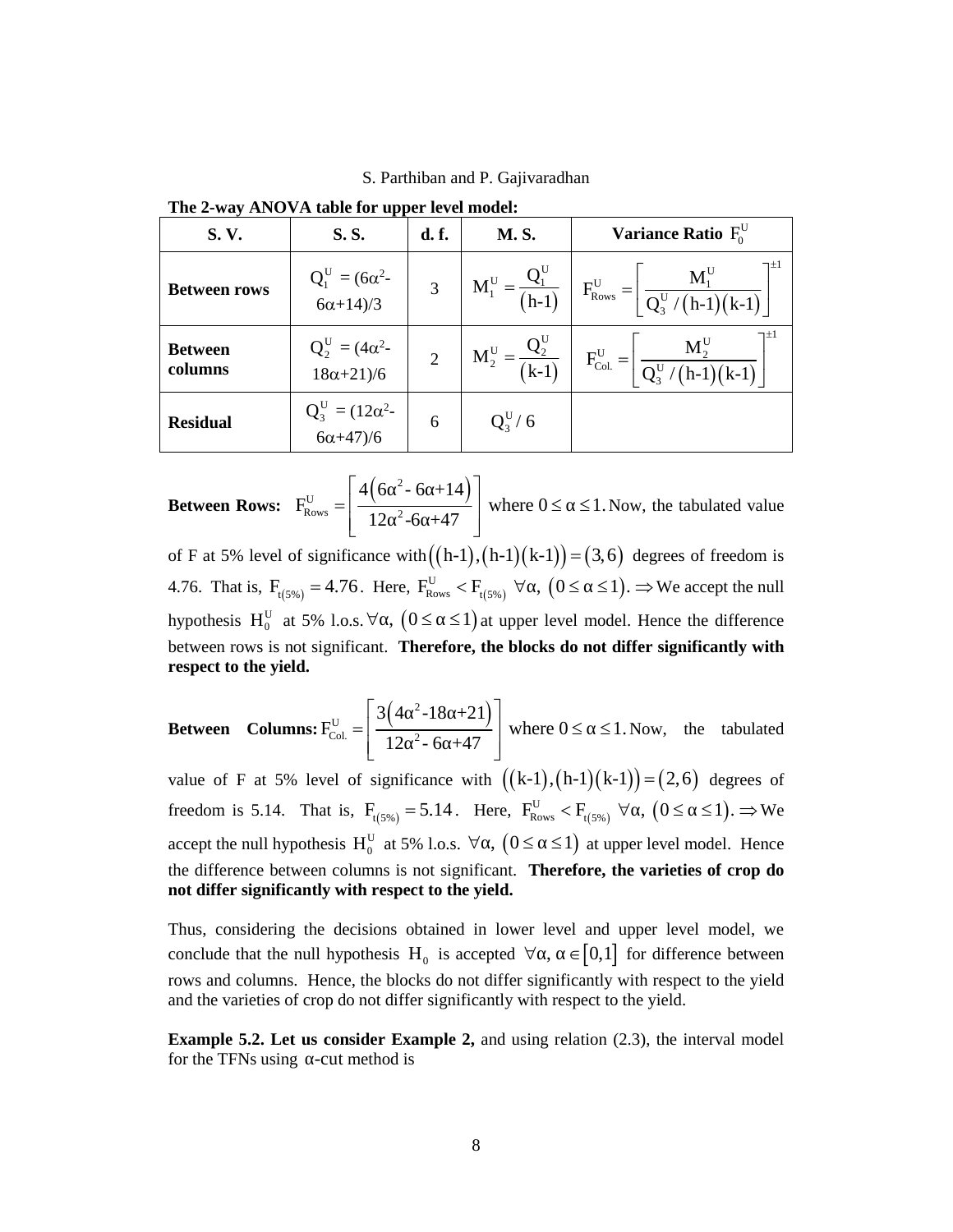|         |                                |                               | <b>Machine Type</b>            |                                |
|---------|--------------------------------|-------------------------------|--------------------------------|--------------------------------|
| Workers |                                | В                             |                                |                                |
|         | $[41+2\alpha, 46-\alpha]$      | $[31+5\alpha, 40-2\alpha]$    | $[41 + 2\alpha, 48 - 2\alpha]$ | $[30+2\alpha, 37-2\alpha]$     |
| 2       | $[43+2\alpha, 49-2\alpha]$     | $[37 + \alpha, 44 - 3\alpha]$ | $[47 + \alpha, 55 - 2\alpha]$  | $[38 + 2\alpha, 45 - 3\alpha]$ |
| 3       | $[29+2\alpha, 36-2\alpha]$     | $[32+3\alpha, 39-\alpha]$     | $[38+3\alpha, 45-2\alpha]$     | $[27+3α, 35-2α]$               |
| 4       | $[38 + 2\alpha, 46 - 2\alpha]$ | $[30+3\alpha, 38-3\alpha]$    | $[39+4\alpha, 47-\alpha]$      | $[28+4\alpha, 35-\alpha]$      |
|         | $[32+3\alpha, 39-2\alpha]$     | $[39+2\alpha, 45-\alpha]$     | $[43+3\alpha, 30-3\alpha]$     | $[34+3\alpha, 42-3\alpha]$     |

A Comparative Study of Two Factor ANOVA Model

**The 2-way ANOVA table for lower level model:**

|                    | A Comparative Study of Two Factor ANOVA Model                                                                                                                                                                     |                                       |                     |                                                       |                                                                                                                                     |
|--------------------|-------------------------------------------------------------------------------------------------------------------------------------------------------------------------------------------------------------------|---------------------------------------|---------------------|-------------------------------------------------------|-------------------------------------------------------------------------------------------------------------------------------------|
|                    |                                                                                                                                                                                                                   |                                       |                     |                                                       |                                                                                                                                     |
|                    |                                                                                                                                                                                                                   |                                       |                     |                                                       |                                                                                                                                     |
| Workers            |                                                                                                                                                                                                                   |                                       | <b>Machine Type</b> |                                                       |                                                                                                                                     |
| $\mathbf{1}$       | $\mathbf A$                                                                                                                                                                                                       | B                                     |                     | $\mathbf C$                                           | $\mathbf{D}$                                                                                                                        |
| $\boldsymbol{2}$   | $[41+2α, 46-α]$<br>$[43+2\alpha, 49-2\alpha]$                                                                                                                                                                     | [31+5α, 40-2α]<br>$[37 + α, 44 - 3α]$ |                     | $[41 + 2\alpha, 48 - 2\alpha]$<br>$[47 + α, 55 - 2α]$ | [ $30+2\alpha$ , $37-2\alpha$ ]<br>$[38 + 2\alpha, 45 - 3\alpha]$                                                                   |
| 3                  | $[29+2\alpha, 36-2\alpha]$                                                                                                                                                                                        | $[32+3α, 39-α]$                       |                     | $[38+3\alpha, 45-2\alpha]$                            | $[27+3α, 35-2α]$                                                                                                                    |
| 4                  | [38+2α, 46-2α]                                                                                                                                                                                                    | $[30+3α, 38-3α]$                      |                     | $[39+4\alpha, 47-\alpha]$                             | $[28+4\alpha, 35-\alpha]$                                                                                                           |
| 5                  | $[32+3\alpha, 39-2\alpha]$                                                                                                                                                                                        | $[39+2α, 45-α]$                       |                     | $[43+3\alpha, 30-3\alpha]$                            | $[34+3α, 42-3α]$                                                                                                                    |
|                    | The upper and lower level models can be tabulated as per example 5.1.                                                                                                                                             |                                       |                     |                                                       |                                                                                                                                     |
|                    | The 2-way ANOVA table for lower level model:                                                                                                                                                                      |                                       |                     |                                                       |                                                                                                                                     |
| S.V.               | S.S.                                                                                                                                                                                                              | d. f.                                 | M.S.                |                                                       | Variance Ratio $F_0^L$                                                                                                              |
|                    |                                                                                                                                                                                                                   |                                       |                     |                                                       |                                                                                                                                     |
| <b>Between</b>     | $Q_1^L = (68\alpha^2 -$                                                                                                                                                                                           | $\overline{4}$                        |                     |                                                       |                                                                                                                                     |
| rows               | $624\alpha + 2153)/10$                                                                                                                                                                                            |                                       |                     | $F_{\rm{Rows}}^{\rm{L}}$                              |                                                                                                                                     |
|                    |                                                                                                                                                                                                                   |                                       |                     |                                                       |                                                                                                                                     |
| <b>Between</b>     | $Q_2^L = (24\alpha^2 -$                                                                                                                                                                                           | $\overline{3}$                        |                     | $F^{\rm L}_{\rm Col.} =$                              |                                                                                                                                     |
| columns            | $320\alpha + 5763)/20$                                                                                                                                                                                            |                                       |                     |                                                       |                                                                                                                                     |
|                    | $Q_3^L = (108\alpha^2 -$                                                                                                                                                                                          |                                       |                     |                                                       |                                                                                                                                     |
| <b>Residual</b>    | $240\alpha + 1231)/10$                                                                                                                                                                                            | 12                                    | $Q_3^L / 6$         |                                                       |                                                                                                                                     |
|                    |                                                                                                                                                                                                                   |                                       |                     |                                                       |                                                                                                                                     |
|                    | $3(68 - 624 + 2153)$                                                                                                                                                                                              |                                       |                     | $Q_3^L$                                               |                                                                                                                                     |
|                    | <b>Between Rows:</b> $F_{\text{Rows}}^L = \left  \frac{3(\text{00} - \text{00}) + 255}{108^{-2} - 240 + 1231} \right $ since $M_1^L > \frac{3}{(h-1)(k-1)}$                                                       |                                       |                     |                                                       |                                                                                                                                     |
|                    | where $0 \leq \leq 1$ . Now, the tabulated value of F at 5% level of significance with                                                                                                                            |                                       |                     |                                                       |                                                                                                                                     |
|                    |                                                                                                                                                                                                                   |                                       |                     |                                                       | $((h-1), (h-1)(k-1)) = (4, 12)$ degrees of freedom is 3.26. That is, $F_{(5\%)} = 3.26$ . Here,                                     |
|                    |                                                                                                                                                                                                                   |                                       |                     |                                                       |                                                                                                                                     |
|                    |                                                                                                                                                                                                                   |                                       |                     |                                                       | $F_{\text{Rows}}^L > F_{t(5\%)} \ \forall$ , $(0 \leq \leq 1)$ . $\Rightarrow$ The null hypothesis $H_0^L$ is rejected at 5% l.o.s. |
|                    |                                                                                                                                                                                                                   |                                       |                     |                                                       | $\forall$ , $(0 \leq \leq 1)$ at lower level model. $\Rightarrow$ The difference between rows is significant.                       |
|                    | Therefore, the 5 workers differ significantly with respect to mean productivity.                                                                                                                                  |                                       |                     |                                                       |                                                                                                                                     |
|                    |                                                                                                                                                                                                                   |                                       |                     |                                                       |                                                                                                                                     |
|                    | <b>Between Columns:</b> $F_{\text{Col.}}^{\text{L}} = \left  \frac{2(24 \space ^2-320 \space ^+5763)}{108 \space ^2-240 \space ^+1231} \right  \text{ since } M_2^{\text{L}} > \frac{Q_3^{\text{L}}}{(h-1)(k-1)}$ |                                       |                     |                                                       |                                                                                                                                     |
|                    | where $0 \leq \leq 1$ . Now, the tabulated value of F at 5% level of significance with                                                                                                                            |                                       |                     |                                                       |                                                                                                                                     |
|                    |                                                                                                                                                                                                                   |                                       |                     |                                                       |                                                                                                                                     |
|                    |                                                                                                                                                                                                                   |                                       |                     |                                                       | $((k-1), (h-1)(k-1)) = (3,12)$ degrees of freedom is 3.49. That is, $F_{(5\%)} = 3.49$ . Here,                                      |
|                    |                                                                                                                                                                                                                   |                                       |                     |                                                       | $F_{\text{Rows}}^L > F_{t(5\%)} \ \forall$ , $(0 \leq \leq 1)$ . $\Rightarrow$ The null hypothesis $H_0^L$ is rejected at 5% l.o.s. |
|                    |                                                                                                                                                                                                                   |                                       |                     |                                                       | $\forall$ , $(0 \leq \leq 1)$ at lower level model. $\Rightarrow$ There is a significant difference between                         |
|                    |                                                                                                                                                                                                                   |                                       |                     |                                                       | columns. Therefore, the 4 machine types also differ significantly with respect to                                                   |
| mean productivity. |                                                                                                                                                                                                                   |                                       |                     |                                                       |                                                                                                                                     |

$$
\textbf{Between Rows:} \ F_{\text{Rows}}^{\text{L}} = \left| \frac{3 \left( 68^{-2} - 624 + 2153 \right)}{108^{-2} - 240 + 1231} \right| \text{ since } M_1^{\text{L}} > \frac{Q_3^{\text{L}}}{(h-1)(k-1)}
$$

$$
\textbf{Between Columns:} \ F_{\text{Col.}}^{\text{L}} = \left[ \frac{2\left(24^{-2} \cdot 320^{-1} + 5763\right)}{108^{-2} \cdot 240^{-1} + 1231} \right] \text{ since } M_2^{\text{L}} > \frac{Q_3^{\text{L}}}{\left(h-1\right)\left(k-1\right)}
$$

Between  $\frac{Q_2^L}{4} = \frac{Q_4L^2}{(k-1)}$   $\frac{Q_3^L}{(k-1)}$   $\frac{Q_4^L}{(k-1)(k-1)}$ <br>
Residual  $\frac{Q_4^L}{240\alpha(1+231)/10}$   $\frac{Q_4^L}{240\alpha(1+231)/10}$ <br>
Residual  $\frac{Q_4^L}{240\alpha(1+231)/10}$   $\frac{Q_4^L}{240\alpha(1+231)/10}$ <br>
Between Rows:  $\$  $E_{\text{rows}} > F_{\text{t(5%)}} \ \forall \ \ , \ (0 \leq \ \leq 1). \ \Rightarrow$  The null hypothesis  $H_0^L$  is rejected at 5% l.o.s. Retween<br>
Rows  $Q_2^+ = (24\alpha^2 - 3)$ <br>
Residual  $Q_2^+ = (108\alpha^2 - 12)$ <br>
Residual  $Q_3^+ = (108\alpha^2 - 12)$ <br>
Residual  $Q_3^+ = (108\alpha^2 - 12)$ <br>  $\frac{24(9\alpha + 1231)/10}{108^{-2} \cdot 240 + 1231}$ <br>
Surve Rows:  $F_{\text{flow}}^1 = \left[\frac{3(68^{-3} \cdot 624 + 2153)}$ Every and  $Q_2^* = (24\alpha^2 - 320\alpha + 5763)$ <br>
Residual  $Q_3^* = (108\alpha^2 - 12\alpha + 1231)/10$ <br>
Residual  $Q_3^* = (108\alpha^2 - 12\alpha + 1231)^2$ <br>
Between Rows:  $F_{\text{E,conv}}^k = \left[\frac{3(68^2 - 624 + 2153)}{108^2 - 240 + 1231}\right]$  since  $M_1^* > \frac{Q_2^k}{(h$ columns. **Therefore, the 4 machine types also differ significantly with respect to mean productivity.**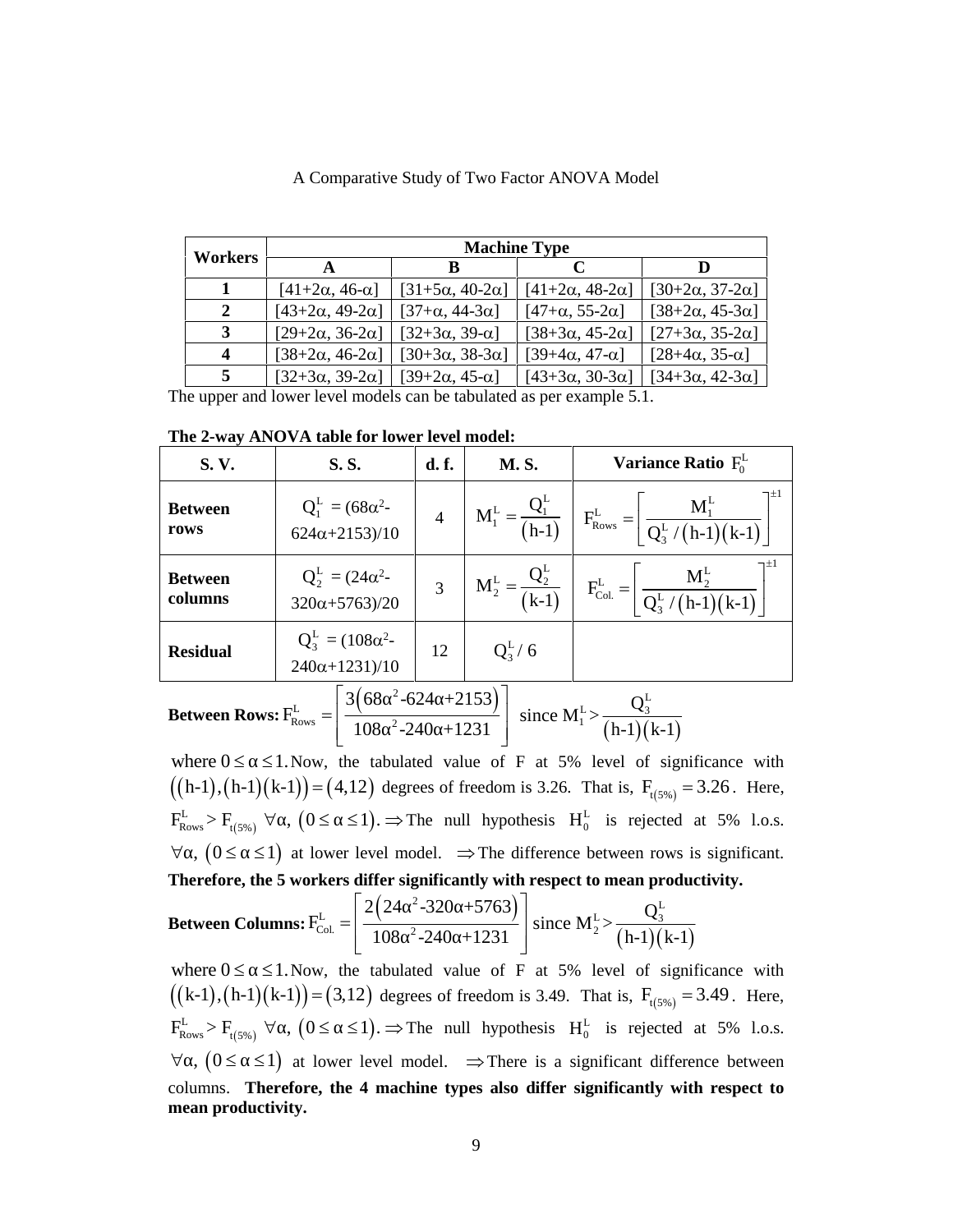S. Parthiban and P. Gajivaradhan

|                           | The 2-way ANOVA table for upper level model:            |                | S. Parthiban and P. Gajivaradhan  |                                                                                                                                                                      |
|---------------------------|---------------------------------------------------------|----------------|-----------------------------------|----------------------------------------------------------------------------------------------------------------------------------------------------------------------|
| S.V.                      | S.S.                                                    | d. f.          | <b>M.S.</b>                       | Variance Ratio $F_0^U$                                                                                                                                               |
| <b>Between</b><br>rows    | $Q_1^U = (20\alpha^2 -$<br>$350\alpha + 1957)/10$       | 4              | $M_1^U = -$<br>$\overline{(h-1)}$ | $F_{\rm{Rows}}^{\rm{U}}$                                                                                                                                             |
| <b>Between</b><br>columns | $Q_2^U =$<br>$(8\alpha^2+176\alpha+5691)$<br>/20        | $\mathfrak{Z}$ | $M_2^U = \frac{Q_2^U}{(k-1)}$     | $F_{\text{Col.}}^{\text{U}} =$                                                                                                                                       |
| <b>Residual</b>           | $Q_3^U =$<br>$(76\alpha^2+122\alpha+1007)$<br>)/10      | 12             | $Q_3^U/6$                         |                                                                                                                                                                      |
|                           |                                                         |                |                                   | <b>Between Rows:</b> $F_{\text{Rows}}^U = \left  \frac{4(6^{2} - 6 + 14)}{12^{2} - 6 + 47} \right $ where $0 \le 1$ . Now, the tabulated value                       |
|                           |                                                         |                |                                   | of F at 5% level of significance with $((h-1), (h-1)(k-1)) = (4, 12)$ degrees of freedom is                                                                          |
|                           |                                                         |                |                                   | 3.26. That is, $F_{t(5\%)} = 3.26$ . Here, $F_{\text{Rows}}^U > F_{t(5\%)} \ \forall$ , $(0 \leq \leq 1)$ . $\Rightarrow$ We reject the null                         |
|                           |                                                         |                |                                   | hypothesis H <sub>0</sub> <sup>U</sup> at 5% l.o.s. $\forall$ , $(0 \leq \leq 1)$ at upper level model. Hence the difference                                         |
| to mean productivity.     |                                                         |                |                                   | between rows is significant. Therefore, the 5 workers differ significantly with respect                                                                              |
|                           |                                                         |                |                                   | <b>Between Columns:</b> $F_{\text{Col}}^U = \left  \frac{3(4 \space 2 - 18 \space + 21)}{12 \space 2 - 6 \space + 47} \right $ where $0 \leq 1$ . Now, the tabulated |
|                           |                                                         |                |                                   | value of F at 5% level of significance with $((k-1),(h-1)(k-1))=(3,12)$ degrees of                                                                                   |
|                           |                                                         |                |                                   | freedom is 3.49. That is, $F_{(5\%)} = 3.49$ . Here, $F_{\text{Rows}}^U > F_{(5\%)} \ \forall$ , $(0 \leq \leq 1)$ . $\Rightarrow$ We                                |
|                           |                                                         |                |                                   | reject the null hypothesis $H_0^U$ at 5% l.o.s. $\forall$ , $(0 \leq \leq 1)$ at upper level model. Hence                                                            |
|                           | differ significantly with respect to mean productivity. |                |                                   | the difference between columns is significant. Therefore, the 4 machine types also                                                                                   |

**The 2-way ANOVA table for upper level model:**

3.26. That is,  $F_{t(5\%)} = 3.26$ . Here,  $F_{\text{Rows}}^U > F_{t(5\%)} \ \forall$ ,  $(0 \le \le 1)$ .  $\Rightarrow$  We reject the null hypothesis H<sub>0</sub><sup>U</sup> at 5% l.o.s.  $\forall$ ,  $(0 \leq \leq 1)$  at upper level model. Hence the difference between rows is significant. **Therefore, the 5 workers differ significantly with respect to mean productivity. Existed Mathematics**<br> **Residual**  $\begin{pmatrix} 25 \\ 20 \\ 10 \\ 3 \end{pmatrix}$ <br> **Residual**  $\begin{pmatrix} 2 \\ 2 \\ 3 \end{pmatrix}$ <br>  $\begin{pmatrix} 25 \\ 10 \\ 2 \end{pmatrix}$ <br> **Between Rows:**  $\begin{pmatrix} F_{\text{loss}} \\ F_{\text{loss}} \end{pmatrix} = \begin{pmatrix} \frac{4}{12} \frac{6}{2 \cdot 6} + 14 \\ \frac{1}{12} \frac{2}{2 \cdot 6} +$ F<sub>Col</sub> =  $\frac{M_2^{\text{U}}}{Q_s^{\text{U}}/(h-1)(k-1)}$ <br>  $\frac{1}{(h-1)(k-1)}$ <br>  $\frac{1}{(h-1)(k-1)}$  =  $(4,12)$  degrees of freedom is<br>  $\left(0 \leq \leq 1\right) \Rightarrow$  We reject the null<br>  $\frac{1}{(2h-1)(k-1)}$  =  $\frac{1}{(3h-1)(k-1)}$  =  $\frac{1}{(3h-1)(k-1)}$  =  $\frac{1}{(3h$  $\begin{bmatrix} 1 & 0 \ 0 & 0 \end{bmatrix}$ <br>  $\begin{bmatrix} 2 & 0 \ 0 & 0 \end{bmatrix}$  (b)  $\begin{bmatrix} 2 & 0 \ 0 & 0 \end{bmatrix}$  (b) where  $0 \le 1$ . Now, the tabulated value<br>
with  $((h-1), (h-1)(k-1)) = (4, 12)$  degrees of freedom is<br>
Here,  $\Gamma_{\text{flowas}}^{\text{U}} > \Gamma_{\text{U/N}}^{\text{U}} \ \$ **Between Rows:**  $F_{\text{loss}}^{U} = \left[ \frac{4(6 \times -6 + 14)}{12 \times 2 -6 + 47} \right]$  where  $0 \leq \leq 1$ . Now, the tabulated value of F at 5% level of significance with  $((h-1),(h-1)(k-1)) \in (4,12)$  degrees of freedom is 3.26. That is,  $F_{i(yn)} = 3.26$ 

$$
\textbf{Between Columns:} \quad \mathbf{F}_{\text{Col.}}^{\text{U}} = \left[ \frac{3\left(4^{-2} - 18 + 21\right)}{12^{-2} - 6 + 47} \right] \text{ where } 0 \leq s \leq 1. \text{ Now, the tabulated}
$$

index of optimism represents a decision maker's attitude. A larger indicates a higher degree of optimism. More specifically, the left and right relative values in the -cut interval are used to reflect the decision maker's pessimistic for  $= 0$  and optimistic view point for  $= 1$  respectively. In addition, when  $= 0.5$  represents a moderate decision maker's view point.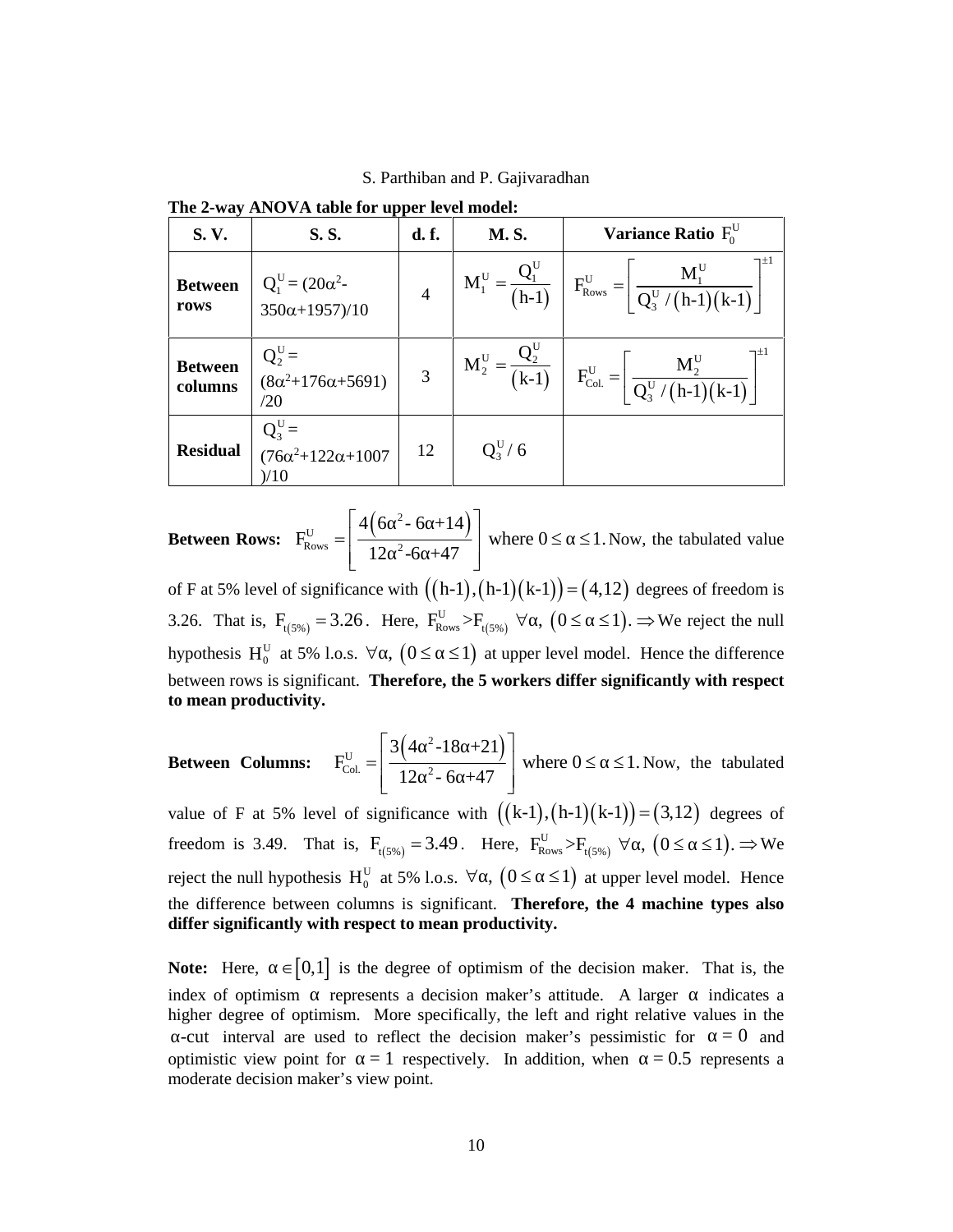# **6. Two-way ANOVA model using membership function**

**6. Two-way ANOVA model using membership function**<br>**Proposition 6.1.** (a) If  $\tilde{A} = (a, b, c, d; w)$  is a generalized trapezoidal fuzzy number and 'k' be a scalar with  $k \ge 0$ ,  $y = kA$  then  $\tilde{y} = k\tilde{A}$  is a fuzzy number A Comparative Study of Two Factor ANOVA Model<br>
6. Two-way ANOVA model using membership function<br>
Proposition 6.1. (a) If  $\tilde{A} = (a, b, c, d; w)$  is a generalized trapezoidal fuzzy number and<br>
'k' be a scalar with  $k \ge 0$ ,  $y$ A Comparative Study of Two Factor ANOVA Model<br>
6. Two-way ANOVA model using membership function<br>
Proposition 6.1. (a) If  $\tilde{A} = (a, b, c, d; w)$  is a generalized trapezoidal fuzzy number and<br>  $k^*$  be a scalar with  $k \ge 0$ , and 'k' be a scalar with  $k < 0$ ,  $y = kA$  then  $\tilde{y} = k\tilde{A}$  is a fuzzy number with  $(kd, kc, kb, ka; w).$ 

**Proof:** (a) H  $\overline{A}$  E  $\overline{A}$  (b)  $\overline{A} = \begin{pmatrix} 1 & 0 \\ 0 & 0 \end{pmatrix}$  with the transformation of **Proposition 6.1.** (a) If  $\overline{A} = \begin{pmatrix} a & b & c \\ a & b & c \end{pmatrix}$ , c, d; w) is a generalized transportant in the transformation function of fuzzy set  $\tilde{y} = k\tilde{A}$  by -cut method. Now, the -cut interval of  $\tilde{A}$  is A Comparative Study of Two Factor ANOVA Model<br> **A Two-way ANOVA model using membership function**<br> **Proposition 6.1.** (a) If  $\widetilde{A} = \begin{pmatrix} a, b, c, d; w \end{pmatrix}$  is a generalized trapezoidal fuzzy number and<br>  $k^*$  be a scalar A Comparative Study of Two Factor ANOVA Model<br> **Solution 6.1.** (a) If  $\overline{A} = \{a, b, c, d; w\}$  is a generalized trapezoidal fuzzy number and<br> **a** a scalar with  $k \ge 0$ ,  $y = kA$  then  $\tilde{y} = k\tilde{A}$  is a fuzzy number with<br> wo Factor ANOVA Model<br>ship function<br>a generalized trapezoidal fuzzy number and<br>en  $\tilde{y} = k\tilde{A}$  is a fuzzy number with<br>y) is a generalized trapezoidal fuzzy number<br>then  $\tilde{y} = k\tilde{A}$  is a fuzzy number with<br>nation  $y$ by of Two Factor ANOVA Model<br>
embership function<br>  $\therefore$  w) is a generalized trapezoidal fuzzy number and<br>
kA then  $\tilde{y} = k\tilde{A}$  is a fuzzy number with<br>
c, d; w) is a generalized trapezoidal fuzzy number<br>  $y = kA$  then  $\$ A Comparative Study of Two Factor ANOVA Model<br>
6. Two-way ANOVA model using membership function<br>
Proposition 6.1. (a) If  $\overline{A} = (a, b, c, d; w)$  is a generalized trapezoidal fuzzy numb<br>
(ka, kb, kc, kd; w) .(b)If  $\overline{A} = (a,$ A Comparative Study of Two Factor ANOVA Model<br> **ANOVA model using membership function**<br> **S.I.** (a) If  $\overline{A} = (a, b, c, d; w)$  is a generalized trapezoidal fuzzy number with<br>
dealar with  $k \ge 0$ ,  $y = kA$  then  $\overline{y} = k\overline{A}$   $\widetilde{A}$  is  $\widetilde{A}_L$  ( ) = a+ $\frac{1}{W}(b-a)$  and the upper level -cut of  $\widetilde{A}$  is  $\widetilde{A}_U$  ( ) = d -  $\frac{1}{W}(d-c)$ . A Comparative Study of Two Factor ANOVA Model<br>
6. Two-way ANOVA model using membership function<br>
Proposition 6.1. (a) If  $\overline{A} = \{a, b, c, d; w\}$  is a generalized trapezoidal fuzzy nu<br>
(ka, kb, kc, kd; w).(b)If  $\overline{A} = \{a,$ A Comparative Study of Two Factor ANOVA Model<br>
OVA model using membership function<br>
(a) If  $\overline{A} = (a, b, c, d; w)$  is a generalized trapezoidal fuzzy number and<br>
ar with  $k \ge 0$ ,  $y = kA$  then  $\tilde{y} = k\tilde{A}$  is a fuzzy numbe A Comparative Study of Two Factor ANOVA Model<br>
ANOVA model using membership function<br>
6.1. (a) If  $\tilde{A} = (a, b, c, d; w)$  is a generalized trapezoidal fuzzy number and<br>
scalar with  $k \ge 0$ ,  $y = kAn then$   $\tilde{y} = k\tilde{A}$  is a fuzz A Comparative Study of Two Factor ANOVA Model<br> **6. Two-way ANOVA model using membership function**<br> **Froposition 6.1.** (a) if  $\widetilde{A} = (a, b, c, d; w)$  is a generalized trapezoidal fuzzy number with<br>
(ka, kb, kc, kd; w), (b)If Comparative Study of Two Factor ANOVA Model<br> **model using membership function**<br>
f  $\vec{A} = (a, b, c, d; w)$  is a generalized trapezoidal fuzzy number and<br>
with  $k \ge 0$ ,  $y = kA$  then  $\tilde{y} = k\vec{A}$  is a fuzzy number with<br>
(b)If A Comparative Study of Two Factor ANOVA Model<br> **(OVA model using membership function**<br>
(a) If  $\vec{A} = (a, b, c, d; w)$  is a generalized trapezoidal fuzzy number and<br>
tlar with  $k \ge 0$ ,  $y = kA$  then  $\tilde{y} = k\tilde{A}$  is a fuzzy n A Comparative Study of Two Factor ANOVA Model<br> **ANOVA model using membership function**<br> **S.L.** (a) If  $\overline{A} = \{a, b, c, d; w\}$  is a generalized trapezoidal fuzzy number and<br>
scalar with  $k \ge 0$ ,  $y = kA$  then  $\tilde{y} = k\tilde{A}$ So,  $y = kA$ )  $\in$   $\left[ka+\frac{1}{w}(kb - ka), kd - \frac{1}{w}(kd - kc)\right]$ . So,  $\frac{1}{w}(kb - ka) = y - ka$ . Wo-way ANOVA model using membership function<br>position 6.1. (a) If  $\tilde{A} = (a, b, c, d; w)$  is a generalized trapezoic<br>be a scalar with  $k \ge 0$ ,  $y = kA$  then  $\tilde{y} = k\tilde{A}$  is a 1<br>i, kb, kc, kd; w).(b)If  $\tilde{A} = (a, b, c, d; w)$  A Comparative Study of Two Factor ANOVA Model<br> **6. Two-way ANOVA model ising membership function**<br> **fro-proposition 6.1. (a) if**  $\overrightarrow{A} = (\mathbf{u}, \mathbf{b}, \mathbf{c}, \mathbf{d}; \mathbf{w})$  is a generalized trapezoidal fuzzy number and<br> **Fro-** $\Rightarrow$  = w  $\left(\frac{y - ka}{kh - ka}\right); ka \le y \le kb$ ---(1) and  $\frac{w}{w}(kd - kc) = kd - y$ be a scalar with  $k \ge 0$ ,  $y = kA$  then  $y = kA$  is a 1<br>
k, kb, kc, kd; w).(b)If  $\widetilde{A} = (a, b, c, d; w)$  is a generalized trap<br>
'k' be a scalar with  $k < 0$ ,  $y = kA$  then  $\widetilde{y} = k\widetilde{A}$  is a<br>
1, kc, kb, ka; w).<br>
of: (a) When **Proposition 6.1.** (a) If  $\overline{A} = (a, b, c, d; w)$  is a generalized trapezoidal fuzzy number and<br>  $K^*$  be a scalar with  $k \ge 0$ ,  $y = kA$  then  $\overline{y} = k\overline{A}$  is a fuzzy number with<br>  $(ka, kh, kc, kd, w)$ .(b)If  $\overline{A} = (a, b, c, d; w)$  i and 'k' be a scalar with  $k < 0$ ,  $y = kA$  then  $y = kA$  is a fuzzy number with  $kR_0$ ,  $k_0$ ,  $k_0$ ,  $k_0$ ,  $k_0$ ,  $k_0$ ,  $k_0$ ,  $k_0$ ,  $k_0$ ,  $k_0$ ,  $k_0$ ,  $k_0$ ,  $k_0$ ,  $k_0$ ,  $k_0$ ,  $k_0$ ,  $k_0$ ,  $k_0$ ,  $k_0$  and  $k_0$   $k_$ A. s. s., we your a  $X = (a, b, c, d, w)$  is a generatized trajezonal nizzy number<br>  $\vec{r} \cdot \vec{r}$  is a scalar with  $k < 0$ ,  $y = kA$  then  $\vec{y} = k\vec{A}$  is a fuzzy number with<br>  $\vec{r} \cdot \vec{r}$ ,  $k \cdot \vec{b}$ ,  $k \cdot \vec{a}$ ,  $\vec{w}$ ,  $\vec$ function of fuzzy set  $\overline{y} = k\overline{A}$  by -cut method. Now, the -cut interval of  $\overline{A}$  is  $\overline{A} = [\overline{A}_L(\ ),\overline{A}_U(\ )]$ . That is  $\overline{A} = [a+\frac{1}{W}(b-a),d-\frac{1}{W}(d-c)]$ . The lo -cut of  $\overline{A}$  is  $\overline{A}_L(\ ) = a+\frac{1}{W}(b-a)$  and t  $x = \lfloor x \cdot (-1)^x \cdot x \cdot (1)^x \cdot x \cdot (1)^x \cdot x \cdot (1)^x \cdot x \cdot (1)^x \cdot (1)^x \cdot (1)^x \cdot (1)^x \cdot (1)^x \cdot (1)^x \cdot (1)^x \cdot (1)^x \cdot (1)^x \cdot (1)^x \cdot (1)^x \cdot (1)^x \cdot (1)^x \cdot (1)^x \cdot (1)^x \cdot (1)^x \cdot (1)^x \cdot (1)^x \cdot (1)^x \cdot (1)^x \cdot (1)^x \cdot (1)^x \cdot (1)^x \cdot (1)^x \cdot (1)^x \cdot (1)^x \cdot (1)^x \cdot (1)^x \cdot (1)^x \cdot$  $\overline{A}_L$  ( ),  $\overline{A}_U$  ( )]. That is  $\widetilde{A} = \left[a + \frac{1}{w}(b-a), d - \frac{1}{w}(d-c)\right]$ . The lo -cut of<br>  $L$  ( ) =  $a + \frac{1}{w}(b-a)$  and the upper level -cut of  $\widetilde{A}$  is  $\overline{A}_U$  ( ) =  $d - \frac{1}{w}(d-c)$ .<br>  $A \in \left[a + \frac{1}{w}(b-a), d - \frac{1}{w}($ 

function of  $\tilde{y} = k\tilde{A}$  as follows:

$$
\mu_{\tilde{y}}(y) = w \left( \frac{y - ka}{kb - ka} \right) \text{ for } ka \le y \le kb; \text{ w for } kb \le y \le kc; \ w \left( \frac{y - kd}{kc - kd} \right) \text{ for } kc \le y \le kd;
$$
  
and 0, otherwise---(3)

number with membership function,

$$
\mu_{\tilde{y}}(y) = w \left( \frac{y - kd}{kc - kd} \right) \text{ for } kd \le y \le kc; \text{ w for } kc \le y \le kb; \text{ w} \left( \frac{y - ka}{kb - ka} \right) \text{ for } kb \le y \le ka;
$$
  
and 0, otherwise, ---(4)

And for a normalized trapezoidal number, we put  $w = 1$  in equations (3) and (4).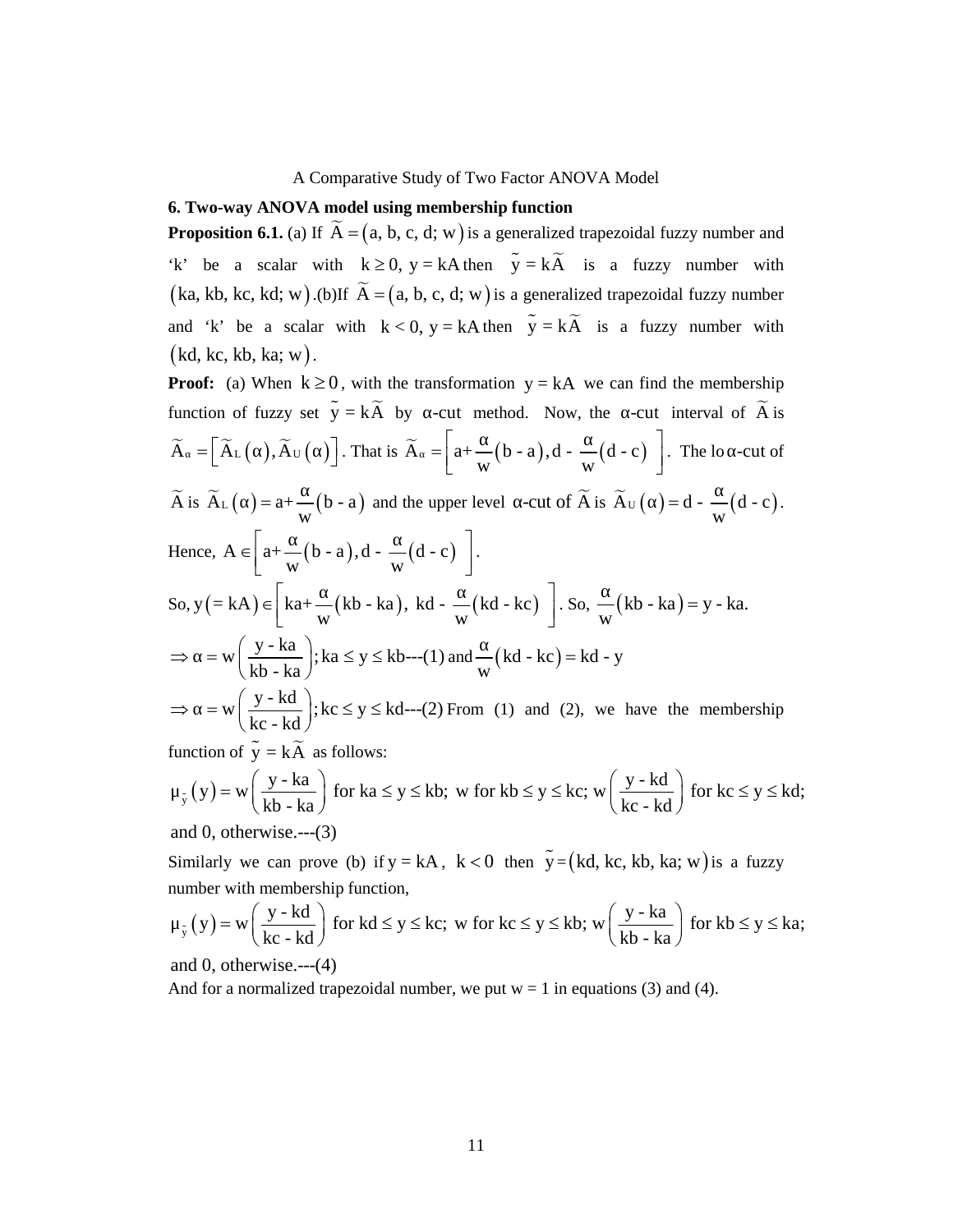# **Calculation of membership function of TFNs**

S. Parthiban and P. Gajivaradhan  
\nCalculation of membership function of TFNs  
\nThe membership grades for a normalized TFN 
$$
\tilde{y} = (a, b, c, d; 1)
$$
 is calculated by the  
\nrelation [11]  $\int_{Supp(\tilde{y})} \mu_{\tilde{y}}(y) dy = \int_{a}^{b} \left(\frac{y-b}{b-a}\right) dy + \int_{b}^{c} dy + \int_{c}^{d} \left(\frac{y-d}{c-d}\right) dy --- (6.2)$   
\nExample 6.1. Let us consider Example 1, since for a normalized TFN  $\tilde{A}$ ,  
\n $\mu_{\tilde{A}} : X \rightarrow [0,1]$ , we transform the TFNs in problem (1) by multiplying each members  
\nwith "0.01" using proposition 6.1 and the first member will be for  $i = 1$  and  $i = 1$ 

S. Parthiban and P. Gajivaradhan<br>
embership function of TFNs<br>
grades for a normalized TFN  $\tilde{y} = (a, b, c, d; 1)$  is calculated by the<br>  $\mu_{\tilde{y}}(y)dy = \int_{a}^{b} \left(\frac{y-b}{b-a}\right)dy + \int_{b}^{c} dy + \int_{c}^{d} \left(\frac{y-d}{c-d}\right)dy - --(6.2)$ <br>
et us c S. Parthiban and P. Gajivaradhan<br>
ip grades for a normalized TFN  $\tilde{y} = (a, b, c, d; 1)$  is calculated by the<br>
ip grades for a normalized TFN  $\tilde{y} = (a, b, c, d; 1)$  is calculated by the<br>  $\int_{w(\tilde{y})} \mu_{\tilde{y}}(y) dy = \int_{a}^{b} \left(\$ **Example 6.1. Let us consider Example 1,** since for a normalized TFN A , S. Parthiban and P. Gajivaradhan<br>
Calculation of **membership function of TFNs**<br>
The membership grades for a normalized TFN  $\tilde{y} = (a, b, c, d; 1)$  is calculated by the<br>
relation [11]  $\int_{\text{supp}(\tilde{y})} \mu_{\tilde{y}}(y) dy = \int_{a}^{b} \$ with "0.01" using proposition-6.1 and the first member will be, for  $i = 1$  and  $j = 1$ , S. Parthiban and P. Gajivaradhan<br>
Calculation of **membership function of TFNs**<br>
The membership grades for a normalized TFN  $\tilde{y} = (a, b, c, d; 1)$  is calculated by the<br>
relation [11]  $\int_{\text{Sup}(y)} \mu_{\tilde{y}}(y) dy = \int_{a}^{b} \left(\frac{y$ S. Parthiban and P. Gajivaradhan<br>
of membership function of TFNs<br>
ship grades for a normalized TFN  $\tilde{y} = (a, b, c, d; 1)$  is calculated b<br>  $\int_{supp(\tilde{y})} \mu_{\tilde{y}}(y) dy = \int_{a}^{b} \left(\frac{y-b}{b-a}\right) dy + \int_{b}^{c} dy + \int_{c}^{d} \left(\frac{y-d}{c-d}\right) dy$ the interesting interior of Trive<br>
nbership grades for a normalized TFN  $\tilde{y} = (a, b, c, d; 1)$  is calculated b<br>
[11]  $\int_{supp(\tilde{y})} \mu_{\tilde{y}}(y) dy = \int_{a}^{b} \left(\frac{y-b}{b-a}\right) dy + \int_{b}^{c} dy + \int_{c}^{d} \left(\frac{y-d}{c-d}\right) dy --- (6.2)$ <br> **e 6.1.** Let u S. Parthiban and P. Gajivaradhan<br>
ip grades for a normalized TFN  $\bar{y} = (a, b, c, d; 1)$  is calculated by the<br>
ip grades for a normalized TFN  $\bar{y} = (a, b, c, d; 1)$  is calculated by the<br>  $\int_{y_1^2}^{y_2} (y) dy = \int_0^b \left(\frac{y - b}{b - a}\$ arthiban and P. Gajivaradhan<br>
normalized TFN  $\tilde{y} = (a, b, c, d; 1)$  is calculated by the<br>  $\left(\frac{y-b}{b-a}\right) dy + \int_{0}^{a} dy + \int_{c}^{d} \left(\frac{y-d}{c-d}\right) dy = - (6.2)$ <br>
dder Example 1, since for a normalized TFN $\tilde{A}$ ,<br>
the TFNs in problem ( arthiban and P. Gajivaradhan<br>
nection of TFNs<br>
normalized TFN  $\tilde{y} = (a, b, c, d; 1)$  is calculated by the<br>  $\left(\frac{y-b}{b-a}\right)dy + \int_{b}^{a} dy + \int_{c}^{d} \left(\frac{y-d}{c-d}\right)dy = -(-6.2)$ <br>
dder Example 1, since for a normalized TFN $\tilde{A}$ ,<br>
the S. Parthiban and P. Gajivaradhan<br> **o** of membership function of TFNs<br>
ership grades for a normalized TFN  $\tilde{y} = (a, b, c, d; 1)$  is calculated by the<br>  $1 \int_{\text{supp}(\tilde{y})} \mu_{\tilde{y}}(y) dy = \int_{a}^{b} \left(\frac{y-b}{b-a}\right) dy + \int_{a}^{b} dy + \int_{c}^{b$ Example 6.1. Let us co<br>  $\mu_{\tilde{A}} : X \rightarrow [0,1]$ , we transfor<br>
with "0.01" using propositic<br>  $\tilde{y}_{11} = (0.42, 0.46, 0.49, 0.5$ <br>  $\int_{supp(\tilde{y}_{11})} \mu_{\tilde{y}_{11}}(y) dy =$ <br>
Similarly we can calculat<br>  $\int_{supp(\tilde{y}_{ij})} \mu_{\tilde{y}_{ij}}(y) dy = I_{$ S. Parthiban and P. C<br>
lculation of membership function of TFNs<br>
e membership grades for a normalized TFN<br>
ation [11]  $\int_{Supp(\tilde{y})} \mu_{\tilde{y}}(y) dy = \int_{a}^{b} \left(\frac{y-b}{b-a}\right) dy + \int_{b}^{c} G$ <br>
ample 6.1. Let us consider Example<br>  $\therefore X$ 

$$
\int_{\text{supp}(\tilde{y}_{11})}\mu_{\tilde{y}_{11}}(y)dy = \int_{0.42}^{0.46} \left(\frac{y - 0.42}{0.04}\right)dy + \int_{0.46}^{0.49} dy + \int_{0.49}^{0.51} \left(\frac{y - 0.51}{-0.02}\right)dy = 0.06 = I_{11}
$$

Similarly we can calculate the membership grades of all other entries using  $\tilde{y}_{1}$  ( )  $/$  Uy  $\bf{I}_{ij}$  1  $=$  $(\tilde{y}_{ii})$  $\mu_{\tilde{y}_{ij}}(y)dy = I_{ij}$  i = 1, 2, 3, 4; j = 1, 2, 3 for the given TFNs which has been  $\mu_{ij}$ 

tabulated below.

|                                                                                                                                                                        | S. Parthiban and P. Gajivaradhan                                                                                                                        |       |       |  |  |  |  |  |  |  |
|------------------------------------------------------------------------------------------------------------------------------------------------------------------------|---------------------------------------------------------------------------------------------------------------------------------------------------------|-------|-------|--|--|--|--|--|--|--|
| nbership function of TFNs                                                                                                                                              |                                                                                                                                                         |       |       |  |  |  |  |  |  |  |
| rades for a normalized TFN $y = (a, b, c, d; 1)$ is calculated by the                                                                                                  |                                                                                                                                                         |       |       |  |  |  |  |  |  |  |
|                                                                                                                                                                        | $\int_{\tilde{y}} (y) dy = \int_{0}^{b} \left( \frac{y-b}{b-a} \right) dy + \int_{0}^{c} dy + \int_{0}^{a} \left( \frac{y-d}{c-d} \right) dy - (-16.2)$ |       |       |  |  |  |  |  |  |  |
| it us consider Example 1, since for a normalized TFN $\widetilde{A}$ ,                                                                                                 |                                                                                                                                                         |       |       |  |  |  |  |  |  |  |
| e transform the TFNs in problem (1) by multiplying each members                                                                                                        |                                                                                                                                                         |       |       |  |  |  |  |  |  |  |
| proposition-6.1 and the first member will be, for $i = 1$ and $j = 1$ ,                                                                                                |                                                                                                                                                         |       |       |  |  |  |  |  |  |  |
| $(0.49, 0.51; 1)$ . The membership value is calculated as follows:                                                                                                     |                                                                                                                                                         |       |       |  |  |  |  |  |  |  |
|                                                                                                                                                                        |                                                                                                                                                         |       |       |  |  |  |  |  |  |  |
| $(y)dy = \int_{0.46}^{0.46} \left(\frac{y - 0.42}{0.04}\right) dy + \int_{0.49}^{0.49} dy + \int_{0.48}^{0.51} \left(\frac{y - 0.51}{-0.02}\right) dy = 0.06 = I_{11}$ |                                                                                                                                                         |       |       |  |  |  |  |  |  |  |
| calculate the membership grades of all other entries using                                                                                                             |                                                                                                                                                         |       |       |  |  |  |  |  |  |  |
| $I_{ij}$ i = 1, 2, 3, 4; j = 1, 2, 3 for the given TFNs which has been                                                                                                 |                                                                                                                                                         |       |       |  |  |  |  |  |  |  |
|                                                                                                                                                                        |                                                                                                                                                         |       |       |  |  |  |  |  |  |  |
| $I_{ij} = \int \mu_{\tilde{y}_{ij}}(y) dy$ ; i = 1, 2, 3, 4; j = 1, 2, 3<br>$Supp(\tilde{y}_{ij})$                                                                     |                                                                                                                                                         |       |       |  |  |  |  |  |  |  |
| Varieties of crop(j)                                                                                                                                                   |                                                                                                                                                         |       |       |  |  |  |  |  |  |  |
| <b>Blocks(i)</b>                                                                                                                                                       | A                                                                                                                                                       | B     | C     |  |  |  |  |  |  |  |
| 1                                                                                                                                                                      | 0.06                                                                                                                                                    | 0.05  | 0.045 |  |  |  |  |  |  |  |
| 2                                                                                                                                                                      | 0.05                                                                                                                                                    | 0.04  | 0.03  |  |  |  |  |  |  |  |
| 3                                                                                                                                                                      | 0.04                                                                                                                                                    | 0.035 | 0.04  |  |  |  |  |  |  |  |
| 4                                                                                                                                                                      | 0.035                                                                                                                                                   | 0.045 | 0.04  |  |  |  |  |  |  |  |

#### **The ANOVA table values of tfns using membership grades**

 $\mu_{\overline{X}} : X \rightarrow [0,1]$ , we transform the TFNs in problem (1) by r<br>with "0.01" using proposition-6.1 and the first member will<br> $\tilde{y}_{11} = (0.42, 0.46, 0.49, 0.51; 1)$ . The membership value is c<br> $\int_{\text{Supp}(\tilde{y}_{11})} \mu_{\tilde{y}_{1$ transform the TFNs in problem (1) by multiplying each members<br>
roposition-6.1 and the first member will be, for  $i = 1$  and  $j = 1$ ,<br>
49, 0.51; 1). The membership value is calculated as follows:<br>  $\left(\frac{y-0.42}{0.04}\right) dy + \int_{0.$ (1) by multiplying each members<br>ber will be, for  $i = 1$  and  $j = 1$ ,<br>alue is calculated as follows:<br> $\int_{0.49}^{0.15} \left(\frac{y \cdot 0.51}{-0.02}\right) dy = 0.06 = I_{11}$ <br>des of all other entries using<br>it also of all other entries using<br> $\frac{$  $Q_3 = 0.000275$ , with "0.01" using proposition 4.1 and the list mean list mean list then  $\vec{y}_1 = (0.42, 0.46, 0.49, 0.51; 1)$ . The membership value is calculated as follows:<br>  $\int_{3\pi/6\sqrt{t_2}}^{\pi/6} y_1^2 y_1^2 (y) dy = \int_{0.6}^{0.6} \frac{y^4}{20.04} dy$ and variance ratio of F can be calculated as per the description of the ANOVA table  $\int_{S_{\text{max}}} \mu_{\tilde{y}_{11}}(y) dy = \int_{0}^{0.25} \left(\frac{y \cdot 0.42}{0.44}\right) dy + \int_{0.46}^{1.25} \left(\frac{y \cdot 0.51}{0.02}\right) dy = 0.06 = I_{11}$ <br>
Similarly we can calculate the membership grades of all other entries using<br>  $\int_{S_{\text{max}}(x)} \mu_{\tilde{y}_{1}}(y) dy = I$ Sup(5,1)  $\frac{S_{\text{exp}}(5,1)}{5}$  ...  $\frac{1}{9}$  ...  $\frac{1}{9}$  ...  $\frac{1}{9}$  ...  $\frac{1}{9}$  ...  $\frac{1}{9}$  ...  $\frac{1}{9}$  ...  $\frac{1}{9}$  ...  $\frac{1}{9}$  ...  $\frac{1}{9}$  ...  $\frac{1}{9}$  ...  $\frac{1}{9}$  ...  $\frac{1}{9}$  ...  $\frac{1}{9}$  ...  $\frac$ difference between rows is not significant.  $\Rightarrow$  **The blocks do not differ significantly with respect to the yield.** And F<sub>0xi</sub> (y) dy : i = 1, 2, 3. for the given TFNs which has been<br>to the smooth below.<br> **Windelets of crop(j)**<br> **Blocks(i)**  $\frac{1}{\lambda} = \int_{\frac{300}{4}} \mu_{\frac{5}{21}}(y) dy$ ; i = 1, 2, 3, 4; j = 1, 2, EVALUATION  $I_{ij} = \int_{Susp(\zeta_{ij})} \mu_{\zeta_{ij}}(y) dy$ ;  $i = 1, 2, 3, 4; j = 1, 2, 3$ <br>
Varieties of crop(j)<br>
Blocks(i) A B C<br>  $\frac{2}{3}$  0.05 0.04 0.035<br>  $\frac{2}{3}$  0.04 0.035<br>
The ANOVA table values of the using membership grades<br>
Here, difference between columns is not significant.  $\Rightarrow$  The varieties of crop do not differ **significantly with respect to the yield.**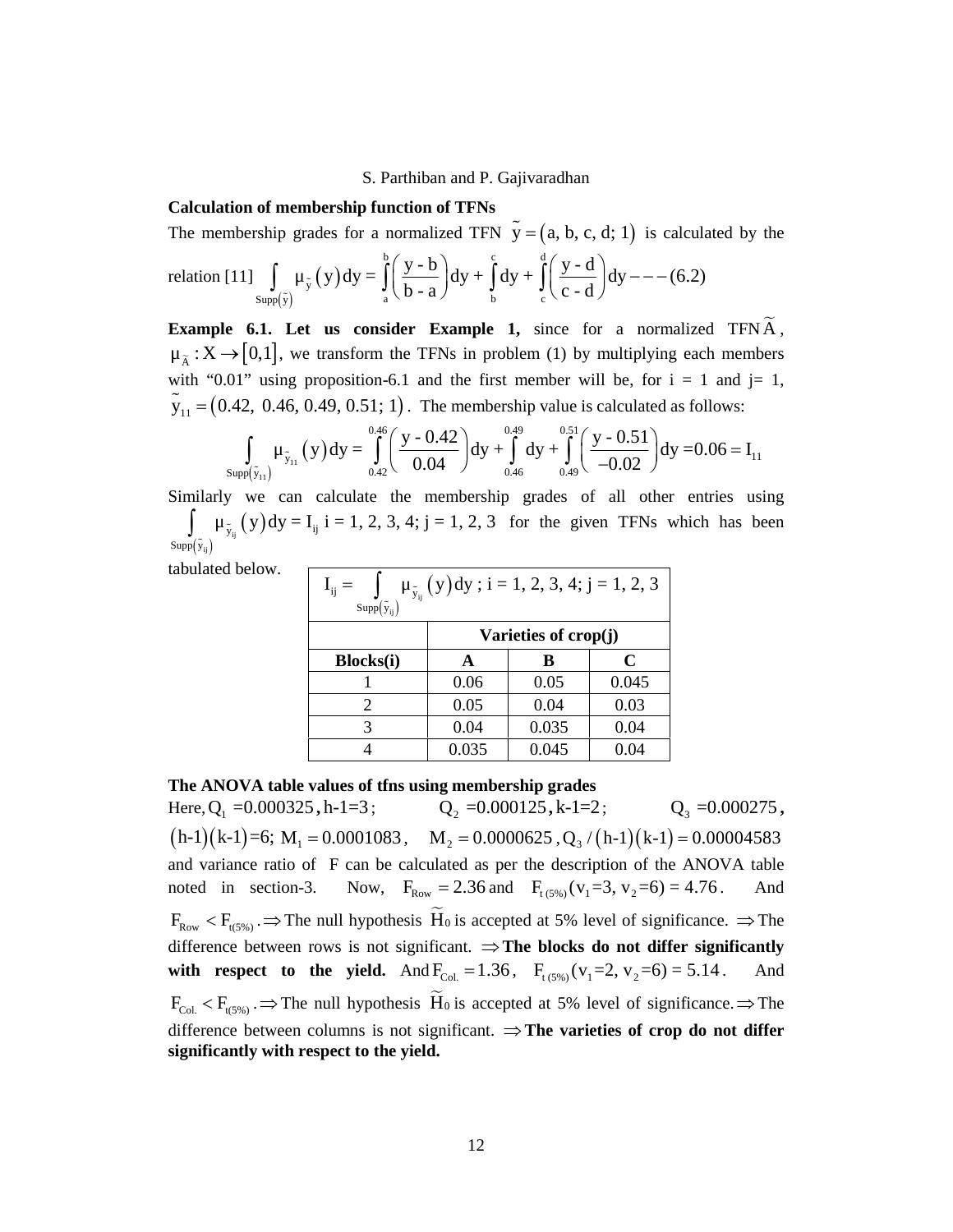| A Comparative Study of Two Factor ANOVA Model                                              |                                                                                   |       |                 |       |
|--------------------------------------------------------------------------------------------|-----------------------------------------------------------------------------------|-------|-----------------|-------|
| <b>Example 6.2. Let us consider Example 2,</b> the calculated membership grades using are: |                                                                                   |       |                 |       |
|                                                                                            | $I_{ij} =$ $\int$ $\mu_{\tilde{y}_{ii}}(y)dy$ ; i = 1, 2, 3, 4, 5; j = 1, 2, 3, 4 |       |                 |       |
| $Supp(\tilde{y}_{ij})$                                                                     |                                                                                   |       |                 |       |
|                                                                                            |                                                                                   |       | Machine type(j) |       |
| Workers(i)                                                                                 | A                                                                                 | B     | $\mathbf C$     | D     |
| 1                                                                                          | 0.035                                                                             | 0.055 | 0.05            | 0.05  |
| $\boldsymbol{2}$                                                                           | 0.04                                                                              | 0.05  | 0.065           | 0.045 |
| 3                                                                                          | 0.05                                                                              | 0.05  | 0.045           | 0.055 |
| 4                                                                                          | 0.06                                                                              | 0.05  | 0.055           | 0.045 |

#### **The ANOVA table values of tfns using membership grades**

Fwo Factor ANOVA Model<br>the calculated membership grades using are:<br>  $= 1, 2, 3, 4, 5; j = 1, 2, 3, 4$ <br> **Machine type(j)**<br> **B**<br>  $\frac{0.055}{0.05}$ <br>  $\frac{0.05}{0.05}$ <br>  $\frac{0.05}{0.045}$ <br>  $\frac{0.05}{0.045}$ <br>  $\frac{0.05}{0.045}$ <br>  $\frac{0.0$ examples using are:<br>  $\frac{4}{5}$ <br>  $\frac{5}{5}$ <br>  $\frac{5}{5}$ <br>  $\frac{5}{5}$ <br>  $\frac{1}{12}$ <br>  $\frac{1}{12}$ <br>  $\frac{1}{12}$ <br>  $\frac{1}{12}$ <br>  $\frac{1}{12}$ <br>  $\frac{1}{12}$ <br>  $\frac{1}{12}$ <br>  $\frac{1}{12}$ <br>  $\frac{1}{12}$ <br>  $\frac{1}{12}$ <br>  $\frac{1}{12}$ <br>  $\frac{1}{12}$ <br>  $\frac{1}{12}$ <br> A Comparative Study of Two Factor ANOVA Model<br>
Example 6.2. Let us consider Example 2, the calculated membership grades using are:<br>  $I_{ij} = \int_{S^{in}[S_i]} \mu_{\tilde{z}_i}(y) dy$ ;  $i = 1, 2, 3, 4, 5; j = 1, 2, 3, 4$ <br>
Workers(i)<br>
Workers(i) F can be calculated as per the description of the ANOVA table noted in section-3. Now, A Comparative Study of Two Factor ANOVA Model<br>
Example 6.2. Let us consider Example 2, the calculated membership grades using are:<br>  $\frac{1}{19} = \int_{\text{Sage}(\tilde{y}_1)} \sqrt{y} \, dy$ ;  $i = 1, 2, 3, 4, 5$ ;  $\frac{1}{2}$ <br>
Workers(i) **And FRON** significant.  $\Rightarrow$  The 5 workers do not differ significantly with respect to mean A Comparative Study of Two Factor ANOVA Model<br> **Fxample 5.2.** Let us consider Example 2, the calculated membership grades using are:<br>  $\frac{1}{3} = \int_{\frac{3\pi}{2}(\xi)} \frac{\mu_{\xi_3}(y)dy; i=1, 2, 3, 4, 5; j=1, 2, 3, 4}{10.05}$ <br> **RECOLEMENT** 

The null hypothesis  $H_0$  is accepted at 5% level of significance.  $\Rightarrow$  The difference between columns is not significant.  $\Rightarrow$  **The 4 machine types do not differ significantly with respect to mean productivity.**

#### **7. Rezvani's ranking function of TFNs**

The centroid of a trapezoid is considered as the balancing point of the trapezoid. Divide the trapezoid into three plane figures. These three plane figures are a triangle (APB), a rectangle (BPQC) and a triangle (CQD) respectively. Let the centroids of the three plane figures be G , G and G 1 2 3 respectively. The incenter of these centroids G , G and G 1 2 3 is taken as the point of reference to define the ranking of generalized trapezoidal fuzzy numbers. The reason for selecting this point as a point of reference is that each centroid point are **balancing points** of each individual plane figure and the incenter of these centroid points is much more balancing point for a generalized trapezoidal fuzzy number. Therefore, this point would be a better reference point than the centroid point of the trapezoid.

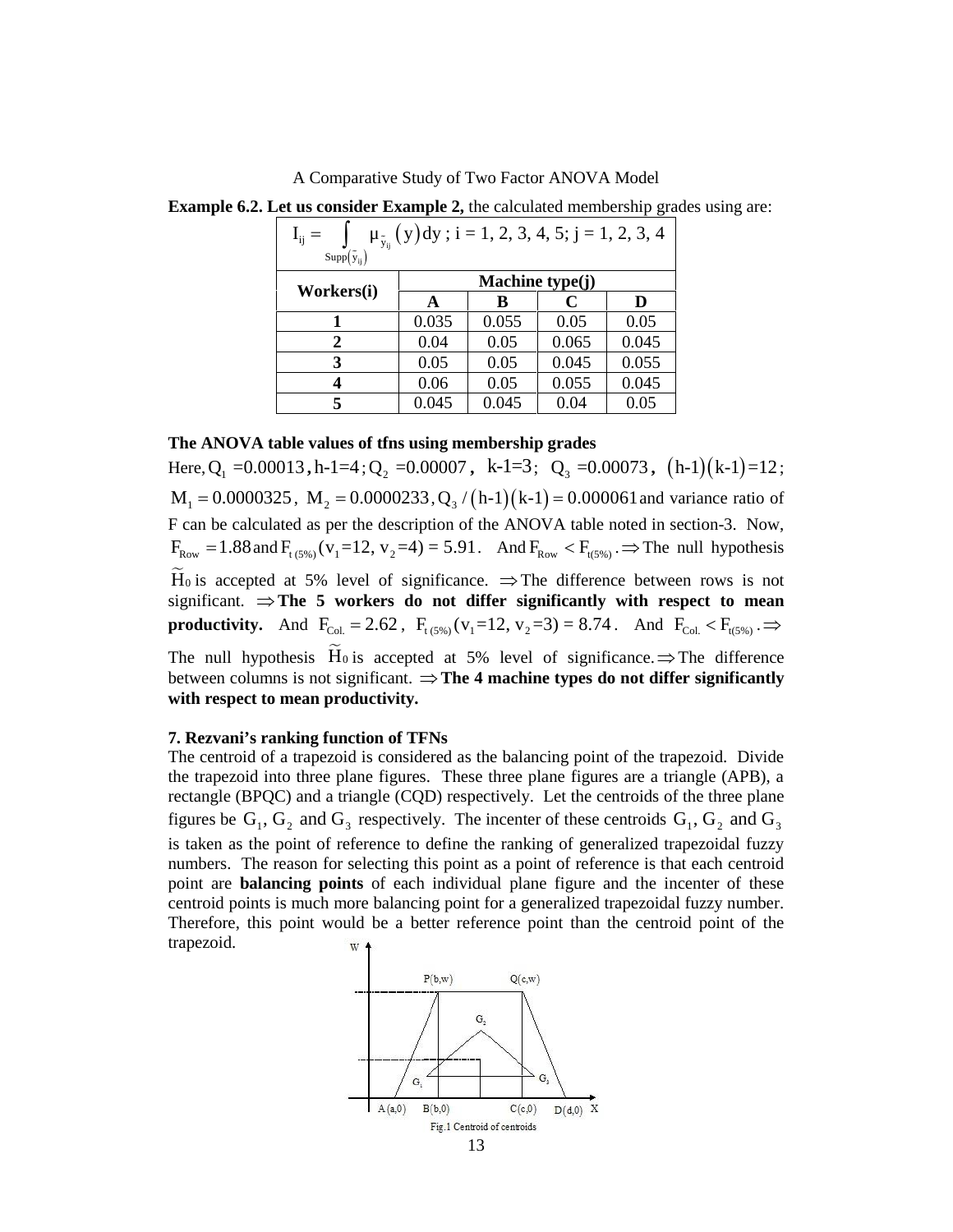the three plane figures are:

5. Parthiban and P. Gajivaradhan  
\nConsider a generalized trapezoidal fuzzy number 
$$
\tilde{A} = (a, b, c, d; w)
$$
. The centroids of  
\nthe three plane figures are:  
\n $G_1 = \left(\frac{a+2b}{3}, \frac{w}{3}\right)$ ,  $G_2 = \left(\frac{b+c}{2}, \frac{w}{2}\right)$  and  $G_3 = \left(\frac{2c+d}{3}, \frac{w}{3}\right) - -(-7.1)$   
\nEquation of the line  $G_1G_3$  is  $y = \frac{w}{3}$  and  $G_2$  does not lie on the line  $G_1G_3$ . Therefore,  
\n $G_1G_2$  and  $G_2$  are zero.

S. Parthiban and P. Gajivaradhan<br>
Consider a generalized trapezoidal fuzzy number  $\tilde{A} = (a, b, c, d; w)$ . The centroids of<br>  $G_1 = \left(\frac{a+2b}{3}, \frac{w}{3}\right), G_2 = \left(\frac{b+c}{2}, \frac{w}{2}\right)$  and  $G_3 = \left(\frac{2c+d}{3}, \frac{w}{3}\right) = -(-7.1)$ <br>
Equation S. Parthiban and P. Gajivaradhan<br>
sider a generalized trapezoidal fuzzy number  $\tilde{A} = (a, b, c, d; w)$ . The centroids of<br>
three plane figures are:<br>  $= \left(\frac{a+2b}{3}, \frac{w}{3}\right), G_2 = \left(\frac{b+c}{2}, \frac{w}{2}\right)$  and  $G_3 = \left(\frac{2c+d}{3}, \frac{w}{3}\right$ S. Parthiban and P. Gajivaradhan<br>
Consider a generalized trapezoidal fuzzy number  $\tilde{A} = (a, b, c, d; w)$ . The centroids of<br>
the three plane figures are:<br>  $G_1 = \left(\frac{a+2b}{3}, \frac{w}{3}\right)$ ,  $G_2 = \left(\frac{b+c}{2}, \frac{w}{2}\right)$  and  $G_3 = \left(\frac{$  $y = \frac{w}{2}$  and  $G_2$  does not lie on the line  $G_1G_3$ . T  $\frac{1}{3}$  and  $G_2$  does not lie on the line  $G_1G_3$ . Gajivaradhan<br>
ber  $\widetilde{A} = (a, b, c, d; w)$ . The centroids of<br>  $= \left(\frac{2c+d}{3}, \frac{w}{3}\right) - --(7.1)$ <br>
does not lie on the line  $G_1G_3$ . Therefore,<br>
form a triangle. We define the incenter<br>
and  $G_3$  of the generalized fuzzy number S. Parthiban and P. Gajivaradhan<br>
Consider a generalized trapezoidal fuzzy number  $\tilde{A} = (a, b, c, d; w)$ . The centroids of<br>  $G_1 = \left(\frac{a+2b}{3}, \frac{w}{3}\right)$ ,  $G_2 = \left(\frac{b+c}{2}, \frac{w}{2}\right)$  and  $G_3 = \left(\frac{2c+d}{3}, \frac{w}{3}\right) - - - (7.1)$ <br>
Equa S. Parthiban and P. Gaj<br>
Consider a generalized trapezoidal fuzzy number  $\overline{A}$ <br>
the three plane figures are:<br>  $G_1 = \left(\frac{a+2b}{3}, \frac{w}{3}\right), G_2 = \left(\frac{b+c}{2}, \frac{w}{2}\right)$  and  $G_3 = \left(\frac{2}{3}\right)$ <br>
Equation of the line  $G_1G_3$  is S. Parthiban and P. Gajivaradhan<br>
Consider a generalized trapezoidal fuzzy number  $\widetilde{A} = (a, b, c, d; w)$ . The centroids of<br>  $G_1 = \left(\frac{a+2b}{3}, \frac{w}{3}\right)$ ,  $G_2 = \left(\frac{b+c}{2}, \frac{w}{2}\right)$  and  $G_3 = \left(\frac{2c+d}{3}, \frac{w}{3}\right) - -(-7.1)$ <br>
Equa

S. Parthiban and P. Gajivaradhan  
\nConsider a generalized trapezoidal fuzzy number 
$$
\tilde{A} = (a, b, c, d; w)
$$
. The centroids of  
\nthe three plane figures are:  
\n $G_1 = \left(\frac{a+2b}{3}, \frac{w}{3}\right)$ ,  $G_2 = \left(\frac{b+c}{2}, \frac{w}{2}\right)$  and  $G_3 = \left(\frac{2c+d}{3}, \frac{w}{3}\right) - --(7.1)$   
\nEquation of the line  $G_1G_3$  is  $y = \frac{w}{3}$  and  $G_2$  does not lie on the line  $G_1G_3$ . Therefore,  
\n $G_1, G_2$  and  $G_3$  are non-collinear and they form a triangle. We define the incenter  
\n $I(\overline{x}_0, \overline{y}_0)$  of the triangle with vertices  $G_1, G_2$  and  $G_3$  of the generalized fuzzy number  
\n $\tilde{A} = (a, b, c, d; w)$  as [17]  
\n $I_{\tilde{A}}(\overline{x}_0, \overline{y}_0) = \left[\frac{\left(\frac{a+2b}{3}\right) + \left(\frac{b+c}{2}\right) + \left(\frac{2c+d}{3}\right)}{+\left(\frac{w}{3}\right)^2}, \frac{\left(\frac{w}{3}\right) + \left(\frac{w}{2}\right) + \left(\frac{w}{3}\right)}{+\left(\frac{w}{3}\right)^2}\right] - -(7.2)$   
\nwhere  $= \frac{\sqrt{(c-3b+2d)^2 + w^2}}{6}$ ,  $= \frac{\sqrt{(2c+d-a-2b)^2}}{3}$ ,  $= \frac{\sqrt{(3c-2a-b)^2 + w^2}}{6}$   
\nAnd ranking function of the trapezoidal fuzzy number  $\tilde{A} = (a, b, c, d; w)$  which maps  
\nthe set of all fuzzy numbers to a set of all real numbers  $[i.e. R: [\tilde{A}] \rightarrow \mathbb{R}]$  is defined as  
\n $R(\tilde{A}) = \sqrt{x_0^2 + y_0^2 - -(-7.3)}$  which is the Euclidean distance from the incenter of the  
\ncentroids. For a normalized TFN, we put  $w = |w|$  equation (1), (2) and (3) so we have,  
\n $(a+2b+1)$ 

Consider a generalized trapezoidal fuzzy number  $\overline{A} = (a, b, c, d; w)$ . The centroids of<br>
the three plane figures are:<br>  $G_1 = \left(\frac{a+2b}{3}, \frac{w}{3}\right)$ ,  $G_2 = \left(\frac{b+c}{2}, \frac{w}{2}\right)$  and  $G_3 = \left(\frac{2c+d}{3}, \frac{w}{3}\right) = -(-7.1)$ <br>
Equation  $\frac{\left(\frac{a+2b}{3}\right)+\left(\frac{b+c}{2}\right)+\left(\frac{2b}{2}\right)}{4+2b+4}$   $\frac{\left((c-3b+2d)^2 + w^2\right)}{6}$   $\frac{\sqrt{(c-3b+2d)^2 + w^2}}{2+2b+4}$   $\frac{2}{a+b+c}$   $\frac{2}{a+b+c}$   $\frac{2}{a+b}$   $\frac{2}{a+b}$   $\frac{2}{a+b}$   $\frac{2}{a+b}$   $\frac{2}{a+b}$   $\frac{2}{a+b}$   $\frac{2}{a+b}$   $\frac{2}{a+b}$  G<sub>1</sub> =  $\left(\frac{a+2b}{3}, \frac{w}{3}\right)$ , G<sub>2</sub> =  $\left(\frac{b+c}{2}, \frac{w}{2}\right)$  and G<sub>3</sub> =  $\left(\frac{2c+d}{3}, \frac{w}{3}\right)$  - - - (7.1)<br>
Equation of the line G<sub>1</sub>G<sub>3</sub> is  $y = \frac{w}{3}$  and G<sub>3</sub> does not lie on the line G<sub>1</sub>G<sub>3</sub>. Therefore,<br>
G<sub>1</sub>, G<sub>2</sub>, which is the Euclidean distance from the incenter of the centroids. For a normalized TFN, we put  $w = 1$  in equations (1), (2) and (3) so we have, And ranking function of the trapezoidal fuzzy number  $\tilde{A} = (a, b, c, d; w)$  which maps<br>the set of all fuzzy numbers to a set of all real numbers  $\left[ i.e. R: \left[ \tilde{A} \right] \rightarrow \mathbb{R} \right]$  is defined as<br> $R(\tilde{A}) = \sqrt{\tilde{x}_0^2 + \tilde{y}_0^2}$ equation of the line G<sub>1</sub>O<sub>3</sub>, is  $y = \frac{1}{3}$  and G<sub>3</sub> does not he on the line G<sub>1</sub>O<sub>3</sub>. Therefore,<br>  $G_1$ ,  $G_2$  and  $G_3$  are non-collinear and they form a triangle. We define the incenter<br>  $I(\overline{x}_0, \overline{y}_0)$  of the tri ation of the line G,G, is  $y = \frac{w}{3}$  and G, does not lie on the line G,G<sub>3</sub>. Therefore,<br>
G<sub>3</sub> and G<sub>3</sub> are non-collinear and they form a triangle. We define the incenter<br>
(a, b, c, d; w) as [17]<br>  $\vec{x}_3$ ,  $\vec{y}_0$  of the  $\tilde{A} \left( X_0, Y_0 \right) = \begin{array}{c} 0 & 0 \\ 0 & 0 \\ 0 & 0 \\ 0 & 0 \end{array}, \frac{0}{(0, 0)^2}$ E(x, b, c, d, w) s f(x)<br>  $\overline{X} = (a, b, c, d; w)$  as f(x)<br>  $I_{\overline{X}}(\overline{x}_0, \overline{y}_0) = \left[ \frac{(\frac{a+2b}{3}) + (\frac{b+c}{2}) + (\frac{2c+d}{3})}{+\cdots + (\frac{b+c}{2}) + (\frac{w}{2}) + (\frac{w}{3})}{+\cdots + (\frac{b+c}{2}) + (\frac{w}{3}) + (\frac{w}{2}) + (\frac{w}{3})}{6} \right] - -(7.2)$ <br>
where  $= \frac{\sqrt{(c-3b+2d)^2 +$  $\left(\frac{b+c}{2}\right) + \left(\frac{2c+d}{3}\right)$ ,  $\left(\frac{w}{3}\right) + \left(\frac{w}{2}\right) + \left(\frac{w}{3}\right)$ <br>  $+ w^2$ ,  $= \frac{\sqrt{(2c+d-a-2b)^2}}{3}$ ,  $= \frac{\sqrt{(3c-2a-b)^2 + w^2}}{6}$ <br>
to a set of all real numbers  $\left[ i.e. R: \left[ \tilde{A} \right] \rightarrow \mathbb{R} \right]$  is defined as<br>
(3) which is the f the triangle with vertices  $G_1$ ,  $G_2$  and  $G_3$  of the generalized fuzzy number<br>
d; w) as [17]<br>  $\frac{1}{\left(\frac{3}{3} + \left(\frac{1}{2}\right) + \left(\frac{1}{2}\right) + \left(\frac{2}{3}\right) + \left(\frac{w}{3}\right) + \left(\frac{w}{2}\right) + \left(\frac{w}{3}\right) + \left(\frac{w}{2}\right) + \left(\frac{w}{3}\right) - (-7.2)$ <br>  $\frac{\left(\frac{a+2b}{3}\right)+\left(\frac{b+c}{2}\right)+\left(\frac{2c+d}{3}\right)}{c-3b+2d)^2+w^2}, \frac{\left(\frac{w}{3}\right)+\left(\frac{w}{2}\right)+\left(\frac{w}{3}\right)}{3}\Bigg|^{-(7.2)}$ <br>  $\frac{c-3b+2d)^2+w^2}{6}$ ,  $=\frac{\sqrt{(2c+d-a-2b)^2}}{3}$ ,  $=\frac{\sqrt{(3c-2a-b)^2+w^2}}{6}$ <br>
unction of the trapezoidal fuzzy number  $\tilde{A}$ where  $=\frac{\sqrt{(c-3b+2d)^2+1}}{2}$ ,  $=\frac{\sqrt{(2c+d-a-2b)^2}}{2}$  and  $=\frac{\sqrt{(3c-2a-b)^2+1}}{2}$  $\frac{1}{2}$   $\frac{1}{2}$   $\frac{1}{2}$   $\frac{1}{2}$   $\frac{1}{2}$   $\frac{1}{2}$   $\frac{1}{2}$   $\frac{1}{2}$   $\frac{1}{2}$   $\frac{1}{2}$   $\frac{1}{2}$   $\frac{1}{2}$   $\frac{1}{2}$   $\frac{1}{2}$   $\frac{1}{2}$   $\frac{1}{2}$   $\frac{1}{2}$   $\frac{1}{2}$   $\frac{1}{2}$   $\frac{1}{2}$   $\frac{1}{2}$   $\frac{1}{2}$  where  $\frac{1}{\sqrt{(c-3b+2d)^2+w^2}}$ ,  $-\frac{\sqrt{(2c+4-a-2b)^2}}{3}$ ,  $-\frac{\sqrt{(3c-2a-b)^2+w^2}}{6}$ <br>And ranking function of the trapezoidal fuzzy number  $\tilde{A} = (a, b, c, d; w)$  which maps<br>he set of all fuzzy numbers to a set of all real numbers  $[\$  $\frac{1}{2}$   $\left(\frac{3}{5}\right)$ ,  $\frac{3}{4}$ ,  $\frac{1}{2}$   $\left(\frac{3}{5}\right)$  =  $\frac{1}{4}$  +  $\frac{1}{4}$  =  $\frac{1}{2}$  =  $\frac{\sqrt{(2c + d - a - 2b)^2}}{3}$ , =  $\frac{\sqrt{(3c - 2a - b)^2 + w^2}}{6}$ <br>trapezoidal fuzzy number  $\tilde{A} = (a, b, c, d; w)$  which maps o a set of al  $\int \frac{1}{\sqrt{(c-3b+2d)^2 + w^2}}$ ,  $= \frac{\sqrt{(2c+4-a-2b)^2}}{3}$ ,  $= \frac{\sqrt{(3c-2a-b)^2 + w^2}}{6}$ <br>
ing function of the trapezoidal fuzzy number  $\overline{A} = (a, b, c, d; w)$  which maps<br>
all fuzzy numbers to a set of all real numbers [i.e. R:  $\left[\overline{A}\$ where  $= \frac{\sqrt{(c \cdot 3b + 2d)^2 + w^2}}{6}$ ,  $= \frac{\sqrt{(2c + d - a - 2b)^2}}{3}$ ,  $= \frac{\sqrt{(3c - 2a - b)^2 + w^2}}{6}$ <br>And ranking function of the trapezoidal fuzzy number  $\overline{A} = (a, b, c, d; w)$  which maps<br>the set of all fuzzy numbers to a set of all re  $\left(\frac{1}{2}, \frac{1}{3}\right)$ ,  $G_2 = \left(\frac{3}{2}, \frac{1}{2}\right)$  and  $G_3$ <br>  $= \left[\frac{\left(\frac{a+2b}{3}\right) + \left(\frac{b+c}{2}\right) + \left(\frac{b+c}{2}\right) + \cdots + \left(\frac{c-3b+2d}{6}\right)^2 + 1}{6}, \frac{\sqrt{2c}}{6} \right]$ <br>
function of the trapezoidal from  $\frac{2}{b^2 + b^2} = -1$  (7.6). where  $= \frac{\sqrt{1-\frac{1}{2}} + \frac{1}{2-\frac{1}{2}}}{6}$ ,  $= \frac{\sqrt{1-\frac{1}{2}} + \frac{1}{2-\frac{1}{2}}}{3}$ ,  $= \frac{\sqrt{1-\frac{1}{2}} + \frac{1}{2-\frac{1}{2}}}{6}$ <br>
And ranking function of the trapezoidal fuzzy number  $\overline{A} = (a, b, c, d; w)$  which maps<br>
the set of all fuzzy num

 $R(\widetilde{A}) = \sqrt{\overline{X_0}^2 + \overline{Y_0}^2}$  --- (7.6).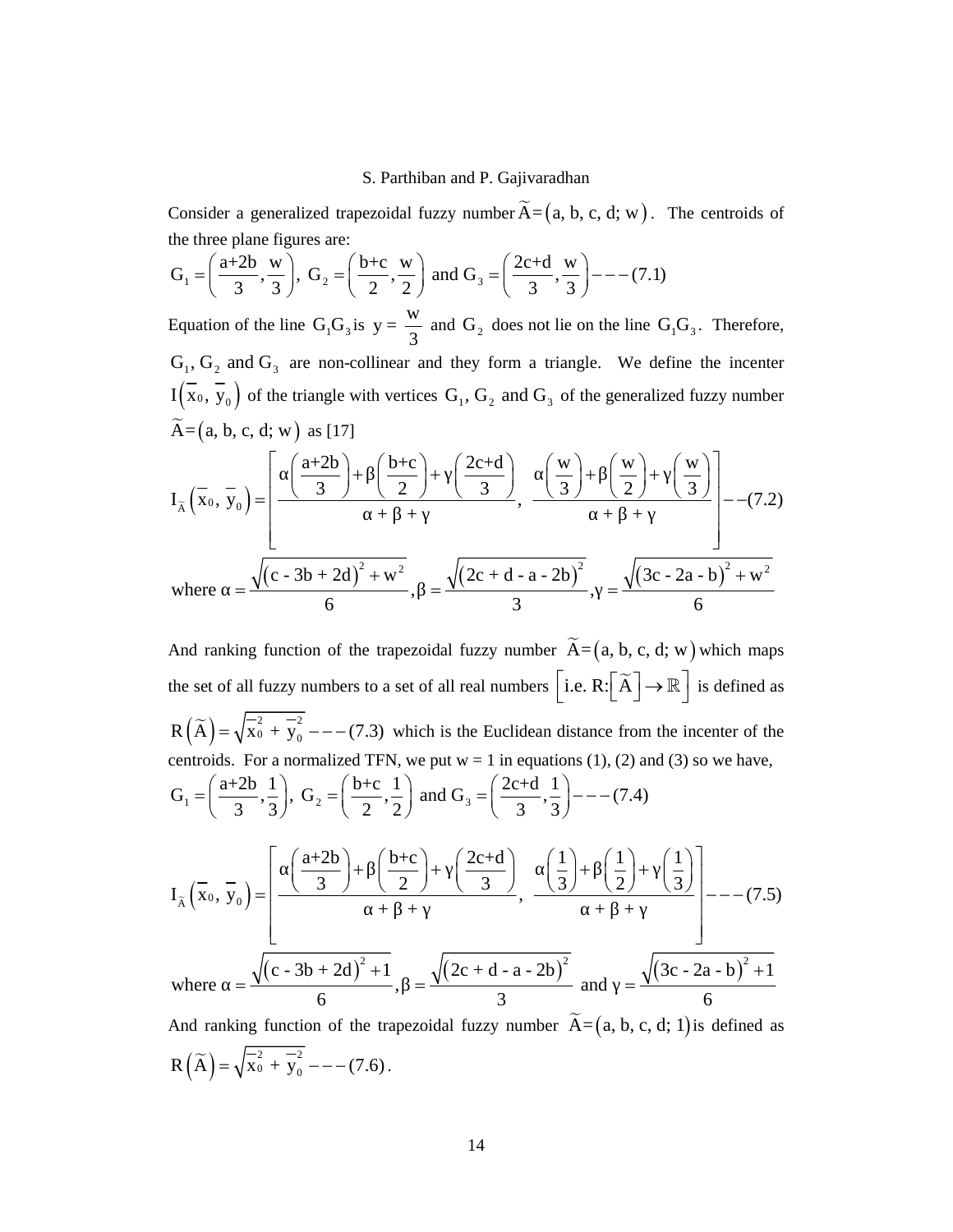## **8. Two-way ANOVA test using Rezvani's ranking function**

We now analyse the two-way ANOVA test by assigning rank for each normalized trapezoidal fuzzy numbers and based on the ranking grades the decisions are observed.

**Example8.1.Let us consider Example 1,** using the above relations (7.4), (7.5) and (7.6), we get the ranks of each TFNs  $\widetilde{A}$  as below:

|                  | nparative Study of Two Factor ANOVA Model                                                                                                                                                                                                               |                           |                   |
|------------------|---------------------------------------------------------------------------------------------------------------------------------------------------------------------------------------------------------------------------------------------------------|---------------------------|-------------------|
|                  |                                                                                                                                                                                                                                                         |                           |                   |
|                  | est using Rezvani's ranking function<br>wo-way ANOVA test by assigning rank for each normalized<br>ers and based on the ranking grades the decisions are observed.<br><b>sider Example 1,</b> using the above relations $(7.4)$ , $(7.5)$ and $(7.6)$ , |                           |                   |
|                  | TFNs $\widetilde{A}$ as below:                                                                                                                                                                                                                          |                           |                   |
| <b>Blocks</b>    | A)<br>R(                                                                                                                                                                                                                                                | Varieties of crop<br>R(B) | $R(\overline{C})$ |
| 1                | 47.5011                                                                                                                                                                                                                                                 | 48.5008                   | 47.5024           |
| $\boldsymbol{2}$ | 49.5018                                                                                                                                                                                                                                                 | 48.5018                   | 50.5017           |
| 3                | 49                                                                                                                                                                                                                                                      | 51.0007                   | 50.0017           |

Based on this rank of TFNs, we propose two-factor ANOVA test.

**The ANOVA table values of tfns using Rezvani's ranking grades:**<br>Here,  $Q_1 = 19.227$ ,  $h-1=3$ ;  $Q_2 = 1.7953$ ,  $k-1=2$ ;  $Q_3 = 9.3723$ ,  $(h-1)(k-1)=6$ ; A Comparative Study of Two Factor ANO<br>
8. Two-way ANOVA test using Rezvani's ranking function<br>
We now analyse the two-way ANOVA test by assigning<br>
trapezoidal fuzzy numbers and based on the ranking grades to<br>
Example 8.1. **A** Comparative Study of Two Factor ANOVA Model<br> **VA test using Rezvani's ranking function**<br>
the two-way ANOVA test by assigning rank for each normali<br>
umbers and based on the ranking grades the decisions are observed.<br> wo Factor ANOVA Model<br> **ranking function**<br>
est by assigning rank for each normalized<br>
ranking grades the decisions are observed.<br>
<br> **R** ( $\tilde{B}$ ) R ( $\tilde{C}$ )<br> **R** ( $\tilde{B}$ ) R ( $\tilde{C}$ )<br> **43.5008** 47.5024<br> **48.5008** 47 beta and the mormalized<br>
in a conserved.<br> **(1.4)**, (7.5) and (7.6),<br> **,** (h-1)(k-1)=6;<br> **e** ratio of F can be<br>
in section-3. Now,<br>
The null hypothesis<br>
tween rows is not<br> **to the vield.** And A Comparative Study of Two Factor ANOVA Model<br>
We now analyse the two-way ANOVA test by assigning rank for each normalized<br>
We now analyse the two-way ANOVA test by assigning rank for each normalized<br>
Example 8.1.Let us c calculated as per the description of the ANOVA table noted in section-3.Now, A Comparative Study of Two Factor ANOVA Model<br>We now analyse the two-way ANOVA test using Reavani's ranking function<br>range rank for each normalized with convent in the set of and the mathing grades the decisions are obser significant.  $\Rightarrow$  The blocks do not differ significantly with respect to the yield. And For soon tangive unit over why ratio of the total ogen collections are observed.<br>
Example 8.1.Let us consider Example 1, using the above relations (7.4), (7.5) and (7.6),<br>
we get the ranks of each TFNs  $\overline{A}$  as below:<br> significant.  $\Rightarrow$  The varieties of crop do not differ significantly with respect to the **yield.** caculated as per lie usestiplion of the ANOVA table<br>  $F_{\text{Row}} = 1.27$  and  $F_{\text{(SM)}} (v_1 = 3, v_2 = 6) = 4.76$ . And  $F_{\text{Row}} < F_1$ <br>
H<sub>6</sub> is accepted at 5% level of significance.  $\Rightarrow$  The different in the E<sub>Col</sub> = 1.74,  $F_{\text{(SM)}} (v$ In determining the ANOVA tante model in section-5.1x<br>
s<sub>\$6,9</sub>(v<sub>1</sub>=3, v<sub>2</sub>=6) = 4.76. And F<sub>kow</sub> < F<sub>i(5%)</sub> .⇒ The null hypoth<br>
blocks do not differ significance. ⇒ The difference between rows is<br>
blocks do not differ s **FANOVA** table intered in section-5.Now,<br> **3.** And  $F_{\text{Row}} < F_{\text{R,SW}}$ .  $\Rightarrow$  The null hypothesis<br> **c.**  $\Rightarrow$  The difference between rows is not<br> **ggnificantly with respect to the yield.** And<br>
And  $F_{\text{COA}} < F_{\text{H,SW}}$ .  $\Rightarrow$ **,** h-1 k-1 =12 ; **Example 3.2. Let us consider Example 2.** where  $\vec{F}_{\text{Cak}} = 1.74$ ,  $\vec{F}_{\text{L(SM)}} = (39.82 \times 10^{-10} \text{ m})$  and  $\vec{F}_{\text{Cak}} = 1.74$ ,  $\vec{F}_{\text{L(SM)}} = (39.82 \times 10^{-10} \text{ m})$  and  $\vec{F}_{\text{Cak}} = 1.74$ ,  $\vec{F}_{\text{CAM}} = (39.8 \times 10^{-10} \text{$ 49 51.0007 50.0017<br>
50.0007 47.5012 51.0017<br>
propose two-factor ANOVA test.<br>
The using Rezvani's ranking grades:<br>  $Q_2 = 1.7953$ ,  $k-1=2$ ;  $Q_3 = 9.3723$ ,  $(h-1)(k-1) = Q_3/(h-1)(k-1) = 1.5621$  and variance ratio of F can<br>
bion of 51.0007 50.0017<br>
47.5012 51.0017<br>
vo-factor ANOVA test.<br> **Rezvani's ranking grades:**<br>
(k-1) =1.5621 and variance ratio of F can be<br>
he ANOVA table noted in section-3.Now,<br>
76. And F<sub>Row</sub> < F<sub>uS%</sub>) => The null hypothesis<br> **7** 50.0017<br>
2 51.0017<br>
NOVA test.<br> **C<sub>3</sub>** =9.3723, (h-1)(k-1)=6;<br>
5621 and variance ratio of F can be<br>
7A table noted in section-3.Now,<br>
F<sub>kow</sub> < F<sub>i(5%)</sub> => The null hypothesis<br>
the difference between rows is not<br> **tly** 7<br>
Fundamental<br>
st.<br>
addes:<br>
.3723, (h-1)(k-1)=6;<br>
araiance ratio of F can be<br>
noted in section-3.Now,<br>  $\Rightarrow$  The null hypothesis<br>
noce between rows is not<br>
spect to the yield. And<br>
, .⇒ The null hypothesis<br>
between colum

**Example 8.2. Let us consider Example 2,** using the above relations (7.4), (7.5) and (7.6), we get the ranks of each TFNs  $\widetilde{A}$  as below:

|                  |                    |                | <b>Machine Type</b> |                |
|------------------|--------------------|----------------|---------------------|----------------|
| Workers          | $R(\widetilde{A})$ | $R(\tilde{B})$ | $R(\tilde{C})$      | $R(\tilde{D})$ |
|                  | 44.0009            | 37.0008        | 44.5019             | 33.5026        |
| $\boldsymbol{2}$ | 46.0019            | 39.5032        | 50.5020             | 41.0028        |
| 3                | 32.5027            | 36.5014        | 42.0014             | 31.5023        |
|                  | 42.0021            | 34.0026        | 44.5006             | 33.0004        |
| 5                | 36.0017            | 42.5015        | 46.5019             | 38.0023        |

### **The ANOVA table values of tfns using Rezvani's ranking grades:**

be calculated as per the description of the ANOVA table noted in section-3. Now,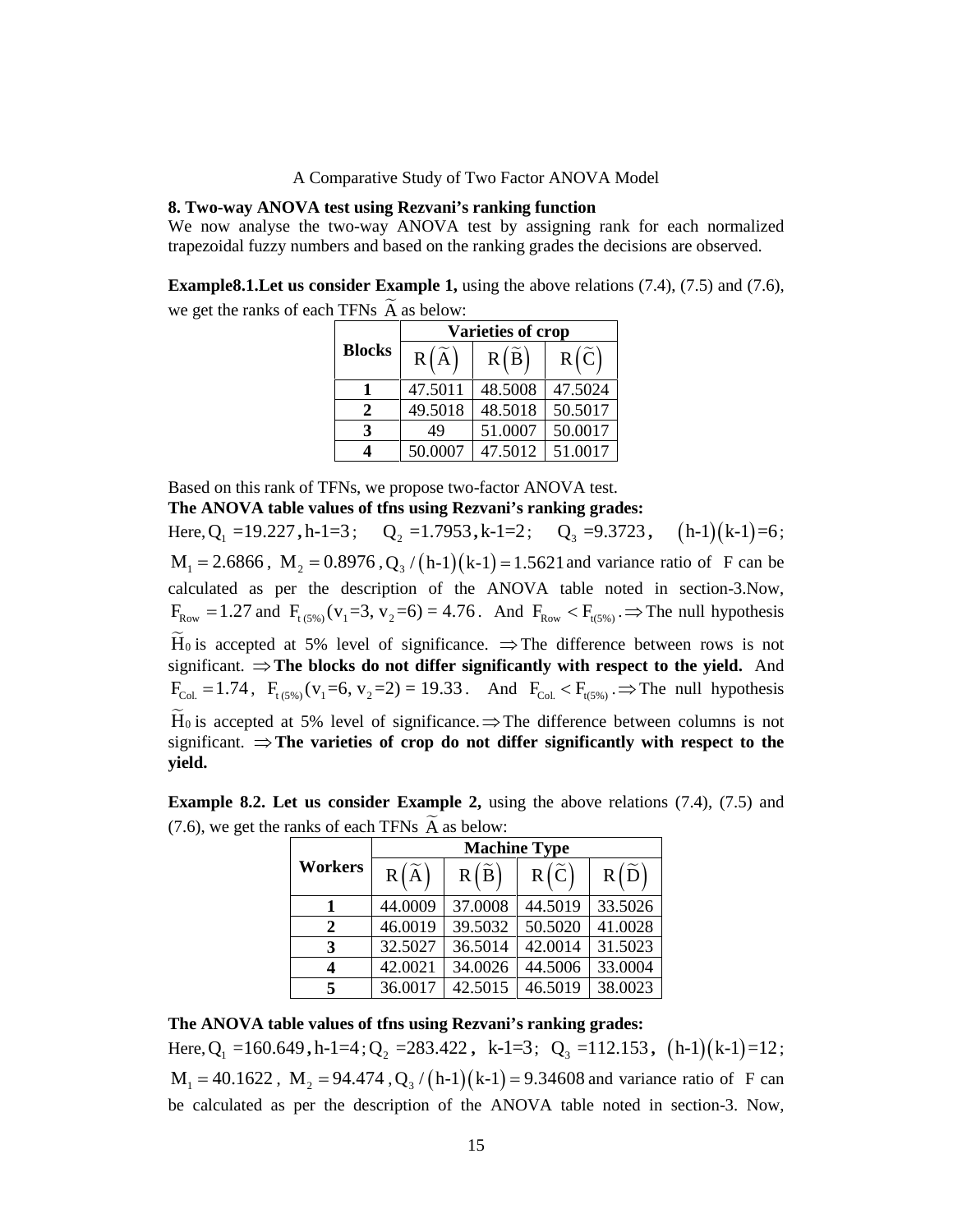S. Parthiban and P. Gajivaradhan<br>
F<sub>kow</sub> = 4.30 and F<sub>(5%)</sub> (v<sub>1</sub>=4, v<sub>2</sub>=12) = 3.26. And F<sub>kow</sub> > F<sub>(5%)</sub> .  $\Rightarrow$  The null hypothesis H<sub>0</sub> is rejected at 5% level of significance.  $\Rightarrow$  The difference between rows is signi **The 5 workers differ significantly with respect to mean productivity.** And S. Parthiban and P. Gajivaradhan<br>
F<sub>Row</sub> = 4.30 and F<sub><sub>CON</sub>( $v_1$ =4,  $v_2$ =12) = 3.26. And F<sub>Row</sub> > F<sub>n(5%)</sub> . $\Rightarrow$  The null hypothesis<br>
H<sub>0</sub> is rejected at 5% level of significance.  $\Rightarrow$  The difference between rows is sig</sub> significant.  $\Rightarrow$  The 4 machine types differ significantly with respect to mean **productivity.** S. Parthiban and P. Gajiv<br>  $F_{Row} = 4.30$  and  $F_{(5\%)}(v_1=4, v_2=12) = 3.26$ . And<br>  $\widetilde{H}_0$  is rejected at 5% level of significance.  $\Rightarrow$  The di<br>  $\Rightarrow$  The 5 workers differ significantly with respectively.<br>  $F_{Col} = 10.1084$ , S. Parthiban and P. Gajivaradhan<br>  $F_{\text{low}} = 4.30$  and  $F_{\text{low}}(v_1=4, v_2=12) = 3.26$ . And  $F_{\text{low}} = F_{\text{low}}$ . The null hypothesis<br>  $\overline{F}_{\text{low}}$  is rejected at 5% level of significance,  $\Rightarrow$  The difference between rows is s S. Parthiban and P. Gajivaradhan<br>  $cos_0 (v_1 = 4, v_2 = 12) = 3.26$ . And  $F_{Row} > F_{(259)^{-2}}$  The null hypothesis<br>
believed of significance.  $\Rightarrow$  The difference between rows is significant.<br>
differ significance,  $\Rightarrow$  The differen S. Parthiban and P. Gajivaradhan<br>  $F_{6,99} = 4.30$  and  $F_{(599)}(v_1=4, v_2=12) = 3.26$ . And  $F_{6,99} \rightarrow F_{(599)} \rightarrow F_{(599)}$  and the region of a spin lived of significance.  $\Rightarrow$  The afference between rows is significant.<br>  $F_{1,$ S. Parthiban and P. Gajivaradhan<br>
4, v<sub>2</sub>=12) = 3.26. And F<sub>Row</sub> > F<sub>i(S%)</sub> :⇒ The null hypothesis<br>
f significance. ⇒ The difference between rows is significant.<br> **significantly with respect to mean productivity.** And<br> S. Parthiban and P. Gajivaradhan<br>
and F<sub>1(55)</sub>( $v_1=4$ ,  $v_2=12$ ) = 3.26. And F<sub>80</sub>, > F<sub>1(250</sub>) :⇒ The null hypothesis<br>
dat 5% level of significance. ⇒ The difference between rows is significant.<br>
dat 5% level of signif S. Parthiban and P. Gajivaradhan<br>
d F<sub>1(5%</sub>)( $v_1=4$ ,  $v_2=12$ ) = 3.26. And F<sub>Row</sub> >  $\Rightarrow$  The null hypothesis<br>
at 5% level of significance.  $\Rightarrow$  The difference between rows is significant.<br>
rkers, dffer eignificantly with d F<sub>1086</sub> ( $v_1$ =4,  $v_2$ =12) = 3.26. And F<sub>Row</sub>> F<sub>1096</sub> .  $\Rightarrow$  The null hypothesis<br>at 5% level of significance.  $\Rightarrow$  The difference between rows is significant.<br>then s differ significantly with respect to mean productiv I. Parthiban and P. Gajivaradhan<br>  $v_2=12$ ) = 3.26. And  $F_{k_0w} > F_{u_0s_0}$ , ⇒ The null hypothesis<br>
significance. ⇒ The difference between rows is significant.<br>
significantly with respect to mean productivity. And<br>  $v_2=$ 30 and  $F_{1,0,0}(x_1=4, x_1=12) = 3.26$ . And  $F_{1,0,0}(x_1=4, x_1=12) = 3.26$ . And  $F_{1,0,0}(x_1=4, x_2=12) = 3.26$ . And  $F_{1,0,0}(x_1=3, x_2=12) = 3.49$ . The full typothesis is significant if workers differ significantly with respec

#### **9. Thorani's centroid point and ranking method**

As per the description in Salim Rezvani's ranking method, Y. L. P. Thorani et al. [18] presented a different kind of centroid point and ranking function of TFNs. The incenter

$$
F_{\text{Row}} = +3.5 \text{ u}
$$
 and  $F_{\text{G,US}}(V_1 \rightarrow V_2 - 12) = 3.26$ . And  $F_{\text{Row}} = 7 \cdot F_{\text{G,US}} = 2 \cdot F_{\text{H,US}} = 2 \cdot F_{\text{H,US}} = 2 \cdot F_{\text{H,US}} = 2 \cdot F_{\text{H,US}} = 2 \cdot F_{\text{H,US}} = 2 \cdot F_{\text{H,US}} = 2 \cdot F_{\text{H,US}} = 2 \cdot F_{\text{H,US}} = 2 \cdot F_{\text{H,US}} = 2 \cdot F_{\text{H,US}} = 2 \cdot F_{\text{H,US}} = 2 \cdot F_{\text{H,US}} = 2 \cdot F_{\text{H,US}} = 2 \cdot F_{\text{H,US}} = 2 \cdot F_{\text{H,US}} = 2 \cdot F_{\text{H,US}} = 2 \cdot F_{\text{H,US}} = 2 \cdot F_{\text{H,US}} = 2 \cdot F_{\text{H,US}} = 2 \cdot F_{\text{H,US}} = 2 \cdot F_{\text{H,US}} = 2 \cdot F_{\text{H,US}} = 2 \cdot F_{\text{H,US}} = 2 \cdot F_{\text{H,US}} = 2 \cdot F_{\text{H,US}} = 2 \cdot F_{\text{H,US}} = 2 \cdot F_{\text{H,US}} = 2 \cdot F_{\text{H,US}} = 2 \cdot F_{\text{H,US}} = 2 \cdot F_{\text{H,US}} = 2 \cdot F_{\text{H,US}} = 2 \cdot F_{\text{H,US}} = 2 \cdot F_{\text{H,US}} = 2 \cdot F_{\text{H,US}} = 2 \cdot F_{\text{H,US}} = 2 \cdot F_{\text{H,US}} = 2 \cdot F_{\text{H,US}} = 2 \cdot F_{\text{H,US}} = 2 \cdot F_{\text{H,US}} = 2 \cdot F_{\text{H,US}} = 2 \cdot F_{\text{H,US}} = 2 \cdot F_{\text{H,US}} = 2 \cdot F_{\text{H,US}} = 2 \cdot F_{\text{H,US}} = 2 \cdot F_{\text{H,US}} = 2 \cdot F_{\text{H,US}} = 2 \cdot F_{\text{H,US}} = 2 \cdot F_{\text{H,US}} = 2 \cdot F_{$ 

significant. 
$$
\Rightarrow
$$
 The 4 machine types differ significantly with respect to mean  
productivity.  
9. Thorani's centroid point and ranking method  
9. Thorani's centroid point and ranking method, Y. L. P. Thorani et al. [18]  
presented a different kind of centroid point and ranking function of TFNs. The incenter  
 $I_{\overline{X}}(\overline{x}_0, \overline{y}_0)$  of the triangle [Fig. 1] with vertices  $G_1$ ,  $G_2$  and  $G_3$  of the generalized TFN  
 $\widetilde{A}=(a, b, c, d; w)$  is given by,  
 $I_{\overline{A}}(\overline{x}_0, \overline{y}_0) = \begin{bmatrix} \frac{a+2b}{3} + \frac{b+c}{2} + \frac{2c+d}{3} \\ \frac{b+c}{3} \end{bmatrix} + \frac{b^2 + \frac{b^2}{3}}{1} + \frac{b^2 + \frac{b^2}{3}}{1} - (9.1)$   
where  $= \frac{\sqrt{(c-3b+2d)^2 + w^2}}{6}$ ,  $= \frac{\sqrt{(2c+d-a-2b)^2}}{3}$ ,  $= \frac{\sqrt{(3c-2a-b)^2 + w^2}}{6}$   
And the ranking function of the generalized TFN  $\widetilde{A}=(a, b, c, d; w)$  which maps the set  
of all fuzzy numbers to a set of real numbers is defined as R( $\widetilde{A}$ ) =  $x_0 \times y_0$ ---(9.2).  
For a normalized TFN, we put  $w = 1$  in equations (1) and (2) so we have,  
 $I_{\overline{X}}(\overline{x}_0, \overline{y}_0) = \begin{bmatrix} \frac{(a+2b)}{3} + \frac{(b+c)}{2} + \frac{(2c+d)}{3} \\ \frac{1}{3} + \frac{1}{2} + \frac{1}{1} \\ \frac{1}{3} + \frac{1}{2} + \frac{1}{1} \end{bmatrix} - -(9.3)$   
where  $= \frac{\sqrt{(c-3b+2d)^2 + 1}}{6}$ ,  $= \frac{\sqrt{(2c+d-a-2b)^2}}{3}$  and  $= \frac{\sqrt{(3c-2a-b)^2 + 1}}{6}$   
And for  $\widetilde{A}=(a, b, c, d; 1)$ ,  $R(\widetilde{A}) = x_0 \times y_0$ ---(9.4

# **10. Two-way ANOVA test using Thorani's ranking function**

**Example 10.1. Let us consider Example 1,** using the above relations (9.3) and (9.4), we get the ranks of each TFNs  $\widetilde{A}$  which are tabulated below: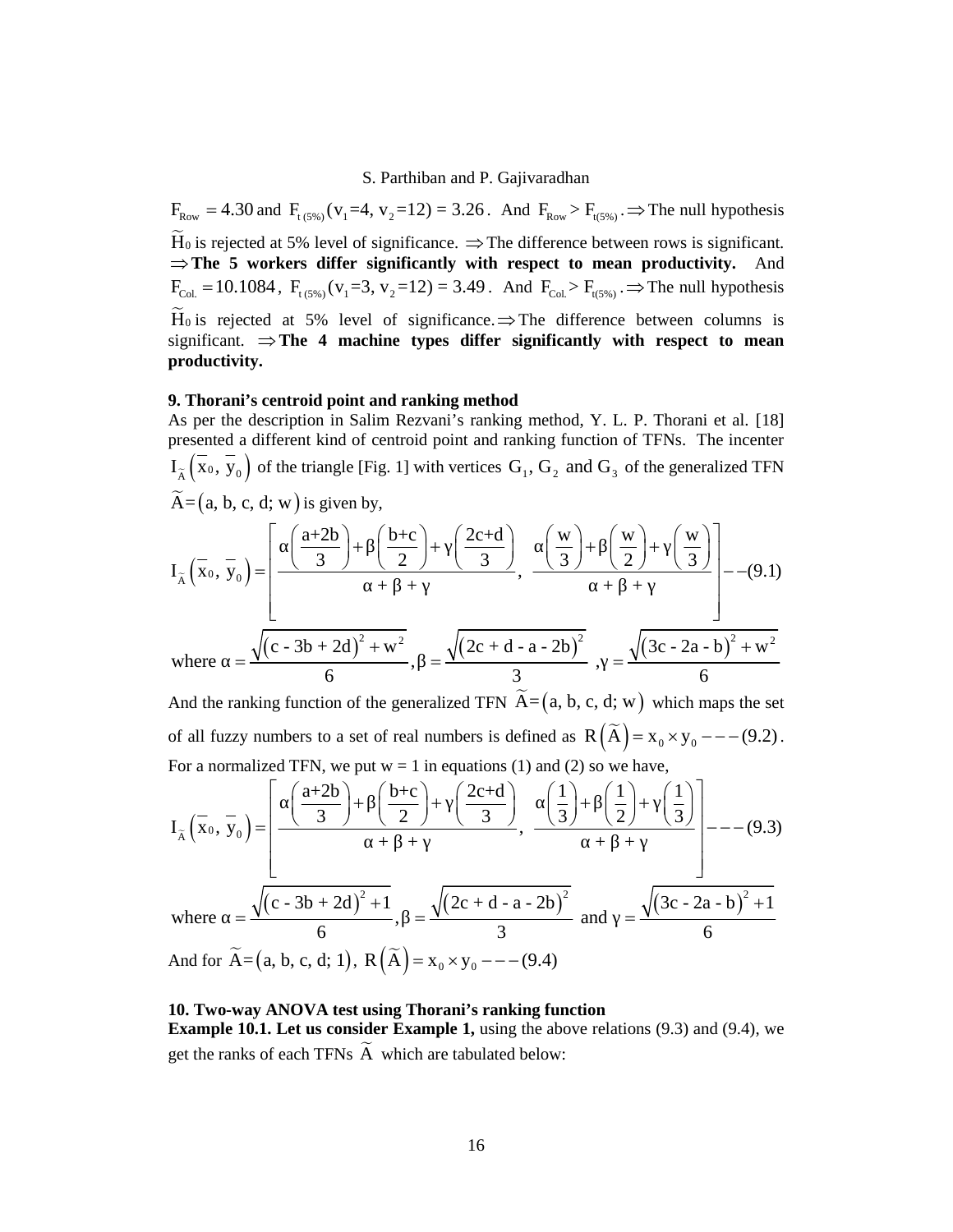|                              |                    | mparative Study of Two Factor ANOVA Model |                   |
|------------------------------|--------------------|-------------------------------------------|-------------------|
|                              |                    | Varieties of crop                         |                   |
| <b>Blocks</b>                | $R(\widetilde{A})$ | R(B)                                      | $R(\tilde{C})$    |
| $\mathbf{1}$                 | 19.7869            | 20.2018                                   | 19.785            |
| $\boldsymbol{2}$             | 20.6189            | 20.1959                                   | 21.0204           |
| 3<br>$\overline{\mathbf{4}}$ | 20.4054<br>20.82   | 21.2364<br>19.7845                        | 20.823<br>21.2394 |

A Comparative Study of Two Factor ANOVA Model

The two-way ANOVA table for the above ranking function is given below **The ANOVA table values of tfns using Thorani's ranking grades:**

A Comparative Study of Two Factor ANO<br> **Blocks** R  $\left(\overline{A}\right)$  R  $\left(\overline{B}\right)$  R  $\left(\frac{1}{2}\right)$ <br> **Blocks** R  $\left(\overline{A}\right)$  R  $\left(\overline{B}\right)$  R  $\left(\frac{1}{2}\right)$ <br> **Blocks** R  $\left(\overline{A}\right)$  R  $\left(\overline{B}\right)$  P  $\left(\overline{B}\right)$ <br> **1** 19.7869 20. **A** Comparative Study of Two Factor ANOVA Model<br> **Rivarieties of crop**<br> **Blocks** R( $\tilde{A}$ ) R( $\tilde{B}$ ) R( $\tilde{C}$ )<br> **1** 19.7869 20.2018 19.785<br> **2** 20.6189 20.1959 21.0204<br> **3** 20.4054 21.2364 20.823<br> **4** 20.82 19.7845 Five Factor ANOVA Model<br> **rieties of crop**<br>  $R(\tilde{B})$   $R(\tilde{C})$ <br>  $20.2018$   $19.785$ <br>  $20.1959$   $21.0204$ <br>  $21.2364$   $20.823$ <br>  $19.7845$   $21.2394$ <br>
making grades:<br> **,** k-1=2; Q<sub>3</sub> =1.6160, (h-1)(k-1)=6;<br>
, k-1=2; Q<sub>3</sub> =1.6 1<br> **,** (h-1)(k-1)=6;<br>
ratio of F can be<br>
in section-3.Now,<br>  $\lim_{(5\%)} \Rightarrow$  The null<br>
ce between rows is<br>
neet to the vield. A Comparative Study of Two Factor ANOVA Model<br> **Blocks** R  $(\overline{A})$  R  $(\overline{B})$  R  $(\overline{C})$ <br> **Blocks** R  $(\overline{A})$  R  $(\overline{B})$  R  $(\overline{C})$ <br> **1** 9.7869 20.2018 19.785<br> **2** 20.6189 20.1031 19.785<br> **2** 20.6189 20.1034 31.2334<br> **11** calculated as per the description of the ANOVA table noted in section-3.Now, A Comparative Study of Two Factor ANOVA Model<br> **Elocks R** ( $\hat{A}$ ) **R** ( $\hat{B}$ ) **R** ( $\hat{C}$ )<br> **Elocks R** ( $\hat{A}$ ) **R** ( $\hat{B}$ ) **R** ( $\hat{C}$ )<br> **Elocks Elocks B** ( $\hat{B}$ ) **R** ( $\hat{B}$ ) **R** ( $\hat{C}$ )<br> **Elocks** hypothesis H<sub>0</sub> is accepted at 5% level of significance.  $\Rightarrow$  The difference between rows is not significant.  $\Rightarrow$  The blocks do not differ significantly with respect to the yield. A Comparative Study of Two Factor ANOVA Model<br> **Blocks** R( $\tilde{A}$ ) R( $\tilde{B}$ ) R( $\tilde{C}$ )<br> **Blocks** R( $\tilde{B}$ ) R( $\tilde{B}$ ) R( $\tilde{C}$ )<br> **E** 19.7869 20.2018 1978 21.2364<br> **B** 2.20.6189 20.1959 21.0304<br> **B** 2.20.6189 20. hypothesis  $\widetilde{H}_0$  is accepted at 5% level of significance.  $\Rightarrow$  The difference between columns is not significant.  $\Rightarrow$  The varieties of crop do not differ significantly with **respect to the yield.** F<sub>Row</sub> = 1./081 and  $F_{(5\%)}(v_1=3, v_2=6) = 4.76$ . And<br>
hypothesis  $\tilde{H}_0$  is accepted at 5% level of significance.  $\Rightarrow$  The<br>
not significant.  $\Rightarrow$  **The blocks do not differ significantly**<br>
And F<sub>Col.</sub> = 1.7590, F<sub>1(5%)</sub> **Figstary** ( $V_1 = 3$ ,  $V_2 = 6$ ) = 4.76. And  $V_{\text{Row}} < V_{\text{R-SW}}$  = The difference between rows<br> **The blocks do not differ significantly with respect to the yie**<br>  $F_{\text{R-SW}}(V_1 = 6$ ,  $V_2 = 2) = 19.33$ . And  $F_{\text{Ca}} < F_{\text{R-S$ **.** And  $F_{\text{Row}} < F_{\text{H,SW}} > \text{The null}$ <br>
inficance.  $\Rightarrow$  The difference between rows is<br> **19.33**. And  $F_{\text{Col}} < F_{\text{H,SW}} \Rightarrow$  The null<br> **19.33**. And  $F_{\text{Col}} < F_{\text{H,SW}} \Rightarrow$  The null<br> **19.53**. And  $F_{\text{Col}} < F_{\text{H,SW}} \Rightarrow$  The null<br> **,** h-1 k-1 =12 ; 20.4054 21.2364 20.823<br>
20.82 19.7845 21.2394<br>
the above ranking function is given below<br>
the above ranking function is given below<br>
the above ranking function is given below<br>  $Q_2 = 0.3062$ , k-1=2;  $Q_3 = 1.6160$ , (h-1)(k-<sup>4</sup> 21.2364 20.823<br>
19.7845 21.2394<br>
ranking function is given below<br> **Chorani's ranking grades:**<br>
2, k-1=2; Q<sub>3</sub> =1.6160, (h-1)(k-1)=6;<br>
[k-1) = 0.2693 and variance ratio of F can be<br>
he ANOVA table noted in section-3.N <sup>4</sup> 20.823<br>
<sup>5</sup> 21.2394<br>
nction is given below<br>
ranking grades:<br>
2; Q<sub>3</sub> = 1.6160, (h-1)(k-1)=6;<br>
693 and variance ratio of F can be<br>
<sup>7</sup>A table noted in section-3.Now,<br>
And F<sub>kow</sub> < F<sub>i(5%)</sub> .⇒ The null<br>
a. ⇒ The differ i<br>
i<br>
i (1.6160, (h-1)(k-1)=6;<br>
ariance ratio of F can be<br>
noted in section-3.Now,<br>  $R_{\text{low}} < F_{(5\%)}$ .  $\Rightarrow$  The null<br>
difference between rows is<br> **iith respect to the yield.**<br>
F<sub>CoL</sub> < F<sub>(5%)</sub>,  $\Rightarrow$  The null<br>
The differen

**Example10.2. Let us consider Example 2,** using the above relations (9.3) and (9.4), we get the ranks of each TFNs  $\widetilde{A}$  which are tabulated below:

|                             | <b>Machine Type</b> |                |                |                |  |
|-----------------------------|---------------------|----------------|----------------|----------------|--|
| Workers                     | R(A)                | $R(\tilde{B})$ | $R(\tilde{C})$ | $R(\tilde{D})$ |  |
|                             | 18.3215             | 15.4112        | 18.5362        | 13.9542        |  |
| $\mathcal{D}_{\mathcal{L}}$ | 19.1571             | 16.4538        | 21.0385        | 17.0765        |  |
| 3                           | 13.5377             | 15.2033        | 17.4925        | 13.1215        |  |
|                             | 17.4966             | 14.1618        | 18.5362        | 13.743         |  |
|                             | 14.9935             | 17.7019        | 19.3631        | 15.8279        |  |

**The ANOVA table values of tfns using Thorani's ranking grades:**

My forest Hois accepted at 5% level of significance.  $\Rightarrow$  The difference between rows is not significant.  $\Rightarrow$  The blocks do not differ significante,  $\frac{1}{2}$  and  $F_{tot} < F_{t, SMB}$ ,  $\Rightarrow$  The null hypothesis  $\vec{H}_0$  is acce calculated as per the description of the ANOVA table noted in section-3. Now, From the symple of the sign of the significance  $\Rightarrow$  The difference between<br>pypofiesis  $\overline{H}_0$  is  $\cos(\cos \theta)$  and  $\cos(\theta)$  is  $\cos(\theta)$  and  $\cos(\theta)$  and  $\cos(\theta)$  and  $\cos(\theta)$  is not significant.  $\Rightarrow$  The urieties of crop do not hypothesis  $\widetilde{H}_0$  is rejected at 5% level of significance.  $\Rightarrow$  The difference between rows is significant.  $\Rightarrow$  The 5 workers differ significantly with respect to mean productivity. Example 10.2. Let us consider Example 2, using the above relations (9.3) and (9.4), we<br>get the ranks of cost IFNs  $\vec{A}$  which are tabulated below:<br>
Morkins Type<br>
Workers  $R(\vec{A})$   $R(\vec{B})$   $R(\vec{C})$   $R(\vec{D})$ <br>
1 8.3215 154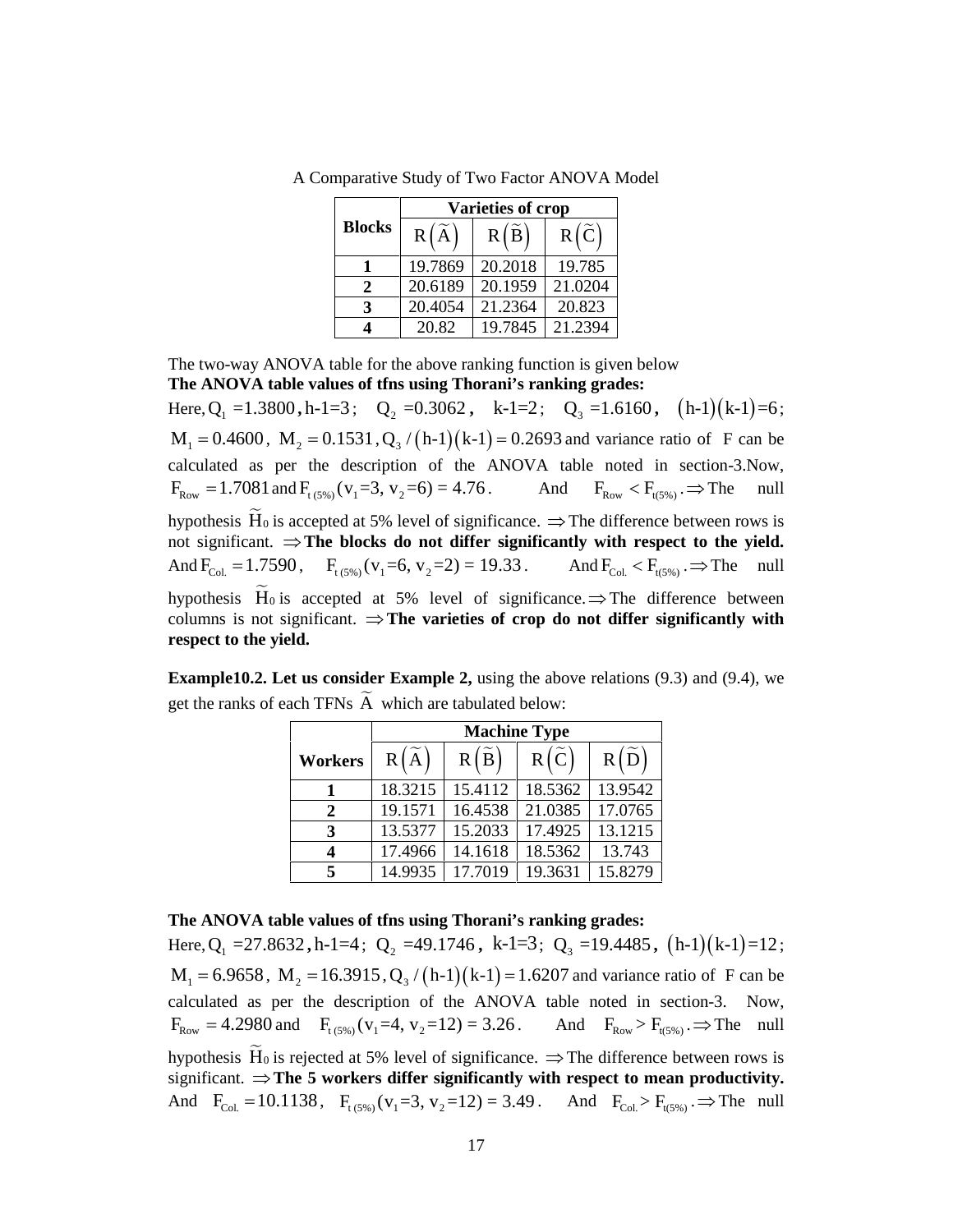hypothesis  $\widetilde{H}_0$  is rejected at 5% level of significance.  $\Rightarrow$  The difference between columns is significant.  $\Rightarrow$  The 4 machine types differ significantly with respect to mean **productivity.**

# **11. Graded mean integration representation (GMIR)**

S. Parthiban and P. Gajivaradhan<br>hypothesis  $\widetilde{H}_0$  is rejected at 5% level of significance.  $\Rightarrow$  The difference between columns<br>is significant.  $\Rightarrow$  The 4 machine types differ significantly with respect to mean<br>produc  $\widetilde{A}$  is defined by  $P(\widetilde{A}) = \int_0^{\infty} h \left| \frac{L^1(h) + R^{-1}(h)}{2} \right| dh / \int_0^{\infty} h dh$ . S. Parthiban and P. Gajivaradhan<br>at 5% level of significance.  $\Rightarrow$  The difference between columns<br>**machine types differ significantly with respect to mean**<br>**ation representation (GMIR)**<br>a generalized trapezoidal fuzzy num S. Parthiban and P. Gajivaradhan<br>at 5% level of significance.  $\Rightarrow$  The difference between<br>**machine types differ significantly with respect**<br>**ation representation (GMIR)**<br>a generalized trapezoidal fuzzy number, then the **G** 2  $\frac{1}{2}$ 3. Parthiban and P. Gajivaradhan<br>5% level of significance.  $\Rightarrow$  The difference between columns<br>achine types differ significantly with respect to mean<br>n representation (GMIR)<br>generalized trapezoidal fuzzy number, then the

Parthiban and P. Gajivaradhan<br>
% level of significance.  $\Rightarrow$  The difference between column<br>
thine types differ significantly with respect to mea<br>
representation (GMIR)<br>
neralized trapezoidal fuzzy number, then the GMIR[16 S. Parthiban and P. Gajivaradhan<br>
rejected at 5% level of significance.  $\Rightarrow$  The difference between columns<br>  $\Rightarrow$  The 4 machine types differ significantly with respect to mean<br>
n integration representation (GMIR)<br>
d; w) b S. Parthiban and P. Gajivaradhan<br>
is significant.  $\Rightarrow$  The 4 machine types differ significance.  $\Rightarrow$  The difference between columns<br>
productivity.<br>
11. Graded mean integration representation (GMIR)<br>
Let  $\overline{A} = \{a, b, c, d;$ S. Parthiban and P. Gajivaradhan<br>
is significant.  $\Rightarrow$  The 4 machine types differ significantly with respect to mean<br>
productivity.<br>
11. Graded mean integration representation (GMIR)<br>
Let  $\tilde{\Lambda} = (a, b, c, d; w)$  be a general representation (GMIR) of  $\widetilde{A}$  is  $P(\widetilde{A}) = \frac{(a+d)}{2} + \frac{n}{2(n+1)}(b-a-d+c)$ . Parthiban and P. Gajivaradhan<br>
level of significance. ⇒ The difference between columns<br> **hine types differ significantly with respect to mean**<br> **representation (GMIR)**<br>  $\left[\frac{e^x(t_0) + R^{-1}(h)}{2}\right]$  dh /  $\int_0^{\pi} h dh$ .<br>  $\left[\$ d P. Gajivaradhan<br>
mificance.  $\Rightarrow$  The difference between columns<br>
differ significantly with respect to mean<br>
ion (GMIR)<br>
pezoidal fuzzy number, then the GMIR[16]of<br>
(h)  $\frac{1}{0}$ dh /  $\int_{0}^{x}$ hdh.<br>
TFN with normal shape S. Parthiban and P. Gajivaradhan<br>
hypothesis  $\overline{H}_0$  is rejected at 5% level of significance  $\Rightarrow$  The difference between columns<br>
is significant,  $\Rightarrow$  The 4 machine types differ significantly with respect to mean<br> **prod** between columns<br>respect to mean<br>the GMIR[16]of<br>cition, where a, b,<br>mean integration<br>).<br> $L(x) = \left(\frac{x-a}{b-a}\right)^n$ en columns<br> **IXIIR**[16]of<br>
Where a, b,<br>
integration<br>  $=\left(\frac{x-a}{b-a}\right)^n$ 

 $\mathbf{b}$  - a  $\mathbf{d}$ 

S. Parthiban and P. Gajivarahan  
\nhypothesis 
$$
\tilde{H}_0
$$
 is rejected at 5% level of significance. ⇒ The difference between columns  
\nis significant. ⇒ The 4 machine types differ significantly with respect to mean  
\nproductivity.  
\n11. Graded mean integration representation (GMIR)  
\nLet  $\tilde{A}=(a, b, c, d; w)$  be a generalized trapezoidal fuzzy number, then the GMIR[16]of  
\n $\tilde{A}$  is defined by  $P(\tilde{A}) = \int_0^{\tilde{A}} \left[ \frac{\tilde{L}^{\perp}(\ln) + R^{\perp}(\ln)}{2} \right] dh / \int_0^{\tilde{B}} h dh$ .  
\nTheorem 11.1. Let  $\tilde{A}=(a, b, c, d; 1)$  be a TFN with normal shape function, where a, b,  
\nc, d are real numbers such that  $a < b \le c < d$ . Then the graded mean integration  
\nrepresentation (GMIR) of  $\tilde{A}$  is  $P(\tilde{A}) = \frac{(a+d)}{a} + \frac{1}{2n+1}(b-a-d+c)$ .  
\nProof : For a trapezoidal fuzzy number  $\tilde{A} = (a, b, c, d; 1)_a$ , we have  $L(x) = \left(\frac{x-a}{b-a}\right)^n$   
\nand  $R(x) = \left(\frac{d-x}{d-c}\right)^n$  Then,  $h = \left(\frac{x-a}{b-a}\right)^n \Rightarrow L^{-1}(h) = a + (b-a)h^{\frac{1}{2}k}$ ;  
\n $h = \left(\frac{d-x}{d-c}\right)^n \Rightarrow R^{-1}(h) = d - (d - c)h^{\frac{1}{2}k}$   
\n $\therefore P(\tilde{A}) = \left(\frac{1}{2} \int_0^1 \ln \left( a + (b-a)h^{1/6} \right) + \left(d - (d - c)h^{1/6} \right) \right] dh \right) / \int_0^1 h dh$   
\n $= \left(\frac{1}{2} \left[\frac{(a+d)}{2} + \frac{1}{2n+1}(b-a-d+c)\right] / (\frac{1}{2})$   
\nThus,  $P(\overline{A}) = \left(\frac{1}{2} \int_0^1 \ln \left( a + (b-a)h^{1/6} \right) + \left(d - (d - c)h^{1/6} \right) \right] dh \right) / \$ 

**Result 11.1.** If n =1 in the above theorem, we have  $P(\widetilde{A}) = \frac{a + 2b + 2c + d}{6}$ 

# **12. Two-way ANOVA using GMIR of TFNs**

**Example 12.1. Let us consider Example 1,** using the result-11.1 from above theorem- 11.1, we get the GMIR of each TFNs  $\widetilde{A}$  which are tabulated below:

|               |                    | <b>Varieties of crop</b> |                |
|---------------|--------------------|--------------------------|----------------|
| <b>Blocks</b> | $P(\widetilde{A})$ | $P(\widetilde{B})$       | $P(\tilde{C})$ |
|               | 47.1667            | 48.1667                  | 47.6667        |
| 2             | 49.5               | 48.5                     | 50.5           |
| 3             | 48.6667            | 50.8333                  | 50             |
|               | 49.8333            | 47.3333                  | 51             |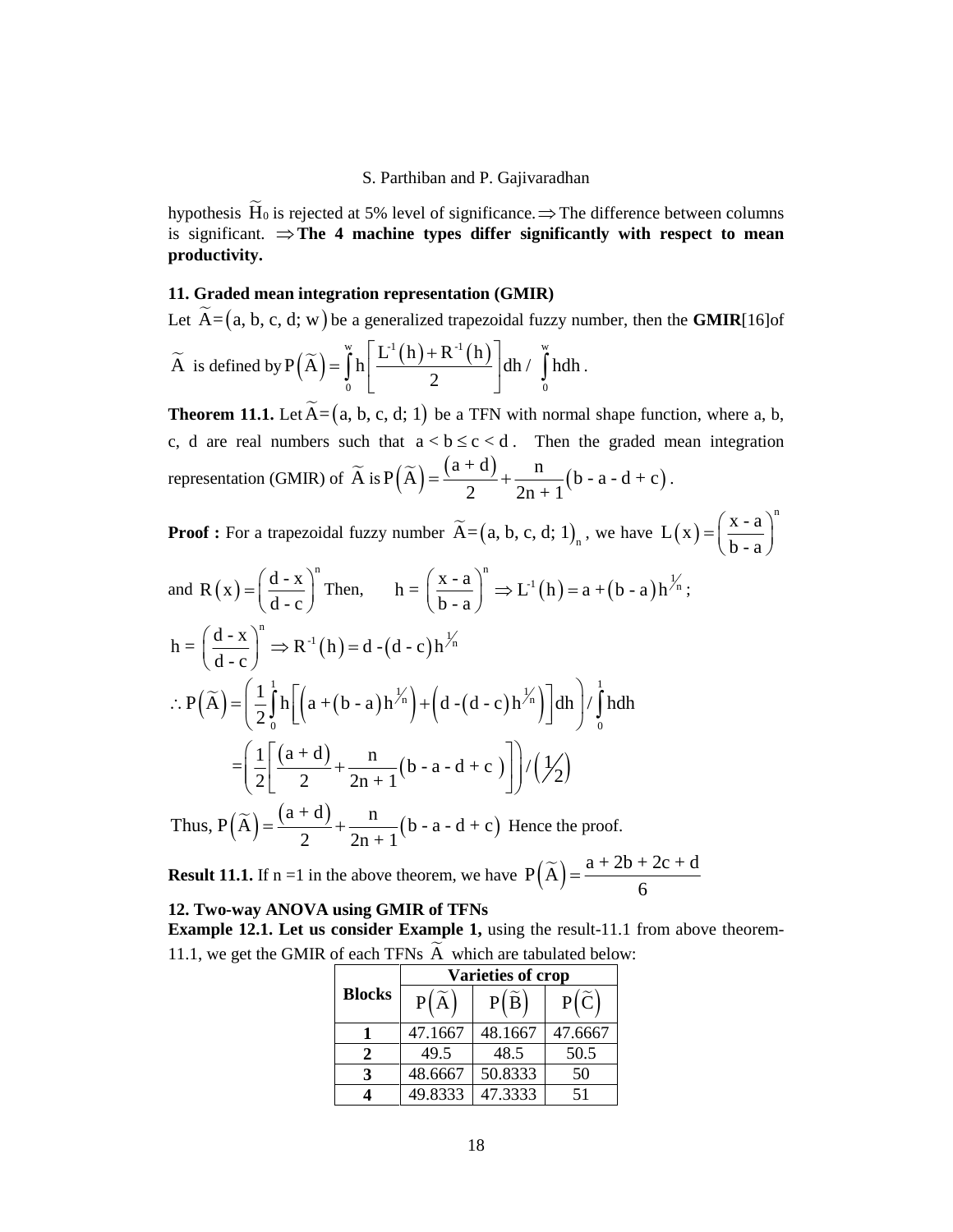**The ANOVA table values of tfns using GMIR:**

A Comparative Study of Two Factor ANO<br> **The ANOVA table values of ths using GMIR:**<br>
Here,  $Q_1 = 8.5066$ ,  $h-1=3$ ;  $Q_2 = 2.9075$ ,  $k-1=2$ ;  $Q_3$ <br>  $M_1 = 2.8355$ ,  $M_2 = 1.4537$ ,  $Q_3/(h-1)(k-1) = 1.5$  and va<br>
calculated as per A Comparative Study of Two Factor ANOVA Model<br> **e values of ths using GMIR:**<br>
,h-1=3; Q<sub>2</sub>=2.9075, k-1=2; Q<sub>3</sub>=8.9999, (h-1)(k-1)<br>  $\frac{1}{2}$ =1.4537, Q<sub>3</sub> (h-1)(k-1)=1.5 and variance ratio of F car<br>
the description of the Two Factor ANOVA Model<br> **MIR:**<br>
, k-1=2; Q<sub>3</sub> =8.9999, (h-1)(k-1)=6;<br>
k-1) =1.5 and variance ratio of F can be<br>
ANOVA table noted in section-3. Now,<br>
4.76. And F<sub>Row</sub> < F<sub>(5%)</sub> .⇒ The null<br>
gnificance. ⇒ The difference b 1<br> **,**  $(h-1)(k-1)=6$ ;<br>
tio of F can be<br>
section-3. Now,<br>  $F_{t(5\%)} \Rightarrow$  The null<br>
ce between rows is<br>
nect to the vield. A Comparative Study of Two Factor ANOVA Model<br>
The ANOVA table values of this using GMIR:<br>
Here, Q<sub>1</sub> =8.5066, h-1=3; Q<sub>2</sub> =2.9075, k-1=2; Q<sub>3</sub> =8.9999, (h-1)(k-1)=6;<br>
M<sub>1</sub> = 2.8355, M<sub>2</sub> = 1.4537, Q<sub>3</sub> / (h-1)(k-1) = 1.5 calculated as per the description of the ANOVA table noted in section-3. Now, A Comparative Study of Two Factor ANOVA Model<br> **The ANOVA table values of this using GMIR:**<br>
Here,  $Q_1 = 8.5066$ , h-1=3;  $Q_2 = 2.9075$ , k-1=2;  $Q_3 = 8.9999$ , (h-1)(k-1)=6;<br>  $M_1 = 2.8355$ ,  $M_2 = 1.4537$ ,  $Q_2/(h-1)(k-1) = 1.5$ hypothesis  $\widetilde{H}_0$  is accepted at 5% level of significance.  $\Rightarrow$  The difference between rows is not significant.  $\Rightarrow$  The blocks do not differ significantly with respect to the yield. A Comparative Study of Two Factor ANOVA Model<br>
The ANOVA table values of this using GMIR:<br>
Here,  $Q_1 = 8.5066$ , h-1=3;  $Q_2 = 2.9075$ , k-1=2;  $Q_3 = 8.9999$ , (h-1)(k-1)=6;<br>  $M_1 = 2.8355$ ,  $M_2 = 1.4537$ ,  $Q_2/(h_11)(k_1) = 1.5$ hypothesis  $\widetilde{H}_0$  is accepted at 5% level of significance.  $\Rightarrow$  The difference between columns is not significant.  $\Rightarrow$  The varieties of crop do not differ significantly with **respect to the yield.** F<sub>Row</sub> = 1.8903 and F<sub>(SW)</sub>( $v_1$ =3,  $v_2$ =6) = 4.76. And I<br>hypothesis Ho is accepted at 5% level of significance.  $\Rightarrow$  The contributions:  $\Rightarrow$  The blocks do not differ significantly w<br>And F<sub>Col</sub> = 1.0318, F<sub>(SW)</sub>( $v_1$ =6 F<sub>1(5%)</sub>( $v_1$ =3,  $v_2$ =6) = 4.76. And F<sub>kow</sub>  $\in$  F<sub>1(5%)</sub> => The null<br>phed at 5% level of significance.  $\Rightarrow$  The difference between rows is<br>the blocks do not differ significantly with respect to the yield.<br>F<sub>1(5%)</sub>( $v_1$ And  $F_{Row} < F_{(f5W_0)} \Rightarrow$  The null<br>  $e. \Rightarrow$  The difference between rows is<br> **ificantly with respect to the yield.**<br>
And  $F_{COL} < F_{i(f5W_0)} \Rightarrow$  The null<br>
ificance.  $\Rightarrow$  The difference between<br>
op do not differ significantly with<br> e Study of Two Factor ANOVA Model<br> **Ins using GMIR:**<br>  $P_2 = 2.9075$ , k-1=2;  $Q_3 = 8.9999$ ,  $(h-1)(k-1) =$ <br>  $Q_3/(h-1)(k-1) = 1.5$  and variance ratio of F can<br>
ion of the ANOVA table noted in section-3. No<br>  $3, v_2=6$ ) = 4.76. An Two Factor ANOVA Model<br> **EMIR:**<br>
5, k-1=2; Q<sub>3</sub> =8.9999, (h-1)(k-1)=6;<br>
(k-1) = 1.5 and variance ratio of F can be<br>
ANOVA table noted in section-3. Now,<br>
= 4.76. And  $F_{Row} < F_{(S\%)} \Rightarrow$  The null<br>
ignificance.  $\Rightarrow$  The differ or ANOVA Model<br>
2:  $Q_3 = 8.9999$ , (h-1)(k-1)=6;<br>
siand variance ratio of F can be<br>
table noted in section-3. Now,<br>
And  $F_{\text{Row}} < F_{(S\%)} \Rightarrow$  The null<br>
2: ⇒ The difference between rows is<br>
ficantly with respect to the yield A Model<br>
3.9999, (h-1)(k-1)=6;<br>
nnce ratio of F can be<br>
ted in section-3. Now,<br>  $F_{\text{Row}}^T < F_{\text{t(s$)}}$ .  $\Rightarrow$  The null<br>
difference between rows is<br> **ith respect to the yield.**<br>  $F_{\text{col}} < F_{\text{t(s$)}}$ .  $\Rightarrow$  The null<br>
The differ

**Example12.2. Let us consider Example 2,** using the above result-11.1, we get the ranks of each TFNs  $\widetilde{A}$  in problem-1 which are tabulated below:

|         | <b>Machine Type</b> |                |                |                    |
|---------|---------------------|----------------|----------------|--------------------|
| Workers | P(A)                | $P(\tilde{B})$ | $P(\tilde{C})$ | $P(\widetilde{D})$ |
|         | 43.8333             | 36.5           | 44.5           | 33.5               |
|         | 46                  | 39.8333        | 50.6667        | 41.1667            |
| 3       | 32.5                | 36.1667        | 41.8333        | 31.3333            |
|         | 42                  | 34             | 44             | 32.5               |
|         | 35.8333             | 42.3333        | 46.5           | 38                 |

**The ANOVA table values of tfns using GMIR:**

Here, Q<sub>1</sub> = 174.6199, h-1=4;  $Q_2$  = 284.1945, k-1=3;  $Q_3$  = 110.0697, my policies: His is accepted at 5% level of significance.  $\Rightarrow$  The difference between rows is  $F_{\text{L,1}} = 1.0318$ ,  $F_{\text{L,105}}(v_1 = 6$ ,  $v_2 = 2) = 19.33$ . And  $F_{\text{L,2}} < F_{\text{L,105}}$ ,  $\Rightarrow$  The multipology and  $F_{\text{L,2}} = F$ variance ratio of F can be calculated as per the description of the ANOVA table noted in And  $P_{\text{train}} = 1.0318$ ,  $P_{\text{top},1} (V_1 = 0, V_2 = 2/3 = 19.33$ . And  $P_{\text{test}} \times P_{\text{top},1} \Rightarrow P_{\text{II}}$  and  $P_{\text{test}} \times P_{\text{top},2} \Rightarrow P_{\text{II}}$  and  $P_{\text{test}} \Rightarrow P_{\text{test}}$  of a spintarion,  $\Rightarrow$  The varieties of crop do not differ significantly The null hypothesis  $\tilde{H}_0$  is rejected at 5% level of significance.  $\Rightarrow$  The difference between rows is significant.  $\Rightarrow$  The 5 workers differ significantly with respect to **Example 12.2.** Let us consider Example 2, using the above result-11.1, we get the ranks<br>
of each TFNs  $\overline{A}$  in problem-1 which are tabulated below:<br> **Machine Type**<br> **Morkers**  $\overline{P(\overline{A})}$   $\overline{P(\overline{B})}$   $\overline{P(\overline{C})$ **Example 12.2.** Let us consider Example 2, using the above result-11.1, we get the ranks<br>
of each TFNs  $\vec{A}$  in problem-1 which are tabulated below:<br> **EVOLE 18.4.1.1.1.** The null hypothesis However at  $\vec{B}$  is  $\vec{B}$ difference between columns is significant.  $\Rightarrow$  The 4 machine types differ significantly **with respect to mean productivity.**

#### **13. LIOU and WANG'S centroid point method**

Liou and Wang [13] ranked fuzzy numbers with total integral value. For a fuzzy number defined by definition (2.3), the total integral value is defined as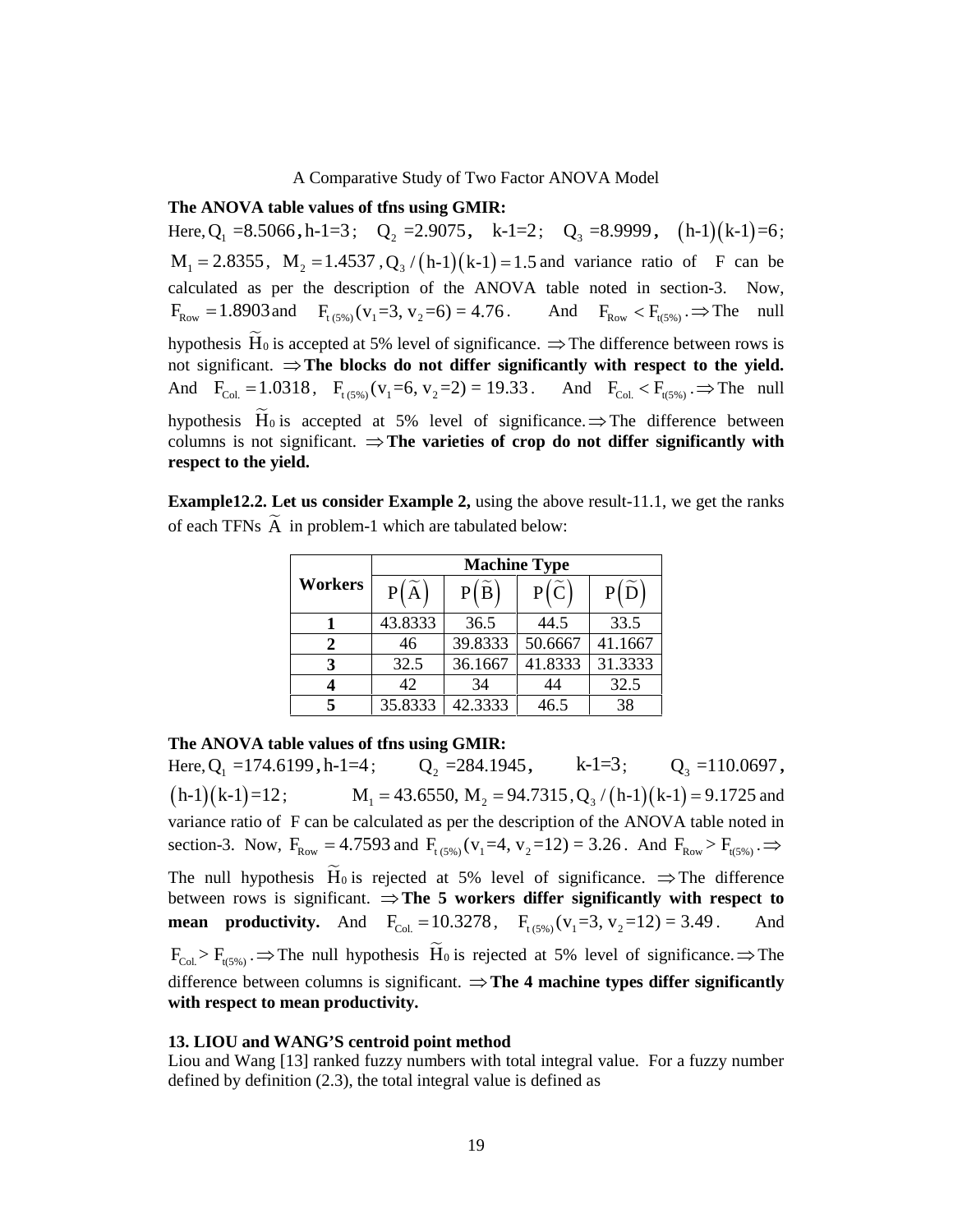S. Parthiban and P. Gajivaradhan  
\n
$$
I_{T}(\widetilde{A}) = I_{R}(\widetilde{A}) + (1 - )I_{L}(\widetilde{A}) - - (13.1)
$$
\nwhere  $I_{R}(\widetilde{A}) = \int_{\text{Supp}(\widetilde{A})} R_{\widetilde{A}}(x) dx$ ---(13.2) and  $I_{L}(\widetilde{A}) = \int_{\text{Supp}(\widetilde{A})} L_{\widetilde{A}}(x) dx$ ---(13.3) are  
\nthe right and left integral values of  $\widetilde{A}$  respectively and  $0 \leq \leq 1$ .  
\n(i)  $\in [0,1]$  is the **index of optimism** which represents the **degree of optimism** of a decision maker. (ii) If  $-0$ , then the total value of integral represents a **positive**.

S. Parthiban and P. Gajivaradhan<br>  $I_{\rm T}(\widetilde{A}) = I_{\rm R}(\widetilde{A}) + (1 - )I_{\rm L}(\widetilde{A}) - - - (13.1)$ <br>
where  $I_{\rm R}(\widetilde{A}) = \int_{\text{Supp}(\widetilde{A})} R_{\widetilde{A}}(x) dx$  ---(13.2) and  $I_{\rm L}(\widetilde{A}) = \int_{\text{Supp}(\widetilde{A})} L_{\widetilde{A}}(x) dx$  ---(13.3) are<br> S. Parthiban and P. Gajivaradhan<br>  $I_{\tau}(\overline{A}) = I_{\tilde{R}}(\overline{A}) + (1 - )I_{\tilde{L}}(\overline{A}) - - - (13.1)$ <br>
where  $I_{\tilde{R}}(\overline{A}) = \int_{\text{supp}(\overline{A})} R_{\tilde{X}}(x)dx - -(13.2)$  and  $I_{\tilde{L}}(\overline{A}) = \int_{\text{supp}(\overline{A})} L_{\tilde{X}}(x)dx - (13.3)$  are<br>
the ri S. Parthiban and P. Gajivaradhan<br>  $I_{\tau}(\tilde{A}) = I_{\kappa}(\tilde{A}) + (1 - )I_{\iota}(\tilde{A}) = -(13.1)$ <br>
where  $I_{\kappa}(\tilde{A}) = \int_{\text{sup}(\tilde{A})} R_{\tilde{A}}(x) dx$  ...(13.2) and  $I_{\iota}(\tilde{A}) = \int_{\text{sup}(\tilde{A})} L_{\tilde{A}}(x) dx$  ...(13.3) are<br>
the right an **decision maker's view point and is equal to left integral values.**<br>**Example 14.** ( $\overline{A}$ ) =  $\overline{A}$ ,  $\overline{A}$  ( $\overline{A}$ ) decays  $\overline{A}$ ,  $\overline{A}$  ( $\overline{A}$ )  $\overline{A}$ ,  $\overline{A}$  ( $\overline{A}$ )  $\overline{A}$ ,  $\overline{A}$  ( $\overline{A}$ ) total integral value represents an **optimistic decision maker's view point** and is equal to **Example 1**  $\mathbf{I}_R(\widetilde{\mathbf{A}}) = \mathbf{I}_R(\widetilde{\mathbf{A}}) + (1 - \mathbf{I}_L(\widetilde{\mathbf{A}}) = -(-13.1)$ <br>where  $\mathbf{I}_R(\widetilde{\mathbf{A}}) = \int_{\text{Supp}(\widetilde{\mathbf{A}})} \mathbf{R}_{\overline{\mathbf{A}}}(\mathbf{x}) d\mathbf{x} - (-13.2)$  and  $\mathbf{I}_L(\widetilde{\mathbf{A}}) = \int_{\text{Supp}(\widetilde{\mathbf{A}})} \mathbf{L}_{\overline{\mathbf{A$ **decision maker's view point** and is equal to the mean of right and left integral values. For a decision maker, the larger the value of is, the higher is the degree of optimism. d left integral values of  $\tilde{A}$  respectively and  $0 \leq \leq 1$ .<br>
l] is the **index of optimism** which represents the **degre**<br>
aker. (ii) If = 0, then the total value of integral repr<br>
aker's **view point** which is equal to  $\in$  [0,1] is the **index of optimism** which represents the **de**<br>ecision maker. (ii) If = 0, then the total value of integral re<br>**ecision maker's view point** which is equal to left integral value.<br>total integral value re and the metal of optimism which represents the degree<br>aker. (ii) If = 0, then the total value of integral represents the degree<br>aker's view point which is equal to left integral value. (i)<br>al value represents an **optimist** S. Parthiban and P. Gajivaradhan<br>  $I_{\rm T}(\overline{A}) = I_{\rm R}(\overline{A}) + (1 - )I_{\rm L}(\overline{A}) - - - (13.1)$ <br>
where  $I_{\rm R}(\overline{A}) = \int_{\rm S_{\rm SFR}(\overline{A})} R_{\rm R}(\mathbf{x}) d\mathbf{x}$   $-(13.2)$  and  $I_{\rm T}(\overline{A}) = \int_{\rm S_{\rm SFR}(\overline{A})} L_{\rm R}(\mathbf{x}) d\mathbf{x}$   $-(13.3)$  S. Parthiban and P. Gajivaradhan<br>  $]+(1 - )I_L(\tilde{A}) = -(13.1)$ <br>  $\int_{supp(\tilde{A})} R_{\tilde{A}}(x) dx---(13.2)$  and  $I_L(\tilde{A}) = \int_{supp(\tilde{A})} L_{\tilde{A}}(x) dx---(13.3)$  are<br>
integral values of  $\tilde{A}$  respectively and  $0 \le \le 1$ .<br>
integral values of S. Parthiban and P. Gajivaradhan<br>  $I_R(\overline{A}) + (1 - 1)I_L(\overline{A}) = --(13.1)$ <br>  $(\widetilde{A}) = \int_{S_{\text{top}}(A)} R_{\overline{A}}(x) dx - (13.2)$  and  $I_L(\widetilde{A}) = \int_{S_{\text{top}}(A)} L_{\overline{A}}(x) dx - (13.3)$  are<br>
and Eti integral values of  $\overline{A}$  respectively and  $0$ S. Parthiban and P. Gajivaradhan<br>  $\int_R (\widetilde{A}) + (1 - 1)I_L (\widetilde{A}) = -(3.1)$ <br>  $\widetilde{A} = \int_{\text{exp}(A)} R_{\lambda}(x) dx - (13.2)$  and  $I_L (\widetilde{A}) = \int_{\text{exp}(A)} L_{\lambda}(x) dx - (13.3)$  are<br>
let  $\text{int integral}$   $\text{log}(A)$  and  $\text{log}(A) = (1, 1)$ <br>  $\text{log}(A) = (1, 1)$  and  $\$ S. Parthiban and P. Gajivaradhan<br>  $I_r(\overline{A}) = I_s(\overline{A}) + (1 - )I_t(\overline{A}) = -(13.1)$ <br>
where  $I_s(\overline{A}) = \int_{S_{\text{sup}}(\overline{A})} R_{\overline{A}}(x) dx$   $-(13.2)$  and  $I_c(\overline{A}) = \int_{S_{\text{sup}}(\overline{A})} L_{\overline{A}}(x) dx$   $-(13.3)$  are<br>
the right and leli integral val  $\mathcal{F}_2(x)$ <br>  $\mathcal{F}_3(x) dx$  and  $I_L(\overline{A}) = \int_{Sapp(\overline{A})} L_{\overline{A}}(x) dx$  ---(13.3) are<br>
values of  $\overline{A}$  respectively and  $0 \leq 1$ .<br> **of optimism** which represents the **degree of optimism** of a<br>  $= 0$ , then the total value of

#### **13. The ANOVA test using LIOU and WANG'S centroid point method**

$$
I_{L}(\widetilde{A}_{11}) = \int_{42}^{46} \left(\frac{x - 42}{4}\right) dx = 2; I_{R}(\widetilde{A}_{11}) = \int_{49}^{51} \left(\frac{x - 51}{-2}\right) dx = 1 \text{ Therefore } I_{T}(\widetilde{A}_{11}) = 2 -
$$

| (13.3), we get the centroid point of first member as follows: |                   |                         |                                                                   | 13. The ANOVA test using LIOU and WANG'S centroid point method                                                                                                                                            | <b>Example 14.1. Let us consider Example 1,</b> using the above equations $(13.1)$ , $(13.2)$ and             |  |
|---------------------------------------------------------------|-------------------|-------------------------|-------------------------------------------------------------------|-----------------------------------------------------------------------------------------------------------------------------------------------------------------------------------------------------------|---------------------------------------------------------------------------------------------------------------|--|
|                                                               |                   |                         |                                                                   | $I_{L}(\widetilde{A}_{11}) = \int_{L}^{46} \left(\frac{x-42}{4}\right) dx = 2; I_{R}(\widetilde{A}_{11}) = \int_{L}^{51} \left(\frac{x-51}{-2}\right) dx = 1$ Therefore $I_{T}(\widetilde{A}_{11}) = 2 -$ |                                                                                                               |  |
|                                                               |                   |                         |                                                                   |                                                                                                                                                                                                           | Similarly we can find $I_T(\tilde{A}_{ij})$ ; for $i = 1, 2, 3, 4$ ; $j = 1, 2, 3$ and the calculated values  |  |
| are tabulated below:                                          |                   |                         |                                                                   |                                                                                                                                                                                                           |                                                                                                               |  |
|                                                               |                   |                         | $I_{\rm T}(\widetilde{A}_{ij})$ ; for i = 1, 2, 3, 4; j = 1, 2, 3 |                                                                                                                                                                                                           |                                                                                                               |  |
|                                                               |                   |                         | Varieties of crop (j)                                             |                                                                                                                                                                                                           |                                                                                                               |  |
|                                                               | <b>Blocks</b> (i) | $\mathbf{A}$            | B                                                                 | $\mathbf C$                                                                                                                                                                                               |                                                                                                               |  |
|                                                               | 1                 | $(2 - )$                | $(1.5 - )$                                                        | $(0.5 + 0.5)$                                                                                                                                                                                             |                                                                                                               |  |
|                                                               | $\overline{2}$    |                         | 1.5                                                               |                                                                                                                                                                                                           |                                                                                                               |  |
|                                                               | 3 <sup>7</sup>    |                         | $(1.5 - )   (1 - 0.5)$                                            | $\mathbf{1}$                                                                                                                                                                                              |                                                                                                               |  |
|                                                               | $\overline{4}$    | $(1 - 0.5)   (1 - 0.5)$ |                                                                   | 1                                                                                                                                                                                                         |                                                                                                               |  |
|                                                               |                   |                         |                                                                   | The ANOVA table values of tfns using Liou and Wang's Centroid Point:                                                                                                                                      |                                                                                                               |  |
|                                                               |                   |                         |                                                                   | Here, Q <sub>1</sub> = $\frac{1}{6}$ (3 <sup>2</sup> - +1), h-1=3; Q <sub>2</sub> = $\frac{1}{24}$ (31 <sup>2</sup> - 40 + 13), k-1=2;                                                                    |                                                                                                               |  |
|                                                               |                   |                         |                                                                   |                                                                                                                                                                                                           | $Q_3 = \frac{1}{24}(21^{-2}-32 + 23),$ (h-1)(k-1)=6; $M_1 = \frac{1}{18}(3^{-2}-+1),$                         |  |
|                                                               |                   |                         |                                                                   | $M_2 = \frac{1}{48} (31^{-2} - 40 + 13), Q_3/(h-1)(k-1) = \frac{1}{144} (21^{-2} - 32 + 23)$ and                                                                                                          | variance                                                                                                      |  |
|                                                               |                   |                         |                                                                   |                                                                                                                                                                                                           | ratio of F can be calculated as per section-3. Now, $F_{Row} = \frac{8(3^{2}-1)}{(21^{2}-32+23)}$ ; $0 \le 1$ |  |
|                                                               |                   |                         | 20                                                                |                                                                                                                                                                                                           |                                                                                                               |  |
|                                                               |                   |                         |                                                                   |                                                                                                                                                                                                           |                                                                                                               |  |

Example 14.1. Let us consider Example 1, using the above equations (13.1), (13.2) and  
\n(13.3), we get the centroid point of first member as follows:  
\n
$$
I_L(\tilde{A}_{11}) = \int_{\frac{1}{2}}^{\frac{1}{2}} \left( \frac{X - 42}{4} \right) dx = 2; I_R(\tilde{A}_{11}) = \int_{\frac{1}{2}}^{\frac{1}{2}} \left( \frac{X - 51}{-2} \right) dx = 1
$$
 Therefore  $I_T(\tilde{A}_{11}) = 2 -$   
\nSimilarly we can find  $I_T(\tilde{A}_{10})$ ; for  $i = 1, 2, 3, 4; j = 1, 2, 3$  and the calculated values  
\nare tabulated below:  
\n $I_T(\tilde{A}_{10})$ ; for  $i = 1, 2, 3, 4; j = 1, 2, 3$   
\n**varieties (i)** A B C  
\n1 (2 - ) (1.5 - ) (0.5 + 0.5 )  
\n1 (2 - ) (1.5 - ) (0.5 + 0.5 )  
\n1 (1 - 0.5 ) 1  
\n4 (1 - 0.5 ) (1 - 0.5 ) 1  
\n4 (1 - 0.5 ) (1 - 0.5 )  
\nHere,  $Q_1 = \frac{1}{6} (3^{-2} - 1) , h - 1 = 3; Q_2 = \frac{1}{24} (31^{-2} - 40 + 13), k - 1 = 2;$   
\n $Q_3 = \frac{1}{24} (21^{-2} - 32 + 23),$   $(h-1)(k-1) = 6;$   $M_1 = \frac{1}{18} (3^{-2} - 1),$   
\n $M_2 = \frac{1}{48} (31^{-2} - 40 + 13), Q_3/(h-1)(k-1) = \frac{1}{144} (21^{-2} - 32 + 23)$  and variance  
\nratio of F can be calculated as per section-3. Now,  $F_{\text{Row}} = \frac{8(3^{-2} - 1)}{(21^{-2} - 32 - 72)};$   $0 \le 1$   
\n20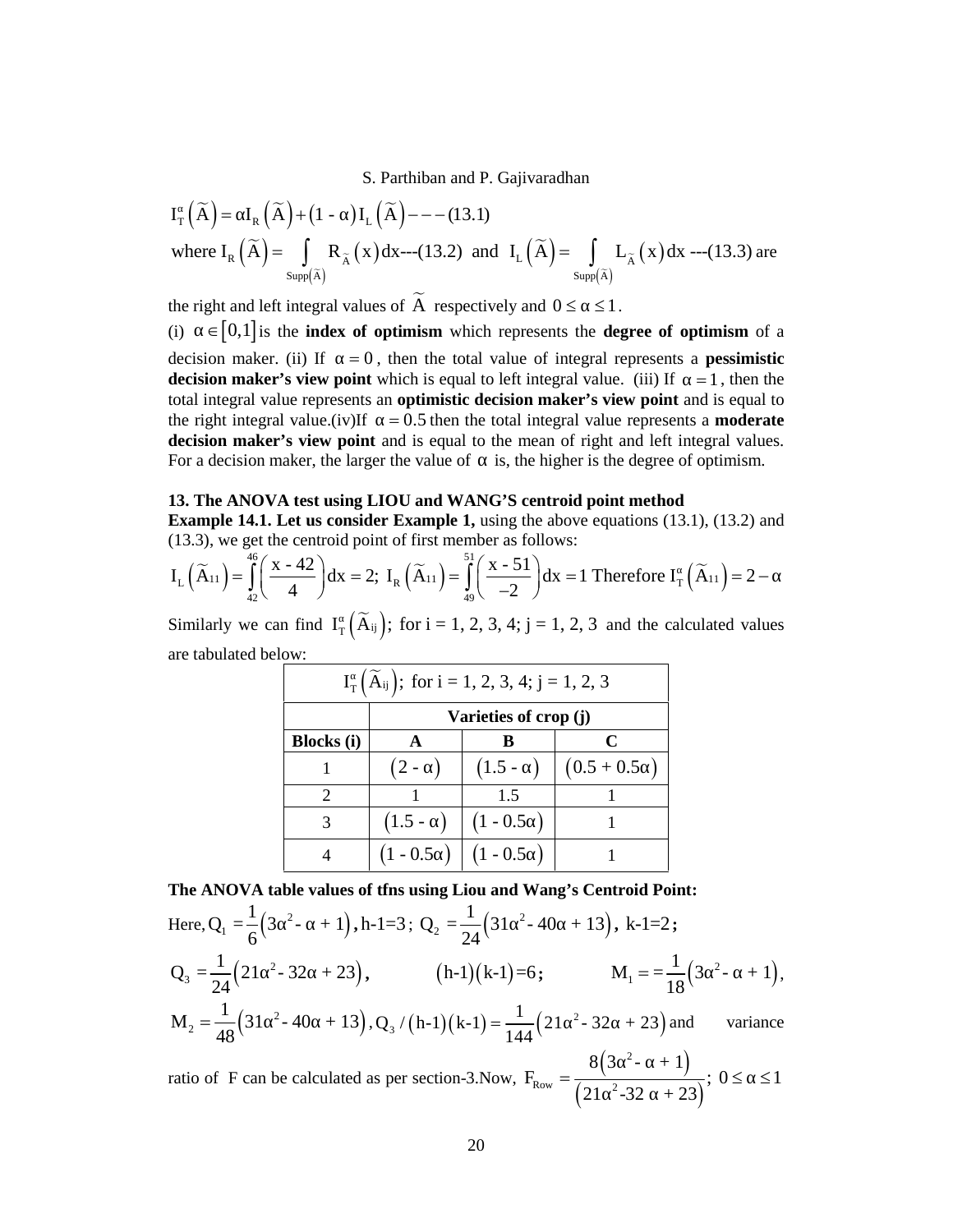A Comparative Study of Two Factor ANOVA Model<br>
and F<sub>(5%)</sub> ( $v_1$ =3,  $v_2$ =6) = 4.76. And F<sub>kow</sub>  $\lt F_{R_0}$ ,  $\lt F_{R_0}$  is accepted at 5% level of significance.  $\Rightarrow$  The difference between rows is not<br>
significant.  $\Rightarrow$  significant.  $\Rightarrow$  The blocks do not differ significantly with respect to the yield. And  $(31^2-40+13)$ 2 22  $\sqrt{2}$ Col.  $\begin{bmatrix} 2 & 2 & 2 & 4 & 1 & 2 \end{bmatrix}$ ,  $\begin{bmatrix} 0 & 2 & 3 & 1 \end{bmatrix}$ A Comparative Study of Two Factor ANOVA Model<br>
and  $F_{(6\%)}(v_1=3, v_2=6) = 4.76$ . And  $F_{Row} < F_{(6\%)} \forall$ ,  $\in [0,1] \Rightarrow$  The null hy<br>  $\widetilde{H}_0$  is accepted at 5% level of significance.  $\Rightarrow$  The difference between row<br>
signific A Comparative Study of Two Factor ANOVA Mo<br>  $S_{5\%}$  ( $v_1$ =3,  $v_2$ =6) = 4.76. And  $F_{Row} < F_{t(5\%)} \forall$ ,  $\in [0,1]$  =<br>
accepted at 5% level of significance.  $\Rightarrow$  The difference t<br>
ant.  $\Rightarrow$  The blocks do not differ significa A Comparative Study of Two Factor ANOVA Model<br>
and  $F_{t_1, y_0}$  ( $v_1 = 3$ ,  $v_2 = 6$ ) = 4.76. And  $F_{\text{low}} < F_{t_1, y_0}$   $\forall$ , =  $[0,1] \Rightarrow$  The null hypothesis<br>  $\overline{H}_0$  is accepted at 5% level of significance.  $\Rightarrow$  The di mparative Study of Two Factor ANOVA Model<br>  $S = 4.76$ . And  $F_{\text{Row}} < F_{\text{t,SW}} \forall$ ,  $\in [0,1] \Rightarrow$  The null hypothesis<br>  $S = 4.76$ . And  $F_{\text{Row}} < F_{\text{t,SW}} \forall$ ,  $\in [0,1] \Rightarrow$  The null hypothesis<br>  $1.3$ ;  $0 \leq \leq 1$ ,  $F_{\text{t,SW}}(v_1$ 

**Example14.2. Let we consider Example 2,** using the above equations (13.1), (13.2) and (13.3), we get the centroid points of TFNs and tabulated as follows:

| $F_{\text{Col.}} = \frac{21^{-2} - 32 + 23}{3(31^{-2} - 40 + 13)}$ ; $0 \le 1$ , $F_{\text{t}(5\%)}(v_1 = 6, v_2 = 2) = 19.33$ .                                          |                                                                                                    |                              |                     |                                                                   |                     |          |  |
|---------------------------------------------------------------------------------------------------------------------------------------------------------------------------|----------------------------------------------------------------------------------------------------|------------------------------|---------------------|-------------------------------------------------------------------|---------------------|----------|--|
| Here $F_{\text{col.}} < F_{\text{t(5%)}}$ for $\in [0, 0.5]$ and $\in [0.7, 1] \Rightarrow$ The null hypothesis $\widetilde{H}_0$ is accepted                             |                                                                                                    |                              |                     |                                                                   |                     |          |  |
| for all except = 0.6 at 5% level of significance. $\Rightarrow$ The difference between columns                                                                            |                                                                                                    |                              |                     |                                                                   |                     |          |  |
| is not significant for all but = $0.6$ . $\Rightarrow$ The varieties of crop do not differ                                                                                |                                                                                                    |                              |                     |                                                                   |                     |          |  |
| significantly with respect to the yield for all but $= 0.6$ .                                                                                                             |                                                                                                    |                              |                     |                                                                   |                     |          |  |
| <b>Example 14.2.</b> Let we consider Example 2, using the above equations $(13.1)$ , $(13.2)$ and<br>(13.3), we get the centroid points of TFNs and tabulated as follows: |                                                                                                    |                              |                     |                                                                   |                     |          |  |
|                                                                                                                                                                           |                                                                                                    |                              |                     | $I_T(\widetilde{A}_{ij})$ ; for i = 1, 2, 3, 4, 5; j = 1, 2, 3, 4 |                     |          |  |
|                                                                                                                                                                           | Workers(i)                                                                                         |                              |                     | Machine type(j)                                                   |                     |          |  |
|                                                                                                                                                                           |                                                                                                    | $\mathbf{A}$                 | B                   | $\mathbf C$                                                       | D                   |          |  |
|                                                                                                                                                                           | 1                                                                                                  | [ $1-0.5\alpha$ ]            | $[2.5 - 1.5\alpha]$ |                                                                   |                     |          |  |
|                                                                                                                                                                           | $\overline{2}$                                                                                     | 1                            | $[0.5+\alpha]$      | $[0.5+0.5\alpha]$                                                 | $[1+0.5\alpha]$     |          |  |
|                                                                                                                                                                           | 3                                                                                                  | 1                            | [ $1.5-\alpha$ ]    | $[1.5-0.5\alpha]$                                                 | $[1.5 - 0.5\alpha]$ |          |  |
|                                                                                                                                                                           | 4                                                                                                  | 1                            | 1.5                 | $[2-1.5\alpha]$                                                   | $[2-1.5\alpha]$     |          |  |
|                                                                                                                                                                           | 5                                                                                                  | $\left[1.5-0.5\alpha\right]$ | $[1-0.5\alpha]$     | 1.5                                                               | 1.5                 |          |  |
| The ANOVA table values of tfns using Liou and Wang's Centroid Point:                                                                                                      |                                                                                                    |                              |                     |                                                                   |                     |          |  |
| Here, $Q_1 = \frac{1}{10} (37^{-2} - 49 + 17)$ , h-1=4; $Q_2 = \frac{1}{10} (2 - 3 + 3)$ ,                                                                                |                                                                                                    |                              |                     |                                                                   |                     | $k-1=3;$ |  |
|                                                                                                                                                                           | $Q_3 = \frac{1}{10} (49^{-2} - 57 + 27),$ (h-1)(k-1)=12; $M_1 = \frac{1}{40} (37^{-2} - 49 + 17),$ |                              |                     |                                                                   |                     |          |  |
| $M_2 = \frac{1}{30}$ $\left( \begin{array}{cc} 2-3 & +3 \end{array} \right)$ , $Q_3 / (h-1) (k-1) = \frac{1}{120} (49 \tbinom{2}{3} - 57 + 27)$ and variance ratio of     |                                                                                                    |                              |                     |                                                                   |                     |          |  |
| F can be calculated as per section-3. Now, $F_{Row} = \frac{49^{2} - 57 + 27}{3(37^{2} - 49 + 17)}$ ; $0 \le 1$ and                                                       |                                                                                                    |                              |                     |                                                                   |                     |          |  |
| $F_{t(5\%)}(v_1=12, v_2=4) = 5.91$ . And $F_{Row} < F_{t(5\%)} \ \forall$ , $\in [0,1] \Rightarrow$ The null hypothesis                                                   |                                                                                                    |                              |                     |                                                                   |                     |          |  |
| $H_0$ is accepted at 5% level of significance. $\Rightarrow$ The difference between rows is not                                                                           |                                                                                                    |                              |                     |                                                                   |                     |          |  |

F<sub>ext</sub> = 
$$
\frac{21^{-2} \cdot 32 + 23}{3(31^{-2} \cdot 40 + 13)}
$$
; 0 ≤ ≤1, F<sub>1,5%0</sub> (v<sub>1</sub>=6, v<sub>2</sub>=2) = 19.33.  
\nHere F<sub>ext</sub>  $\in$  F<sub>ext</sub> = F<sub>ext</sub> = F<sub>ext</sub> = F<sub>ext</sub> = F<sub>ext</sub> = F<sub>ext</sub> = 0.6 and 5% level of significance. ⇒ The difference between columns is not significantly with respect to the yield for all but = 0.6.  
\nExample 14.2. Let we consider Example 2, using the above equations (13.1), (13.2) and (13.3), we get the centroid points of TFNs and tabulated as follows:  
\n $I_T(\tilde{A}_{ij})$ ; for i = 1, 2, 3, 4, 5; j = 1, 2, 3, 4  
\nWorkers(1)  
\n $I = \frac{110.5 \text{c}1}{10.5 \text{c}1} = \frac{12.5 \text{c}1}{10.5 \text{c}1} = \frac{12.5 \text{c}1 \cdot 15}{10.5 \text{c}1} = \frac{12.5 \text{c}1 \cdot 15}{10.5 \text{c}1} = \frac{12.5 \text{c}1 \cdot 15}{10.5 \text{c}1} = \frac{12.5 \text{c}1 \cdot 15}{10.5 \text{c}1} = \frac{12.5 \text{c}1 \cdot 15}{10.5 \text{c}1} = \frac{12.5 \text{c}1 \cdot 15}{10.5 \text{c}1} = \frac{12.5 \text{c}1 \cdot 15}{10.5 \text{c}1} = \frac{12.5 \text{c}1 \cdot 15}{10.5 \text{c}1} = \frac{12.5 \text{c}1 \cdot 15}{10.5 \text{c}1} = \frac{12.5 \text{c}1 \cdot 15}{10.5 \text{c}1} = \frac{12.5 \text{c}1 \cdot 15}{10.5 \text{c}1} = \frac{12.5 \text{c}1 \cdot 15}{10.5 \text{c}1} = \frac{12.5 \text{c}1 \cdot 1$ 

significant.  $\Rightarrow$  The 5 workers do not differ significantly with respect to the mean **productivity.** And  $F_{\text{Col.}} = \frac{12(12.6 \times 10^{-3})}{4(12.6 \times 10^{-3})}$ ;  $0 \le 1$ ,  $F_{\text{t(5%)}}(v_1 = 12, v_2 = 3) = 8.74$  $2\sqrt{57}$   $27$ Col.  $\begin{bmatrix} 2 & 2 & 3 \end{bmatrix}$ ,  $\begin{bmatrix} 0 & 2 & 3 \end{bmatrix}$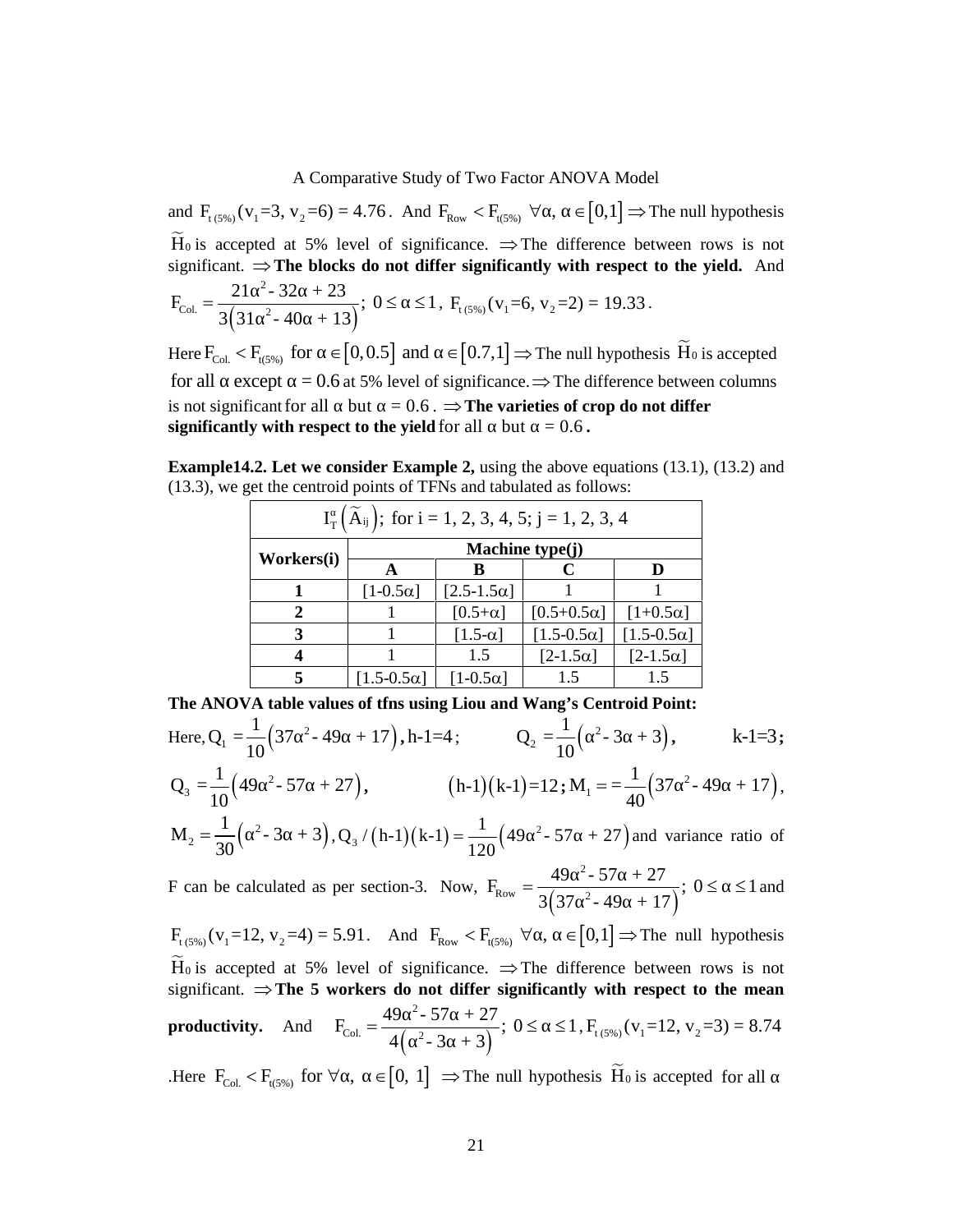at 5% level of significance.  $\Rightarrow$  The difference between columns is not significant.  $\Rightarrow$  **The 4 machines do not differ significantly with respect to the mean productivity.**

#### **15. Wang's centroid point and ranking method**

Wang et al. [22] found that the centroid formulae proposed by Cheng are incorrect and have led to some misapplications such as by Chu and Tsao. They presented the correct

S. Parthiban and P. Gajivaradhan  
at 5% level of significance. ⇒ The difference between columns is not significant. ⇒ The  
**4 machines do not differ significantly with respect to the mean productivity.**  
15. Wang's centroid point and ranking method  
Wang et al. [22] found that the centroid formulae proposed by Cheng are incorrect and  
have led to some misapplications such as by Chu and Tsao. They presented the correct  
method for centroid formulae for a generalized fuzzy number 
$$
\tilde{A}=(a, b, c, d; w)
$$
 as  

$$
(\bar{x}_0, \bar{y}_0) = \left[ (a + b + c + d) - \left( \frac{dc - ab}{(d + c) - (a + b)} \right), \left( \frac{w}{3} \right) \left( 1 + \left( \frac{c - b}{(d + c) - (a + b)} \right) \right) \right]
$$
(15.1)  
And the ranking function associated with  $\tilde{A}$  is 
$$
R(\tilde{A}) = \sqrt{\bar{x}_0^2 + \bar{y}_0^2} - \cdots
$$
(15.2)  
For a normalized TFN, we put w = 1 in equations (15.1) so we have,  

$$
(\bar{x}_0, \bar{y}_0) = \left[ (a + b + c + d) \left( \frac{dc - ab}{(d - ab)} \right) \left( 1 \right) \left( \frac{c - b}{(d - b)} \right) \right]
$$

And the ranking function associated with  $\widetilde{A}$  is  $R(\widetilde{A}) = \sqrt{\widetilde{X}_0 + \widetilde{Y}_0 -$  - - (15.2) For a normalized TFN, we put  $w = 1$  in equations (15.1) so we have,

S. Parthiban and P. Gajivaradhan  
\nat 5% level of significance. ⇒ The difference between columns is not significant. ⇒ The  
\n4 machines do not differ significantly with respect to the mean productivity.  
\n15. Wang's centroid point and ranking method  
\nWang et al. [22] found that the centroid formulae proposed by Cheng are incorrect and  
\nhave led to some misapplications such as by Chu and Tsao. They presented the correct  
\nmethod for centroid formulae for a generalized fuzzy number 
$$
\tilde{A} = (a, b, c, d; w)
$$
 as  
\n $(\bar{x}_0, \bar{y}_0) = \left[ (a + b + c + d) - \left( \frac{dc - ab}{(d + c) - (a + b)} \right) \cdot \left( \frac{w}{3} \right) \left( 1 + \left( \frac{c - b}{(d + c) - (a + b)} \right) \right) \right]$   
\nAnd the ranking function associated with  $\tilde{A}$  is  $R(\tilde{A}) = \sqrt{\frac{z_2}{x_0} + \frac{z_2}{y_0}} = -(15.2)$   
\nFor a normalized TFN, we put w = 1 in equations (15.1) so we have,  
\n $(\bar{x}_0, \bar{y}_0) = \left[ (a + b + c + d) - \left( \frac{dc - ab}{(d + c) - (a + b)} \right) \cdot \left( \frac{1}{3} \right) \left( 1 + \left( \frac{c - b}{(d + c) - (a + b)} \right) \right) \right]$   
\n--- (15.3)  
\nAnd the ranking function associated with  $\tilde{A}$  is  $R(\tilde{A}) = \sqrt{\frac{z_0}{x_0} + \frac{z_0}{y_0}} = --(15.4)$ .  
\nLet  $\tilde{A}_1$  and  $\tilde{A}_1$  be two fuzzy numbers, (i)  $R(\tilde{A}_1) > R(\tilde{A}_1)$  then  $\tilde{A}_1 > \tilde{A}_1$ 

thiban and P. Gajivaradhan<br>
e difference between columns is not significant.  $\Rightarrow$  The<br>
antly with respect to the mean productivity.<br>
anking method<br>
entroid formulae proposed by Cheng are incorrect and<br>
such as by Chu and And the ranking function associated with  $\widetilde{A}$  is  $R(\widetilde{A}) = \sqrt{\overline{X_0}^2 + \overline{y_0}^2}$  --- (15.4). c - b<br>
d + c) - (a + b)<br>
(15.1)<br>
(15.1)<br>
(2 - b)<br>
(15.2)<br>
(15.2)<br>
(2 - b)<br>
(2 - c) - (a + b)<br>
(3 - c)<br>
(3 - c)<br>
(3 - c)<br>
(3 - c)<br>
(3 - c)<br>
(3 - c)<br>
(5 - c)<br>
(3 - c)<br>
(5 - c)<br>
(5 - c)<br>
(5 - c)<br>
(5 - c)<br>
(5 - c)<br>
(5 - c)<br>
( varadhan<br>
en columns is not significant. ⇒ **The**<br> **to the mean productivity.**<br>
proposed by Cheng are incorrect and<br>
d Tsao. They presented the correct<br>  $\left(\frac{w}{3}\right)\left(1+\left(\frac{c-b}{(d+c)-(a+b)}\right)\right)$ <br>  $\left(\frac{x}{3}\right)\left(1+\left(\frac{c-b}{(d+c)-(a+b)}\$ at 5% level of significance.  $\Rightarrow$  The difference between columns is not significant.  $\Rightarrow$  The **4 machines do not differ significantly with respect to the mean productivity.**<br>
15. Wang se cantroid point and ranking method<br> Let  $\widetilde{A}_i$  and  $\widetilde{A}_j$  be two fuzzy numbers, (i)  $R(\widetilde{A}_i) > R(\widetilde{A}_j)$  then  $\widetilde{A}_i > \widetilde{A}_j$ S. Parthiban and P. Gajivaradhan<br>
level of significant.  $\Rightarrow$  The difference between columns is not significant.  $\Rightarrow$  The<br>
thines do not differ significantly with respect to the mean productivity.<br>
ang's centroid point and  $(\widetilde{A}_j)$ then  $\widetilde{A}_i < \widetilde{A}_j$  (iii)  $R(\widetilde{A}_i) = R(\widetilde{A}_j)$  then  $\widetilde{A}_i = \widetilde{A}_j$ Final materiors to not unter signincially with respect to the mean productivity.<br>
I.S. Wang's centroid point and ranking method<br>
Wang et al. [22] found that the entroid formulae proposed by Cheng are incorrect and<br>
the en (i) of formulae<br>
(i) of formulae proposed by Cheng are incorrect and<br>
th as by Chu and Tsao. They presented the correct<br>
neralized fuzzy number  $\widetilde{A} = \begin{pmatrix} a, b, c, d; w \end{pmatrix}$  as<br>  $\frac{dc - ab}{c^2 - (a + b)} \begin{pmatrix} \frac{w}{3} \end{pmatrix} \begin{pmatrix$ dc - ab<br>
+ c)-(a + b)  $\left| \cdot \left( \frac{w}{3} \right) \left( 1 + \left( \frac{c - b}{(d + c) - (a + b)} \right) \right) \right|$ <br>
with  $\widetilde{A}$  is  $R(\widetilde{A}) = \sqrt{\widetilde{x}_0^2 + \widetilde{y}_0^2}$  (15.1)<br>
1 in equations (15.1) so we have,<br>  $\frac{dc - ab}{+c} - (a + b) \left| \cdot \left( \frac{1}{3} \right) \left( 1 + \left( \$ b)  $\left[\frac{w}{3}\left(1+\left(\frac{c-b}{(d+c)-(a+b)}\right)\right)\right]$ <br>
R  $\left(\tilde{A}\right) = \sqrt{x_0^2 + y_0^2}$  (15.1)<br>
R  $\left(\tilde{A}\right) = \sqrt{x_0^2 + y_0^2}$  (15.1)<br>
D  $\left[\frac{1}{3}\right] \left(1+\left(\frac{c-b}{(d+c)-(a+b)}\right)\right)\right]$ <br>
R  $\left(\tilde{A}\right) = \sqrt{x_0^2 + y_0^2}$  ---(15.4)<br>
R  $\left(\tilde{A}\right) = \sqrt{x_0^$  $\left(1+\left(\frac{c-b}{(d+c)-(a+b)}\right)\right)$ <br>  $(\overline{A}) = \sqrt{\overline{x_0^2} + \overline{y_0^2} - \dots}$  (15.1)<br>
so we have,<br>  $\left(1+\left(\frac{c-b}{(d+c)-(a+b)}\right)\right)$ <br>  $(\overline{A}) = \sqrt{\overline{x_0^2} + \overline{y_0^2} - \dots}$  (15.4).<br>  $\left(\overline{A}_i\right) > R\left(\overline{A}_j\right)$  then  $\overline{A}_i > \overline{A}_j$ <br>  $\left(\overline{A}_i$ 

**Example15.1. Let we consider Example 1,** using the above relations (15.3) and (15.4), we obtain the ranks of TFNs which are tabulated below:

|                | <b>Varieties of crop</b> |                |                |  |
|----------------|--------------------------|----------------|----------------|--|
| <b>Blocks</b>  | $R(\widetilde{A})$       | $R(\tilde{B})$ | $R(\tilde{C})$ |  |
|                | 140.751                  | 143.8          | 143.333        |  |
| $\mathfrak{D}$ | 148.5                    | 145.5          | 151.5          |  |
| 3              | 145.25                   | 152.143        | 150            |  |
|                | 149.143                  | 141.667        | 153            |  |

# **The ANOVA table values of tfns using Wang's Centroid Point:**

 $(\overline{x}_0, \overline{y}_0) = \left[ (a + b + c + d) - \left( \frac{dc - ab}{(d + c) - (a + b)} \right), \left( \frac{1}{3} \right) \right] 1$ <br>  $- (-15.3)$ <br>
And the ranking function associated with  $\overline{A}$  is  $R(\overline{A})$ <br>
Let  $\overline{A}_i$  and  $\overline{A}_j$  be two fuzzy numbers, (i)  $R(\overline{A})$ <br>
(ii) **b** + c + d)  $-\left(\frac{dc - ab}{(d + c)-(a + b)}\right) \cdot \left(\frac{1}{3}\right) \left(1 + \left(\frac{c \cdot b}{(d + c)-(a + b)}\right)\right)$ <br>
inction associated with  $\widetilde{A}$  is  $R(\widetilde{A}) = \sqrt{x_0^2 + y_0^2}$  --- (15.4<br>
i be two fuzzy numbers, (i)  $R(\widetilde{A}_i) > R(\widetilde{A}_j)$  then  $\widetilde{A}_i$ **ab**<br> **ab**<br> **(a** + **b**)  $\left( \frac{1}{3} \right) \left( 1 + \left( \frac{c - b}{(d + c) - (a + b)} \right) \right)$ <br> **a i k i s c (A j c j c i c i c j c i c i c i c i c i c i c i c i c i c i**  $\begin{bmatrix} \n\cdot \cdot b \\
-2 \cdot (a+b) \n\end{bmatrix}$ <br>  $\begin{bmatrix} \n\frac{-2}{2} & -(-15.4) \\
\frac{-2}{3} & \frac{1}{2} \n\end{bmatrix}$  then  $\tilde{A}_i > \tilde{A}_j$ <br>  $= \tilde{A}_j$ <br>  $\begin{bmatrix} (15.3) \text{ and } (15.4), \\ (15.4), \\ \text{and } (15.4), \n\end{bmatrix}$ <br>  $\begin{bmatrix} (h-1)(k-1)=6 \\ \text{.} \\ \text{.} \\ \text{.} \end{bmatrix}$ <br>  $\begin$ (xo, y<sub>0</sub>) =  $\left[\frac{(3+5+c+4)}{(4+c)-(a+b)}\right] \cdot \left[\frac{1}{3}\right] \left[\frac{1+\left[\frac{1}{(4+c)-(a+b)}\right]\right]}{\left[\frac{1}{3}\right] \left[\frac{1+\left[\frac{1}{(4+c)-(a+b)}\right]\right]}\right]$ <br>
... (15.3)<br>
And the ranking function associated with  $\tilde{A}$  is  $\qquad R(\tilde{A}) = \sqrt{x_0^2 + y_0^2} - \cdots (15.4)$ .<br> calculated as per the description of the ANOVA table noted in section-3. Now, F (13.3)<br>
Let  $\overline{A}_1$  and  $\overline{A}_1$  be two fuzzy numbers, (i)  $R(\overline{A}_1) > R(\overline{A}_1)$  then  $\overline{A}_1 > \overline{A}_1$ <br>
(ii)  $R(\overline{A}_1) < R(\overline{A}_1)$  then  $\overline{A}_1 < \overline{A}_1$  (iii)  $R(\overline{A}_1) = R(\overline{A}_1)$  then  $\overline{A}_1 = \overline{A}_1$ <br>
Example 1 significant.  $\Rightarrow$  The blocks do not differ significantly with respect to the yield. And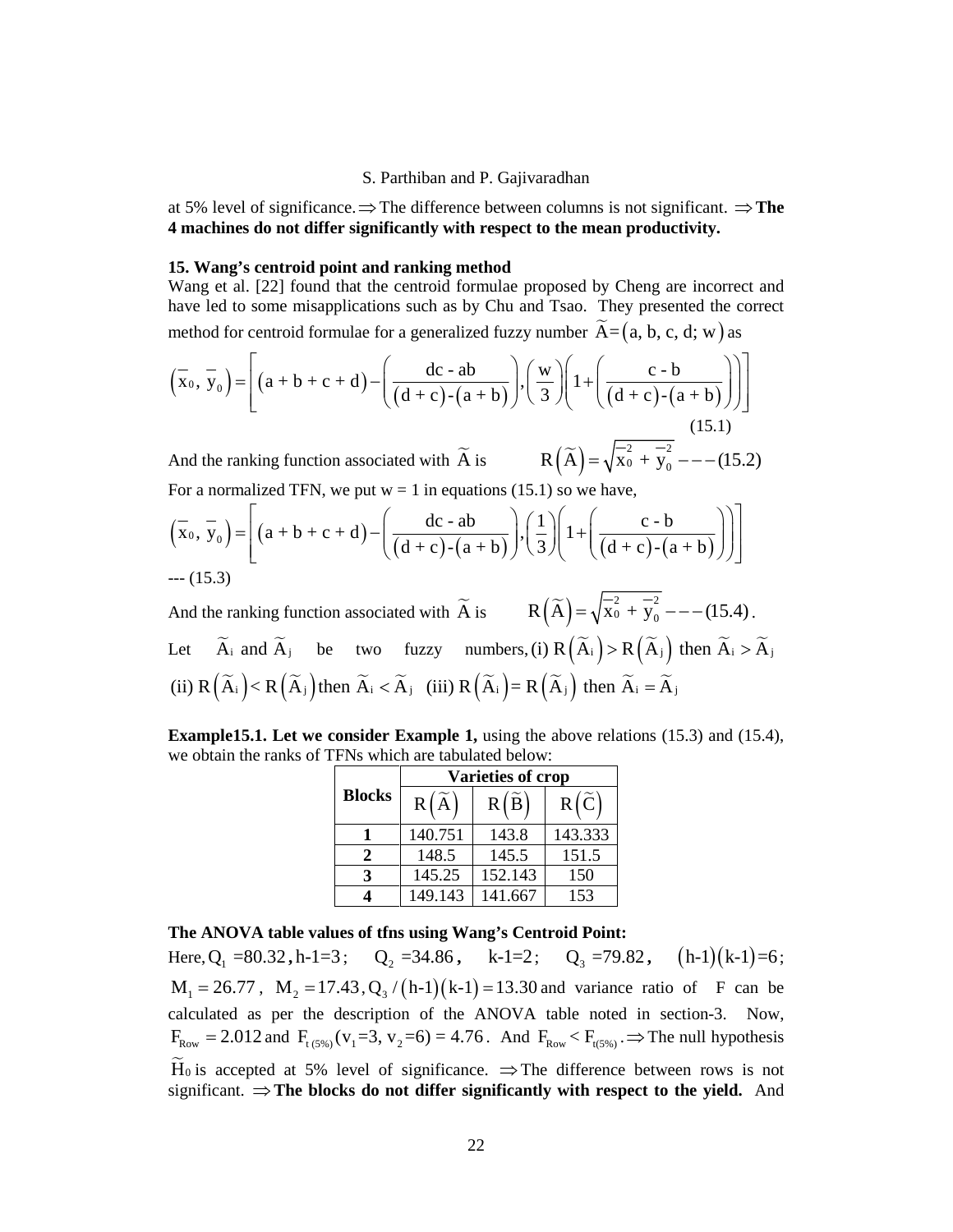A Comparative Study of Two Factor ANOVA Model<br>  $F_{\text{Col}} = 1.31$ ,  $F_{\text{t,CSW}}(v_1=2, v_2=6) = 5.14$ . And  $F_{\text{Col}} \le F_{\text{t,CSW}} \Rightarrow$  The null hypothesis  $\tilde{H}_0$  is<br>
accepted at 5% level of significance.  $\Rightarrow$  The difference betw accepted at 5% level of significance.  $\Rightarrow$  The difference between columns is not significant.  $\Rightarrow$  The varieties of crop do not differ significantly with respect to the **yield.** or ANOVA Model<br>  $E_{(s_{W_i})}$   $\Rightarrow$  The null hypothesis  $\overline{H}_0$  is<br>
fference between columns is not<br> **r significantly with respect to the**<br>
the above relations (15.3) and (15.4),<br>
w:<br> **Type**<br>  $\overline{R}(\overline{C})$   $\overline{R}(\overline{D})$ <br> A Model<br>The null hypothesis  $\tilde{H}_0$  is<br>between columns is not<br>**ntly with respect to the**<br>elations (15.3) and (15.4),<br> $\overline{R(\tilde{D})}$ <br> $\frac{100.5}{100.5}$ <br> $\frac{23.889}{96.333}$ <br> $\overline{114}$ 

**Example15.2. Let we consider Example 2,** using the above relations (15.3) and (15.4), we obtain the ranks of TFNs which are tabulated below:

| A Comparative Study of Two Factor ANOVA Model |         |                     |                |         |                                                                                                                        |  |
|-----------------------------------------------|---------|---------------------|----------------|---------|------------------------------------------------------------------------------------------------------------------------|--|
|                                               |         |                     |                |         | $V_1(v_1=2, v_2=6) = 5.14$ . And $F_{\text{Col}} < F_{\text{t(5%)}} \Rightarrow$ The null hypothesis H <sub>0</sub> is |  |
|                                               |         |                     |                |         |                                                                                                                        |  |
|                                               |         |                     |                |         |                                                                                                                        |  |
|                                               |         |                     |                |         | level of significance. $\Rightarrow$ The difference between columns is not                                             |  |
|                                               |         |                     |                |         | he varieties of crop do not differ significantly with respect to the                                                   |  |
|                                               |         |                     |                |         |                                                                                                                        |  |
|                                               |         |                     |                |         | et we consider Example 2, using the above relations $(15.3)$ and $(15.4)$ ,                                            |  |
|                                               |         |                     |                |         |                                                                                                                        |  |
|                                               |         | <b>Machine Type</b> |                |         |                                                                                                                        |  |
| Workers                                       | R[A]    | R(B)                | $R(\tilde{C})$ | R(D)    |                                                                                                                        |  |
| 1                                             | 131.144 | 108.273             | 133.501        | 100.5   |                                                                                                                        |  |
| 2                                             | 138     | 120.2               | 152.308        | 123.889 |                                                                                                                        |  |
| 3                                             | 97.5    | 107.8               | 125.111        | 93.636  |                                                                                                                        |  |
| ks of TFNs which are tabulated below:<br>4    | 126     | 102                 | 130.909        | 96.333  |                                                                                                                        |  |

# **The ANOVA table values of tfns using Wang's Centroid Point:**

A Comparative Study of Two Factor ANOV<br>  $F_{\text{Col}} = 1.31$ ,  $F_{\text{t,5%}}$  ( $v_1 = 2$ ,  $v_2 = 6$ ) = 5.14. And  $F_{\text{Col}} < F_{\text{t,5%}}$ .  $\Rightarrow$ <br>
accepted at 5% level of significance.  $\Rightarrow$  The difference lignificant.  $\Rightarrow$  The varieties Comparative Study of Two Factor ANOVA Model<br>  $=2$ ,  $v_2=6$ ) = 5.14. And  $F_{Col} < F_{t(sS_0)}$   $\Rightarrow$  The null hypothesis  $\overline{H}_0$  is<br>  $=2$ ,  $v_2=6$ ) = 5.14. And  $F_{Col} < F_{t(sS_0)}$   $\Rightarrow$  The null hypothesis is no<br> **example 2,** usi **Example 12:** F<sub>(3%)</sub> .  $\Rightarrow$  The null hypothesis  $\widetilde{H}_0$  is<br>
he difference between columns is not<br>
differ significantly with respect to the<br>
sing the above relations (15.3) and (15.4),<br>
delow:<br> **chine Type**<br> **i**) R  $(\wid$ **,** h-1 k-1 =12 ; A Comparative Study of Two Factor ANOVA Model<br>  $F_{\text{tot}} = 1.31$ ,  $F_{\text{t,iso}}$ ,  $(v_1 = 2, v_2 = 6) = 5.14$ . And  $F_{\text{tot}} < F_{\text{t,iso}}$ ,  $\Rightarrow$  The null hypothesis  $\vec{H}_0$  is<br>
excepted at 5% level of significance,  $\Rightarrow$  The difference be calculated as per the description of the ANOVA table noted in section-3.Now, F<sub>OM</sub> = 1.31, F<sub>1,0%</sub> (v<sub>1</sub>=2, v<sub>2</sub>=6) = 5.14. And F<sub>CM</sub> < F<sub>1,0%</sub> - The and Hypothesis Ho is regioned at 5% level of significance. The difference between columns is not different and the significant  $\Rightarrow$  The winder signi **The 5 workers differ significantly with respect to mean productivity.** And Frame 15.2. Let we consider Example 2, using the above relations (15.3) and (15.4),<br>
worbdain the ranks of TFNs which are tabulated below:<br>
Workers  $R(\tilde{\lambda})$   $R(\tilde{B})$   $R(\tilde{C})$   $R(\tilde{D})$ <br>
11.11.144 108.273 133.500 100.5<br> is rejected at 5% level of significance.  $\Rightarrow$  The difference between columns is significant. **The 4 machine types also differ significantly with respect to mean productivity.**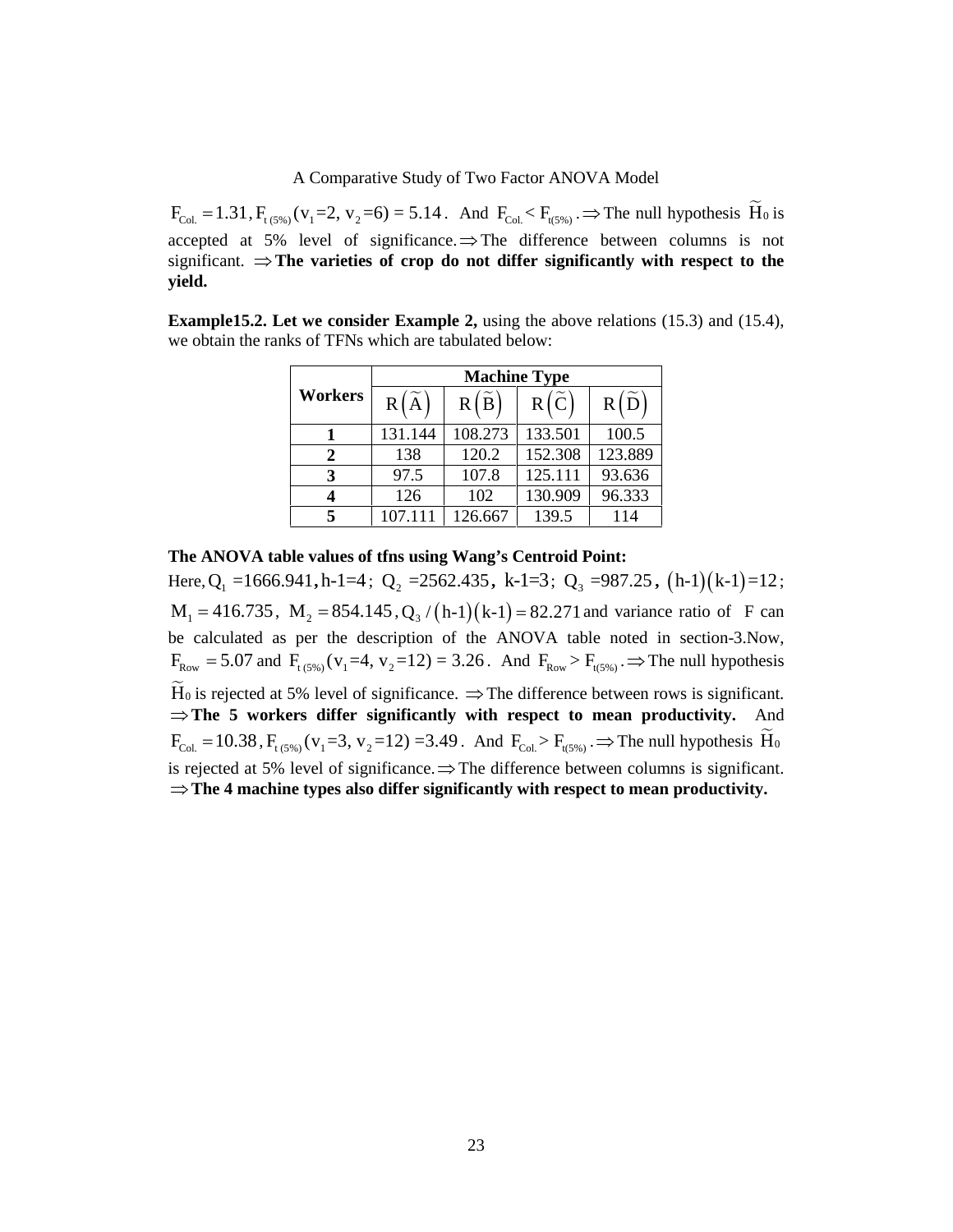**16. Conclusion**

|                                                  | <b>DECISIONS OBTAINED</b>                                       |                                                                          |  |  |
|--------------------------------------------------|-----------------------------------------------------------------|--------------------------------------------------------------------------|--|--|
| <b>ANOVA MODEL</b>                               | <b>Example-A</b>                                                | <b>Example-B</b>                                                         |  |  |
| Alpha-cut interval method                        | $H_0$ is accepted at both<br>and lower level<br>upper<br>models | $\widetilde{H}_0$ is rejected at both<br>upper and lower level<br>models |  |  |
| <b>Membership function</b><br>method             | $H_0$ is accepted                                               | $H_0$ is accepted                                                        |  |  |
| <b>Rezvani's ranking</b><br>function             | $H_0$ is accepted                                               | $H_0$ is rejected                                                        |  |  |
| Thorani's centroid point<br>and ranking function | H <sub>0</sub> is accepted                                      | H <sub>0</sub> is rejected                                               |  |  |
| <b>GMIR</b>                                      | H <sub>0</sub> is accepted                                      | H <sub>0</sub> is rejected                                               |  |  |
| Liou & Wang's centroid<br>point method           | H <sub>0</sub> is accepted                                      | H <sub>0</sub> is accepted                                               |  |  |
| Wang's centroid point                            | $H_0$ is accepted                                               | $H_0$ is rejected                                                        |  |  |

**Remark 16.1.** Observing the above decisions concluded from various methods, the -cut interval approach fits better than method of membership function and Liou  $\&$ Wang's approaches meanwhile Rezvani, Thorani, GMIR and Wang's approaches exhibit parallel decisions in the light of the conclusion based on corresponding non-fuzzy problems available in [19, pp. 10.16 & 10.19].

#### **REFERENCES**

- 1. S. Abbasbandy, B. Asady, The nearest trapezoidal fuzzy number to a fuzzy quantity, *Appl. Math. Comput.,* 156 (2004) 381-386.
- 2. S. Abbasbandy, M. Amirfakhrian, The nearest approximation of a fuzzy quantity in parametric form, *Appl. Math. Comput.,* 172 (2006) 624-632.
- 3. S. Abbasbandy, M. Amirfakhrian, The nearest trapezoidal form of generalized left right fuzzy number, *Internat. J. Approx. Reason.,* 43 (2006) 166-178.
- 4. S. Abbasbandy, T. Hajjari, Weighted trapezoidal approximation-preserving cores of a fuzzy number, *Computers and Mathematics with Applications,* 59 (2010) 3066-3077.
- 5. J. J. Buckley, Fuzzy statistics, *Springer-Verlag, New York,* 2005.
- 6. J. Chachi, S. M. Taheri and R. Viertl, Testing statistical hypotheses based on fuzzy confidence intervals, *Forschungsbericht SM-2012-2, Technische Universitat Wien, Austria,* 2012.
- 7. D. Dubois and H. Prade, Operations on fuzzy numbers, *Int. J. Syst. Sci.,* 9 (1978) 613-626.
- 8. P. Gajivaradhan and S. Parthiban, One-factor ANOVA model using trapezoidal fuzzy numbers through alpha cut interval method, *Annals of Pure and Applied Mathematics,* 11(1) (2016) 45-61.
- 9. S. C. Gupta, V. K. Kapoor, Fundamentals of mathematical statistics, *Sultan Chand & Sons, New Delhi, India.*
- 10. R. R. Hocking, Methods and applications of linear models: regression and the analysis of variance, New York: *John Wiley & Sons,* 1996.